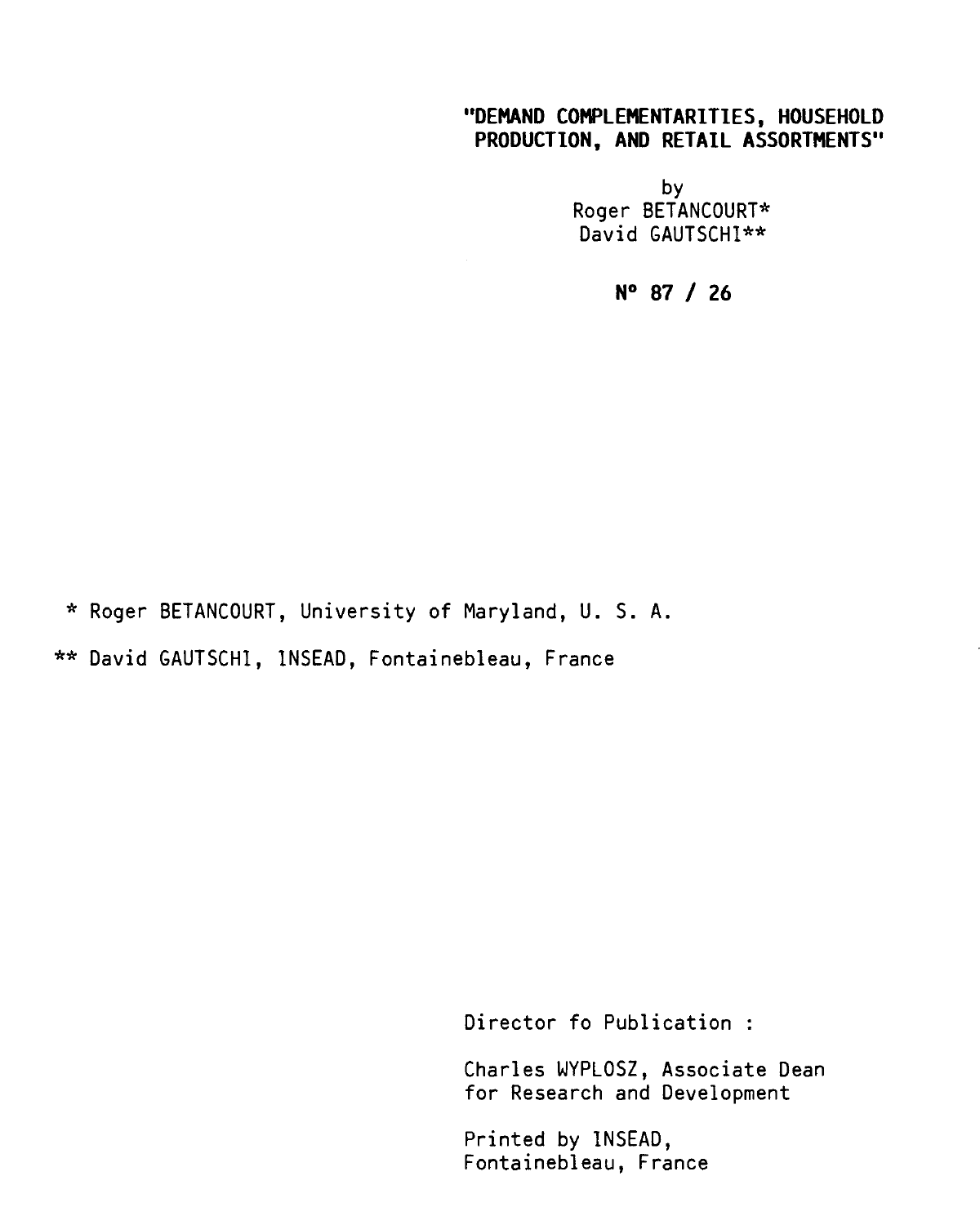## AND RETAIL ASSORTMENTS

Roger Betancourt Department of Economics University of Maryland College Park, MD 20742 U.S.A.

David Gautschi Department of Marketing INSEAD Boulevard de Constance F 77300 Fontainebleau France

July 1987

An earlier version of this paper was presented at the TIMS/ORSA Marketing Science Conference at Jouy-en-Josas, France, June 24-27, 1987. Both authors gratefully acknowledge financial support for this project provided by the Research and Development Department of INSEAD.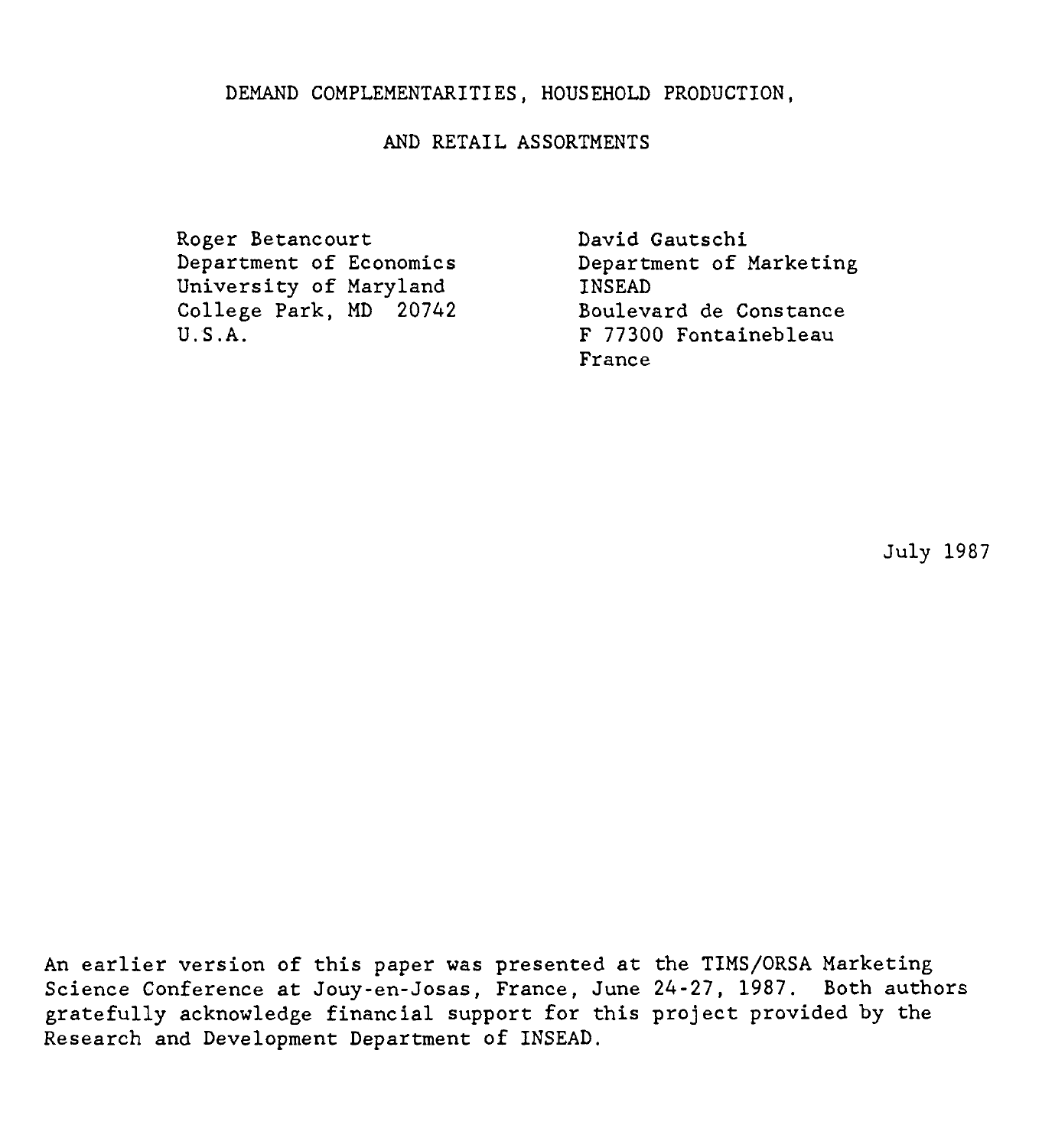#### ABSTRACT

This paper presents a formai model of retail demand, based upon a household production framework, that permits rigorous analysis of retail assortments. The model captures the essential shifting of distribution costs between retailers and consumers that manifesta itself in retailer's provision of distribution services for consumers. We apply the model to define rigorously conventional retailing concepts, such as assortment breadth and depth, and to explain the appearance of certain well-known phenomena such as leader pricing, non-price retail competition, and the incentives for retail aggiomerations to form. We conclude the paper with some suggestions for future empirical work.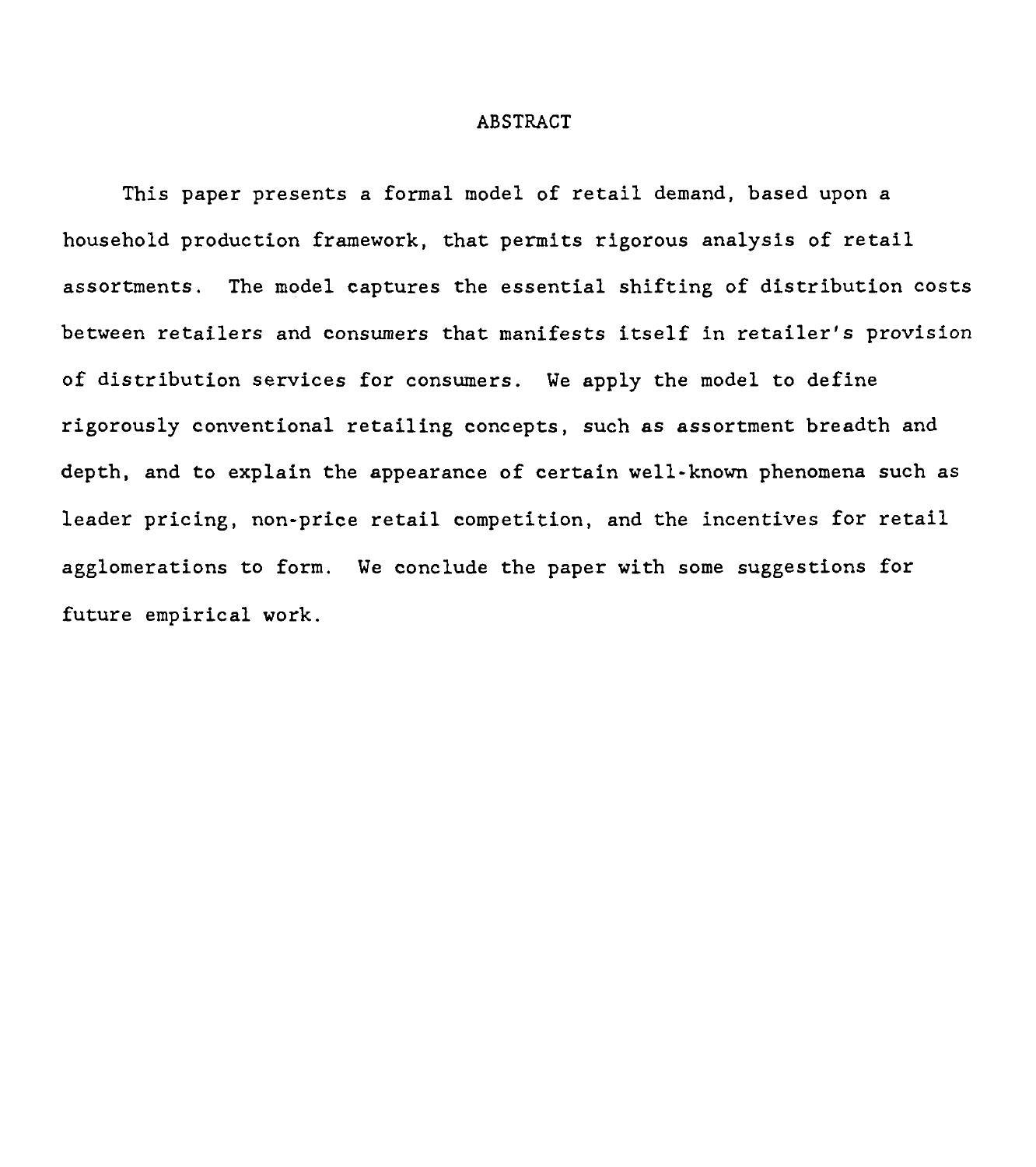#### I. Introduction

The primary motivation for this paper might best be explained as an attempt to address formally the "assortment problem" in retailing. Why is it that one retailer may offer to his customers a choice of quantities of gasoline and groceries, while another may offer only gasoline, and still another only groceries? Apparently, the combination of these market goods (i.e. gasoline and groceries) into a retail assortment must be demanded by some customers sometimes; hence, the rise of what is often called "one-stop shopping."

But, almost all retailers provide "one stop shopping" to a greater or lesser degree. To wit, at the grocery store one can buy milk or bread or tomato soup or chicken or beef; at the service station one can buy gasoline (of various grades and types) or engine oil or replacement tires or batteries or automobile accessories. The fact of retail life is that the retailer provides, usually, a set of market goods, that is, an assortment of more than one market good. Within this set, some of the items may appear to be substitutes in consumption, some may appear to be complements in consumption, and some may be independent in terms of consumption. Yet in their desire for "one-stop shopping" consumers inevitably purchase baskets of market goods that may include substitutes, as well as goods that are independent in the conventional sense.

It is not, therefore, immediately obvious how the retail manager should assemble or modify his assortment, nor is it immediately obvious how one should formally represent the consumer's choice of a market basket that may include such goods as gasoline and milk, which are, hopefully, independent in terms of consumption though apparently complementary in terms of transacting with the marketing system.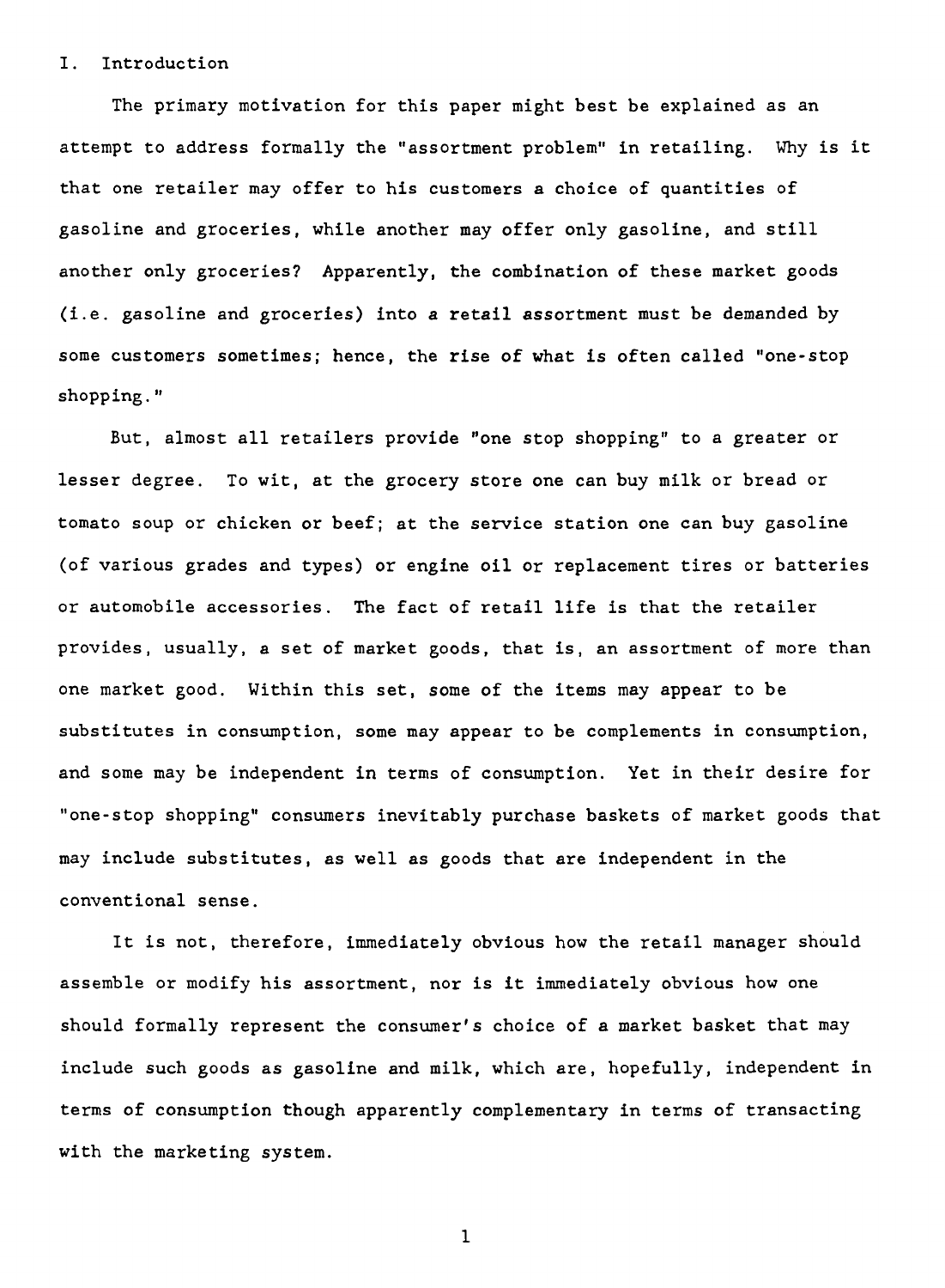We present in this paper a formal examination of the nature of retail demand that, we think, is a necessary step to permit further development of managerially relevant and usable retail assortment models. An interesting feature of our approach is that it is perfectly compatible with Bucklin's (1966) definition of the "product" of distribution as a mix of market goods in conjunction with an array of services resulting from the struggle to minimize costs among economic agents at adjacent levels in the marketing channel. Our formulation, moreover, permits a rigorous treatment of the shifting of distribution costs among retailers and consumers and comprehensive analysis of cross product effects in a retail setting.

This paper is organized as follows. In the next section we briefly review the relevant literature. We then present a formalization of the demand side of the retailer's operation that is based upon a household production framework wherein we elaborate a two-stage representation of the household's optimization problem. This formulation allows us to establish important properties of the demand functions and, in the process, to derive net as opposed to gross demand side relationships among items in the retail assortment. We close the paper with a consideration of the implications of the analytical results of the model for retailing theory and management, paying particular attention to the role of consumption activities of the household, the role of the non-market services of the retailer (distribution services), the presence of gross substitutes and the characteristics of traffic building items in the retail assortment, and the role of retail competition and agglomeration effects.

#### II. Review of the Literature

The rationale for the appearance of retail assortments has been eloquently argued by "classical" marketing scholars such as Alderson (1957),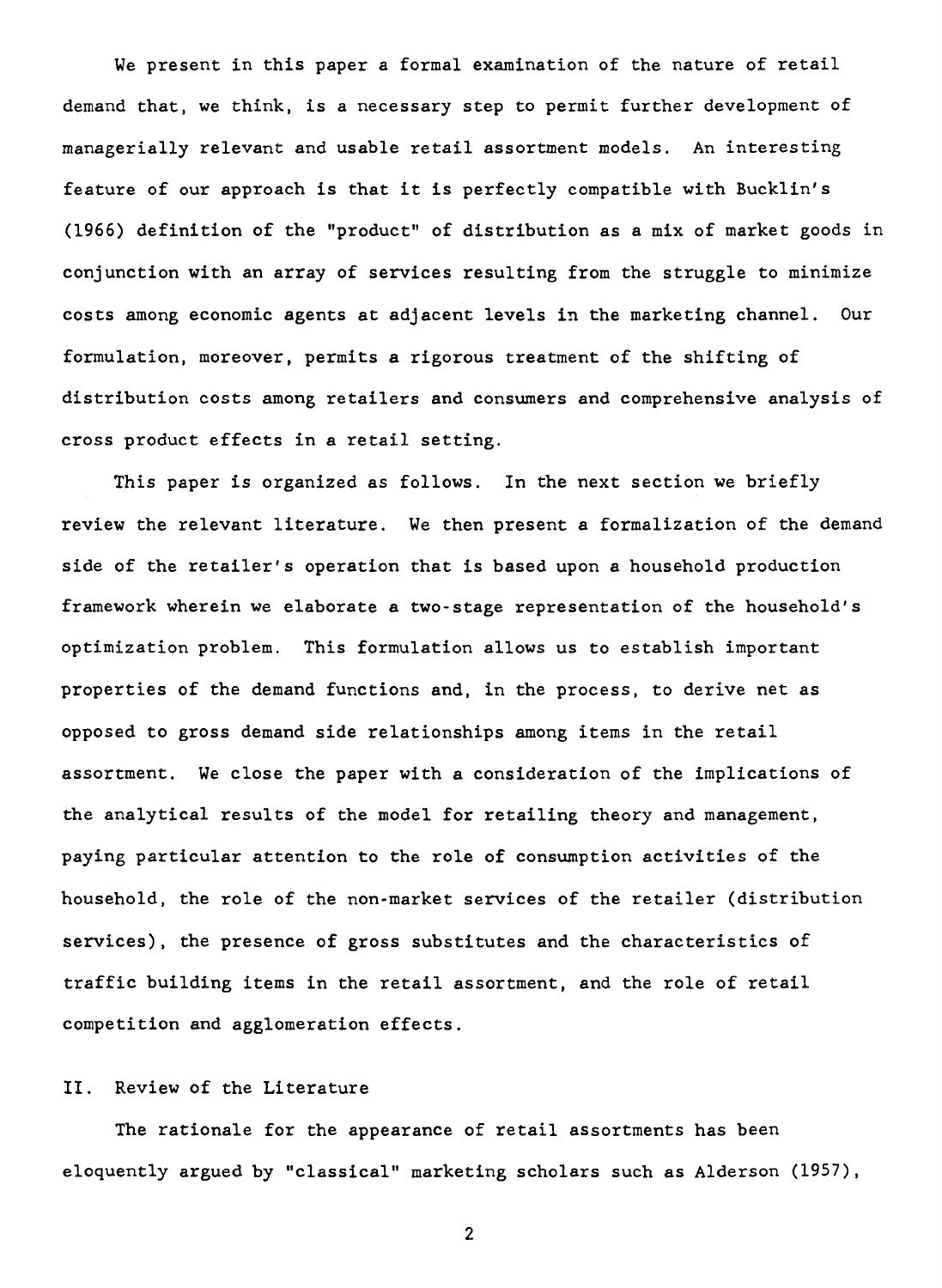who identified the discrepancy of assortments as the phenomenon driving the market equalization process. Alderson (1950) argued that the points at which assortments appear in the marketing system are determined by the principle of postponement. That is, the marketing system will delay the creation of an assortment to the last possible link in the channel. To Alderson's argument Bucklin (1963) later added a refinement: that the appearance of assortments in the marketing system is determined by the balance of the tendencies to delay (principle of postponement) and to risk (early) creation (principle of speculation) of an assortment. These arguments are useful as a first step in structuring one's thinking about the complex problem of assortment creation and modification within the marketing system, but these arguments are difficult to apply in a managerial sense.

A related stream of the marketing literature deals with the classification of goods and the classification of retailing. One can argue that certain types of retailers would put certain types of goods into their assortments. This is the logic of Aspinwall's (1958) system of red, orange, and yellow goods, for example. Yet there is no generally recognized classification system that can guide the retail manager to select items for inclusion in (or deletion from) an assortment on the basis of their demand or cost interdependencies.

In an early paper, Baumol and Ide (1956) presented a model of the demand for a retailer that was based on the countervailing influences of the consumer's desire to search the market and the full cost of searching. The prescriptive result is that retail assortments would not expand unchecked, even if there were no (supply) costs to doing so because beyond some point the cost of continued searching for the consumer is more to him than its benefits. The argument is appealing because it points to an essential aspect of the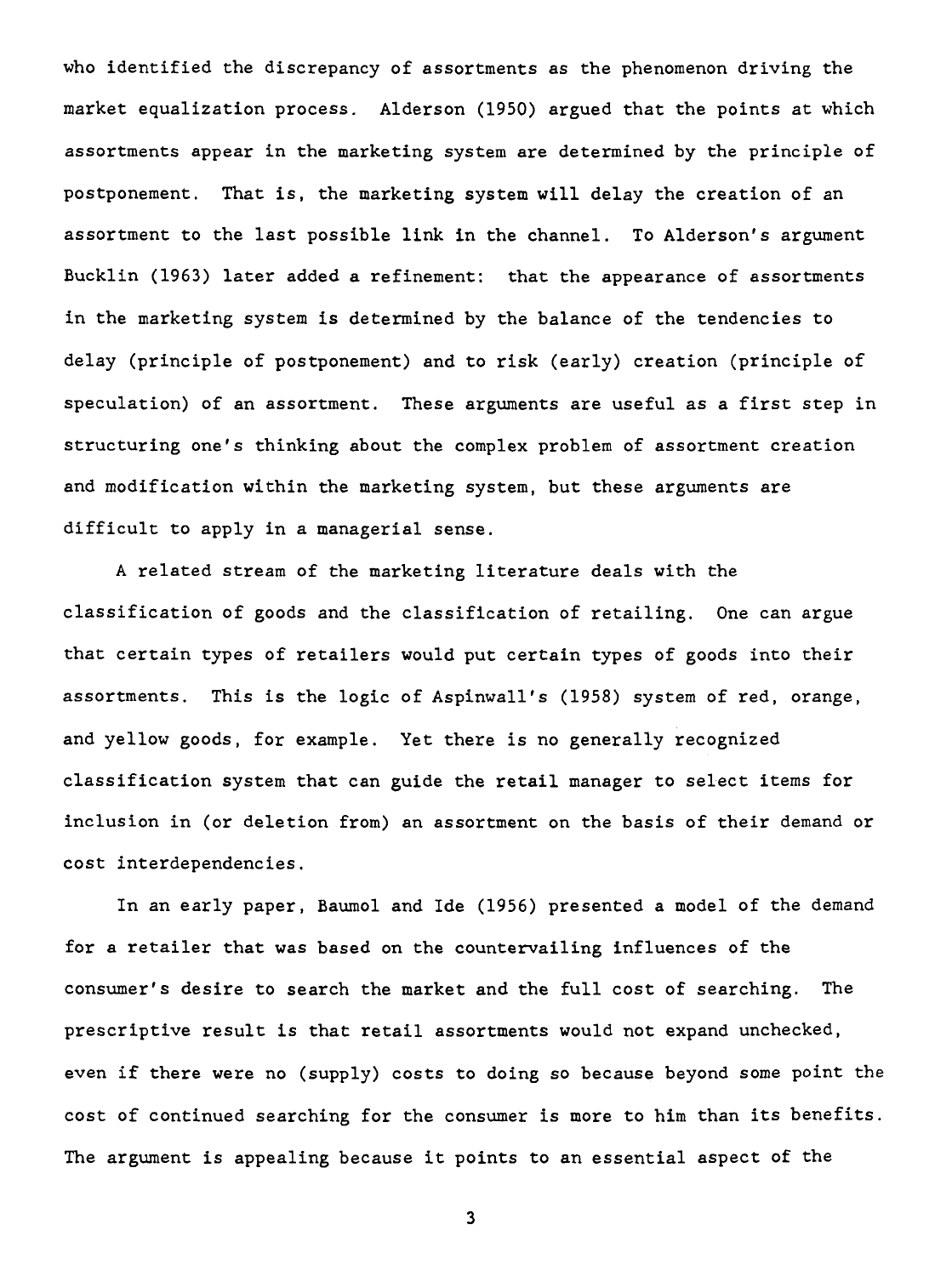shifting of (distribution) costs between the retailer and the consumer, but it does not explicitly model the interdependencies between items in the assortment.

Perhaps the most fruitful research tradition for the analysis of demand interdependencies among goods in the context of retail assortments is applied price theory. Several recent attempts to model aspects of product line pricing are presented in Moorthy (1984), Katz (1984), and Oren, Smith, and Wilson (1984). In each of these examples, items in the product line are assumed to be substitutes, such that the principal managerial issue is product cannibalization.

Retail assortments may indeed contain substitutes, but their principal characteristic in allowing "one-stop shopping" is to permit the consumer to purchase a basket of goods that are complements, at least in some sense. Telser (1979) analyzes the case of the multi-product monopolist who sells complementary goods, and creates different bundles of these goods for different market segments. Another relevant argument for the analysis of retail assortments is Preston's (1962) model of market basket pricing. The models of Telser and Preston, however, ignore an important additional aspect of retail assortments, namely, that they are collections of market goods and services and non-market services. The presence of the non-market services in the assortments, many of which patrons of the retail establishment cannot help but consume in a bundle with the market goods, and some of which patrons of the retail establishment consume even if they purchase no market goods, makes the retail manager's merchandising task all the more difficult.

In the next section of the paper we propose a formal explanation of retail demand that permits a rich analysis of the relatively complex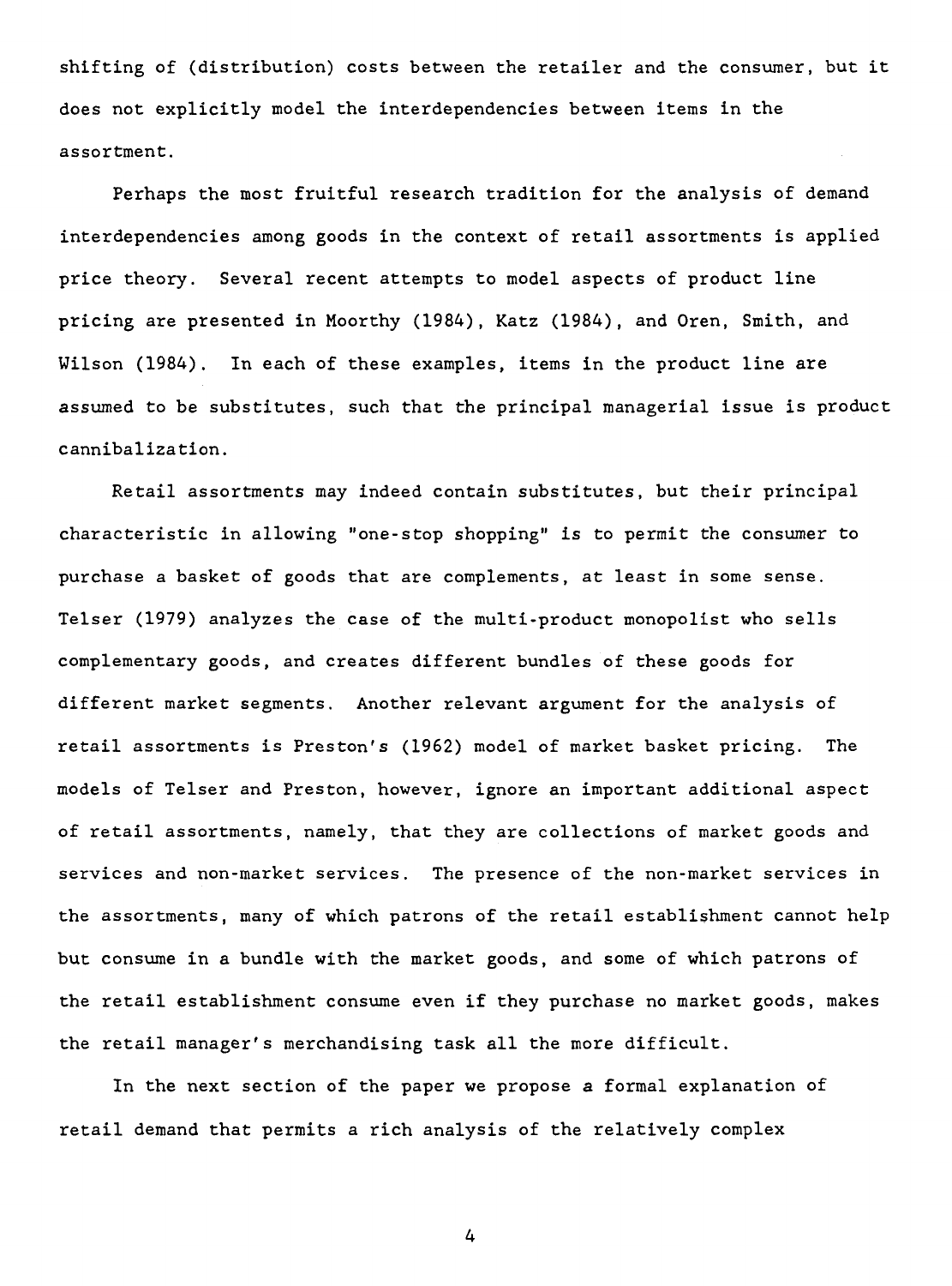interdependencies within and between the market goods and services and nonmarket services in the retail assortment.

#### III. Formalization of Retail Demand

The consumer's patronage of retail establishments entails a variety of costs which usually can be shifted between the consumer and retailer, at least to some degree (cf. Bucklin (1966); Ingene (1984)). These costs can be experienced separately and jointly in any particular circumstance, and the actuel form in which they are incurred can vary over place and time. Recognizing the existence of these costs, any given retailer can offer a variety of services in order to reduce the level of these costs borne by the consumer and, thereby, generate demand for his establishment. These services may be provided jointly or separately and, usually, these services will influence the levels of more than one distribution cost incurred by the consumer in his patronage of retailers. The form in which these services are provided may also vary across time and place. (We illustrate these costs and services in a later section of the paper.) As the retailer does not typically offer most of these distribution services to the market at explicit prices, many of these services constitute what we previously referred to as the "nonmarket" services of the retail assortment.

We formalize the demand for the market goods and services provided by the retailer by using the concept of household production developed in the economic literature by Becker (1965), Lancaster (1966) and Muth (1966). Briefly, we depict the representative household as producing a variety of outputs (denoted Z) that yield it satisfaction or utility. The Zs are produced under a household technology that uses among other inputs (1) "the household" time, (2) capital services from the fixed stock of durables available within the household,  $(3)$  market goods and services, and  $(4)$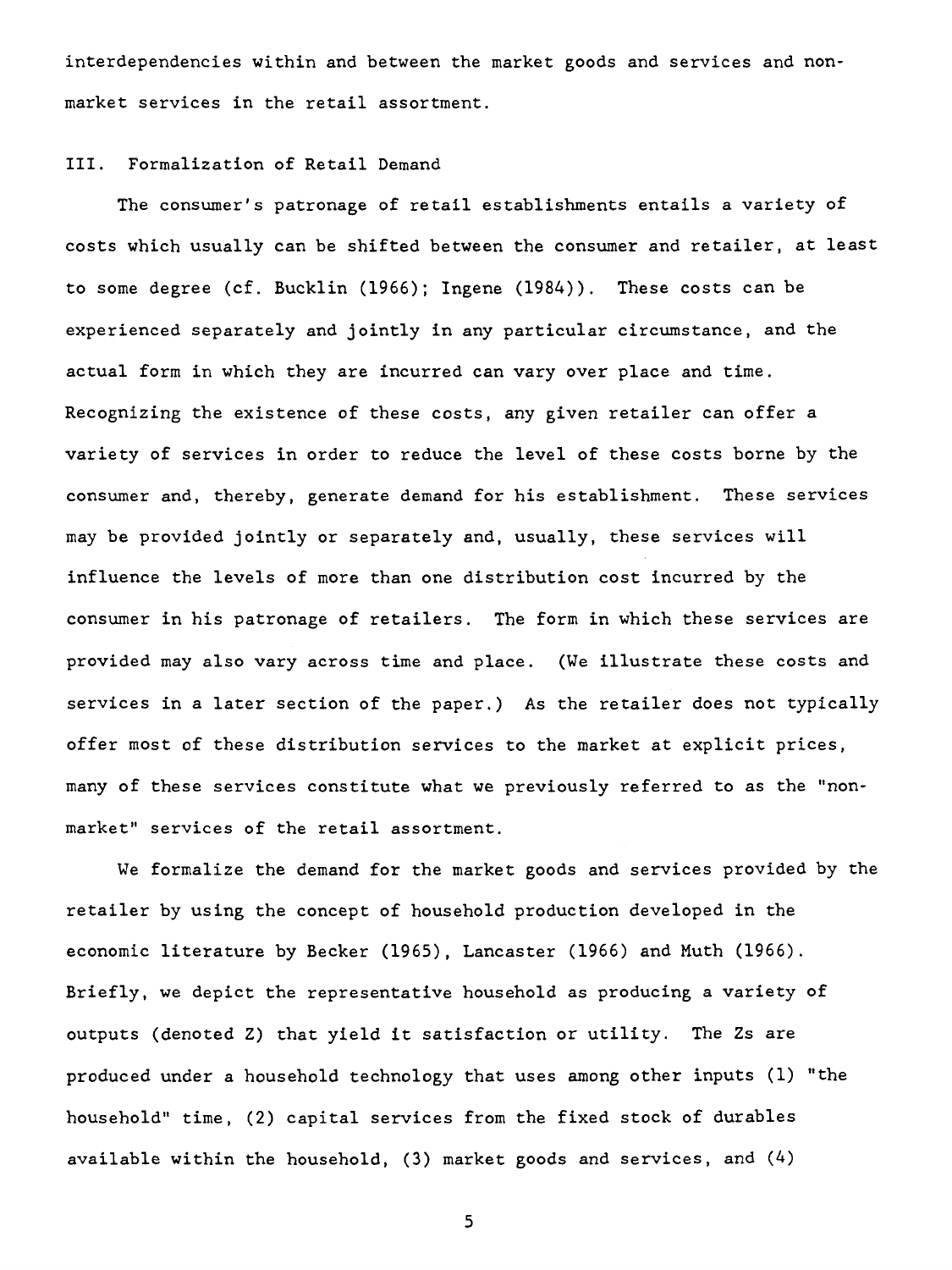distribution services provided by the retailers it patronizes. Various environmental characteristics may also be relevant to the production process, such as the availability of electricity or refrigeration.

The optimization in which the household engages may be depicted as though it were to follow a two-stage process (Deaton and Muellbauer, 1980, pp. 245- 254). For the analysis of the demand facing any given retailer, this decomposition of the optimization into two stages permits a useful interpretation of two categories of effects, namely, direct (household) production and (household) consumption effects (Betancourt and Gautschi (1987a)). As we shall demonstrate here in extending these results to the multiproduct case, it is only with respect to the direct production effect that the literature pertaining to the analysis of retail assortments has discussed cross product effects.

The first stage of the optimization can be described as follows:

Min pQ s.t. h(Q, D, Z) 0 (1) Q

where Q is a vector of all the goods and services employed by the household in production, including the goods and services explicitly purchased from different retailers as well as the time employed by the household in production activities. p is a corresponding vector of prices, including the opportunity cost of the household's time. D is a vector of distribution services provided by the retailers which the household patronizes in its purchase activities. Z is the vector of commodities produced by the household, which are the ones that yield satisfaction or utility directly. h is a transformation function continuous and quasi-convex in its arguments.

The result of this optimization procedure is a cost function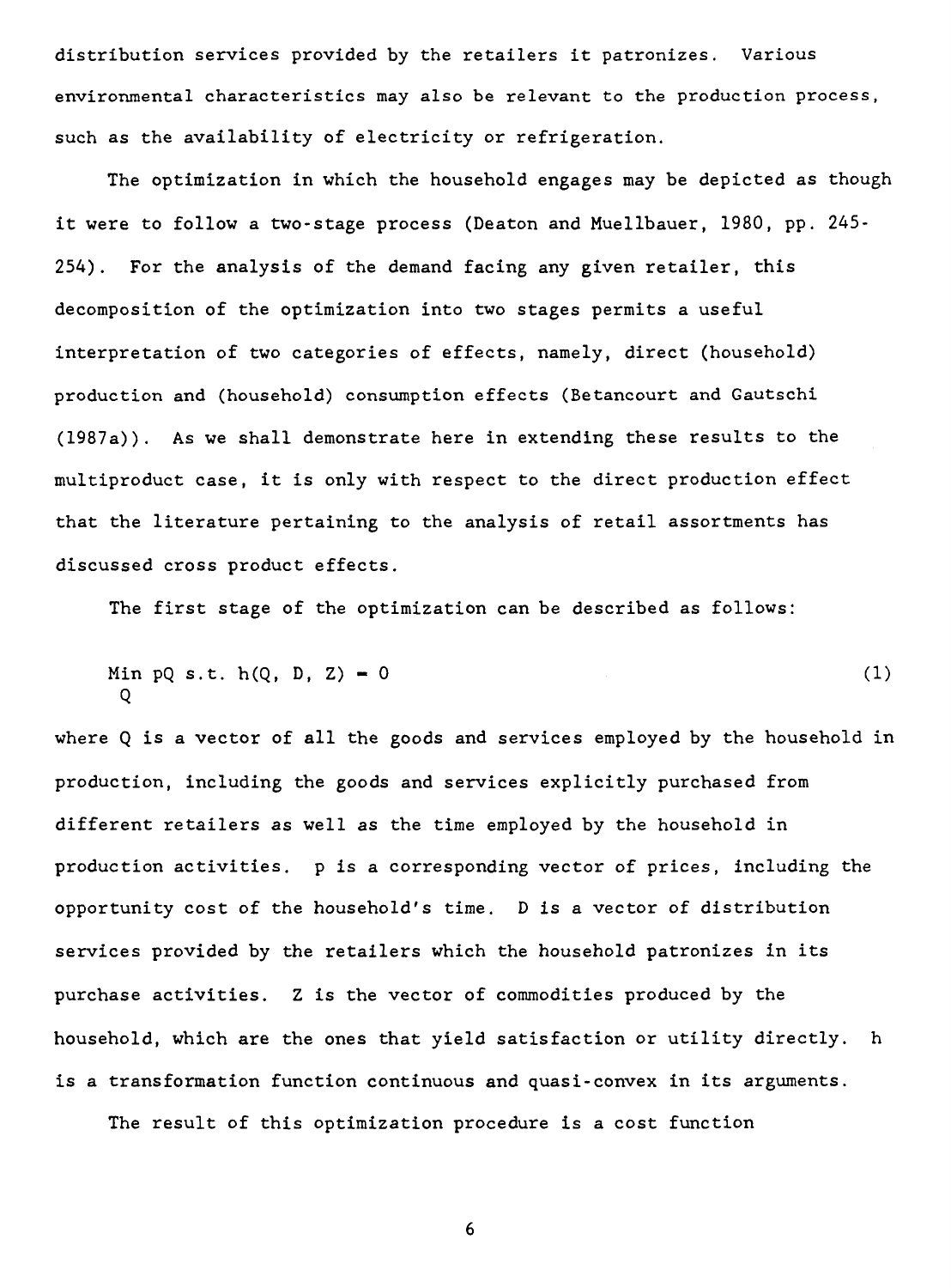$C = C(p, D, Z)$  (2)

that is nondecreasing, concave, and linear homogeneous in prices, increasing in outputs (the elements of Z), and non-increasing in distribution services (the elements of D). The last property follows from assuming that the distribution services provided by a retailer act as fixed inputs into the household production activities. It is in this manner that the shifting of distribution costs between households and retailers is captured formally in the model. It follows from Shephard's Lemma that the conditional (Hicksian) demand function for an item purchased from a particular retailer will be given by

$$
Q_k - C_k = \partial C / \partial p_k = g_k(p, D, Z) \qquad k = 1, ..., K
$$
 (3)

In the second stage the household maximizes utility, by choosing the optimal levels of the commodities that yield satisfaction, subject to the constraint that the household's full income (W) be sufficient to cover the costs of producing these levels of the commodities. This second stage can be described as follows:

Max  $U(Z)$  s.t.  $W \ge C(p, D, Z)$ ,

where  $U(Z)$  is a quasi-concave utility function. The first-order conditions for an interior solution are given by

$$
U_{i}(Z) - \lambda C_{i}(p, D, Z) \qquad i = 1,..., I
$$
 (4)

$$
W = C(p, D, Z) \tag{5}
$$

where  $U_i = \partial U/\partial Z_i$ ,  $C_i = \partial C/\partial Z_i$  and  $\lambda$  is the usual Lagrange multiplier. The solution of  $(4)$  and  $(5)$  yields the demand functions for the commodities, i.e.,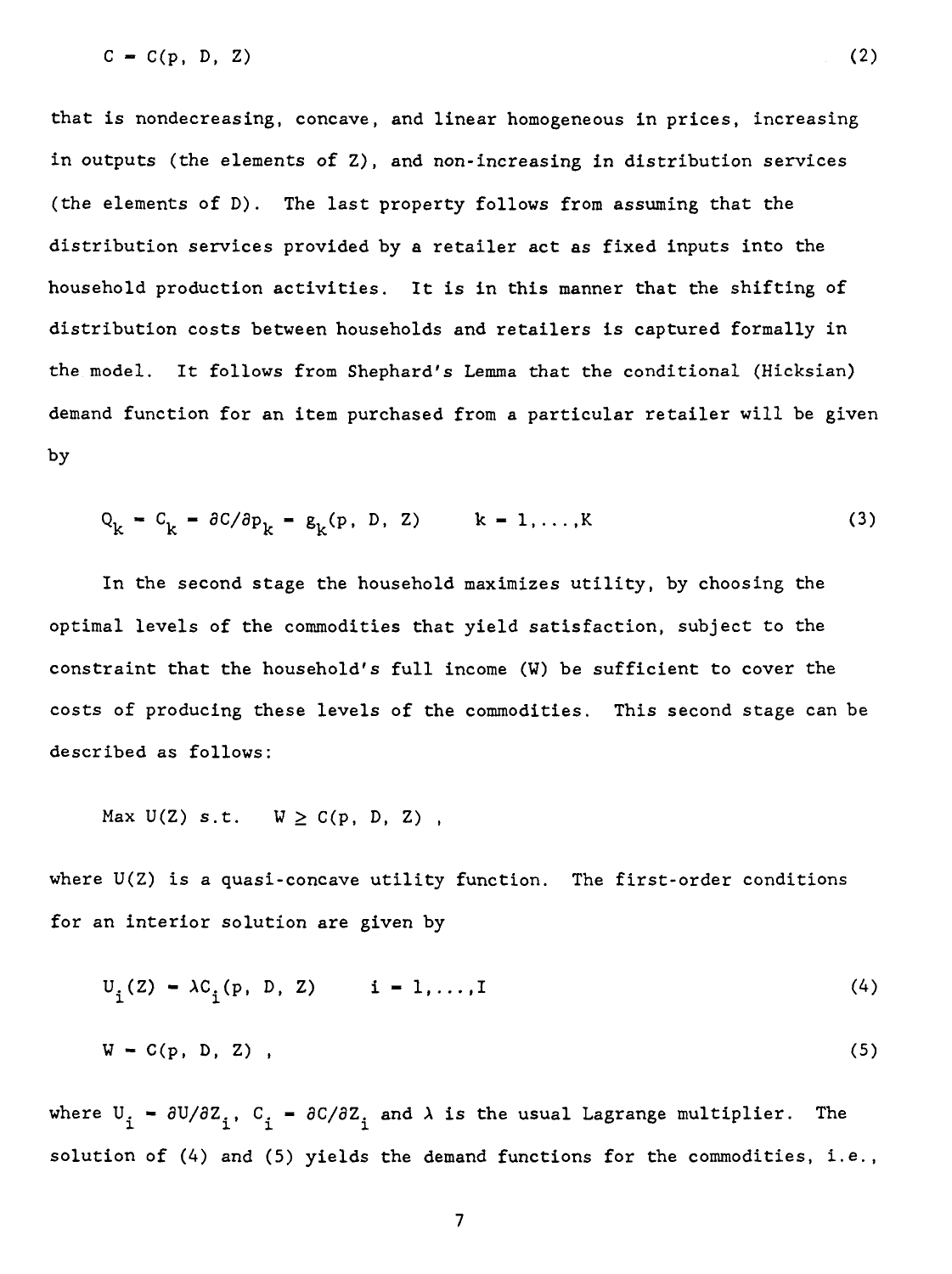Gautschi, 1987b) that the sufficient conditions for  $\Sigma \omega_{ki} \eta_{ik}$  to be non-positive are likely to be satisfied in the large majority of cases. Briefly, the sign of  $\omega_{\bf kl}^{}$  depends on the sign of  $\frac{\partial Q_{\bf k}^{}}{\partial \vec{z}_{\bf i}}$  which will be non-negative (assuming that utilization of an input  $(Q_k)$  is either zero or increases with the production of an output  $(Z_i)$ ). The sign of  $\eta_{ik}$  depends on the sign of  $\partial Z_i/\partial P_k$  which will usually be non-positive (assuming that an increase in the price of an input  $(P_k)$  reduces the level of production of outputs  $(Z_i)$  that use the input  $(Q_k)$ . Even when the consumption effect is positive, it must be greater than the absolute value of the production effect in order to cause  $\epsilon_{kk}$  to be nonnegative.

The consumption effect plays an especially important role in the analysis of (demand side) relationships among different items in a retail assortment. From the Marshallian demand function in (7), we may derive the cross-price elasticity between two different items  $(k, l)$  in the assortment as follows:

$$
\epsilon_{k\ell} = \epsilon_{k\ell}^* + \sum_{i} \omega_{ki} \eta_{i\ell} \tag{9}
$$

Here again we have decomposed the effect on the demand for item k from a  $\left(\frac{\partial Q_k}{\partial R}\right)$   $\left(\frac{P_l}{\rho}\right)$ change in the price of item  $\ell$  into a direct production effect  $\epsilon_{k\ell}^* = \left(\frac{\partial Q_k}{\partial P_\ell} \Big| Z\right) \left(\frac{P_\ell}{Q_k}\right)$ and a consumption effect  $\Sigma \omega_{\mathbf{k}i} \eta_{i\ell} - \Sigma \left( \frac{\kappa}{\partial \Sigma_i} \frac{1}{Q_{\mathbf{k}}}\right) \left( \frac{1}{\partial P_{\ell}} \frac{1}{Z_i} \right)$ . Equation (9) provides us with the grounds on which to present two important definitions.

Definition  $1$ : Two items  $(k, \ell)$  in an assortment are net substitutes, independent, or complements as the production effect  $(\epsilon_{k\ell}^*)$  is positive, zero, or negative, respectively.

Definition 2: Two items  $(k, \ell)$  in an assortment are gross substitutes, independent, or complements as the sum  $(\epsilon_{k,\ell})$  of the production effect and the consumption effect  $(\Sigma \omega_{ki} \eta_{i\ell})$  is positive, zero, or negative, respectively.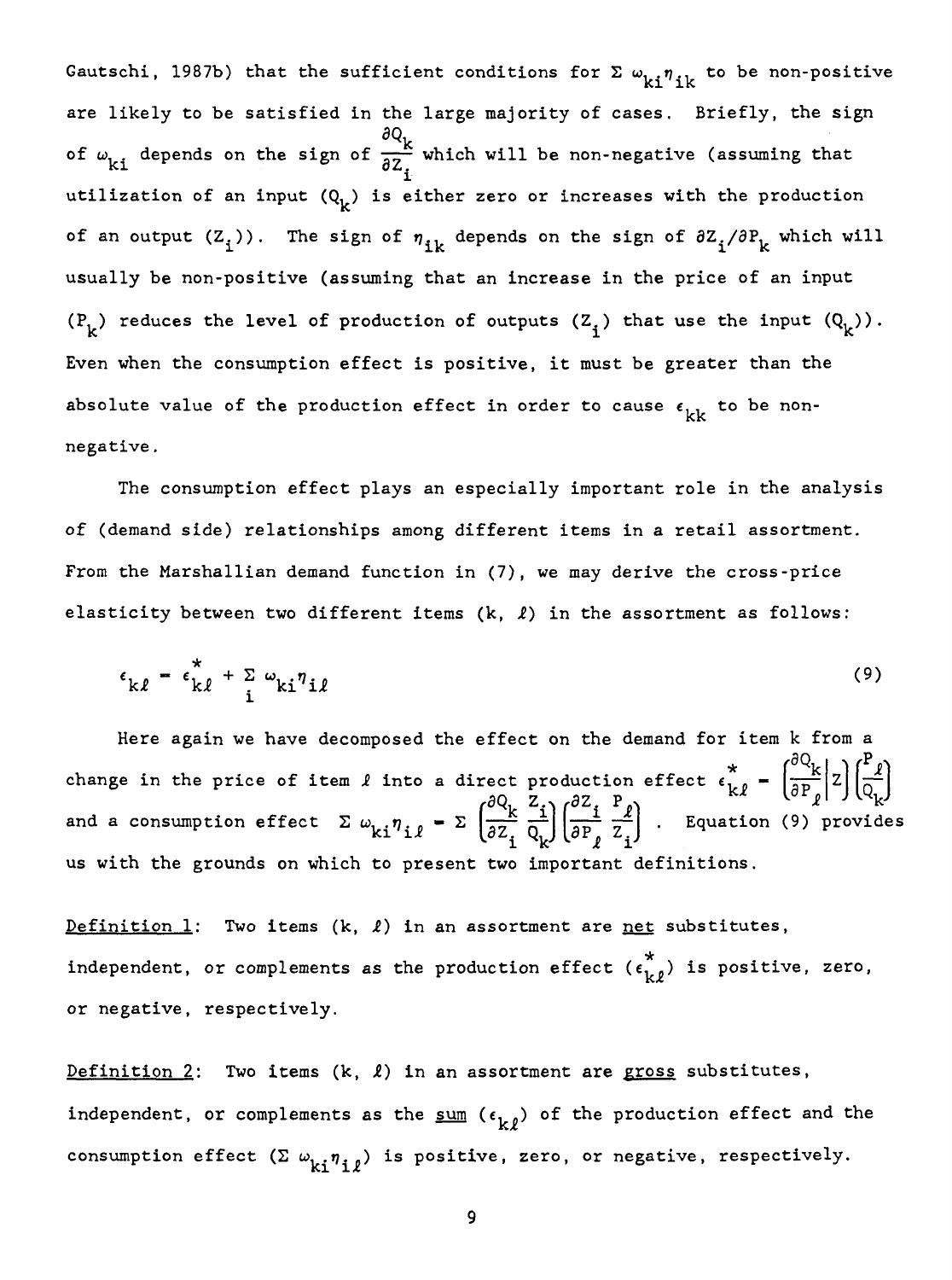We note that it is with respect to the net effect of the first definition that the literature has formally addressed cross item relationships (e.g. Preston (1962)). Yet it is with respect to the gross effect of the second definition that relationships among items in complex assortments can be described. Invoking the example of gasoline and milk, as cited in the introduction to the paper, one can argue that these two items are net independents (i.e. the production effect is zero) but over some set of relevant consumption activities (Z), the consumption effect must be negative such that gasoline and milk are gross complements. If, for example,  $Z_1$  is "having a picnic" and  $Z_2$ is "driving in the country," then it is precisely because gasoline and milk are gross complements for  $(2, 2, 2)$  that a retailer would include both items in his assortment.

In our previous work (Betancourt and Gautschi, 1987b) we established the strong tendency for the consumption effect for any item with respect to a change in the price of another item to be negative. This is an important result as it reinforces the notion than assortments are assembled in order to permit "one-stop shopping," that the items in the consumer's market basket are complementary in some way. The negativity of the consumption effect is a force that drives ail items in a retail assortment toward gross complementarity.

Given the tendency for items in a retail assortment to be gross complements, we now apply the decomposition of the cross price elasticity of equation (9) to define rigorously the two dimensions commonly used to describe retail assortments, namely, depth and breadth.

Definition 3: The extent to which items in a retail assortment are net substitutes is the depth of the assortment.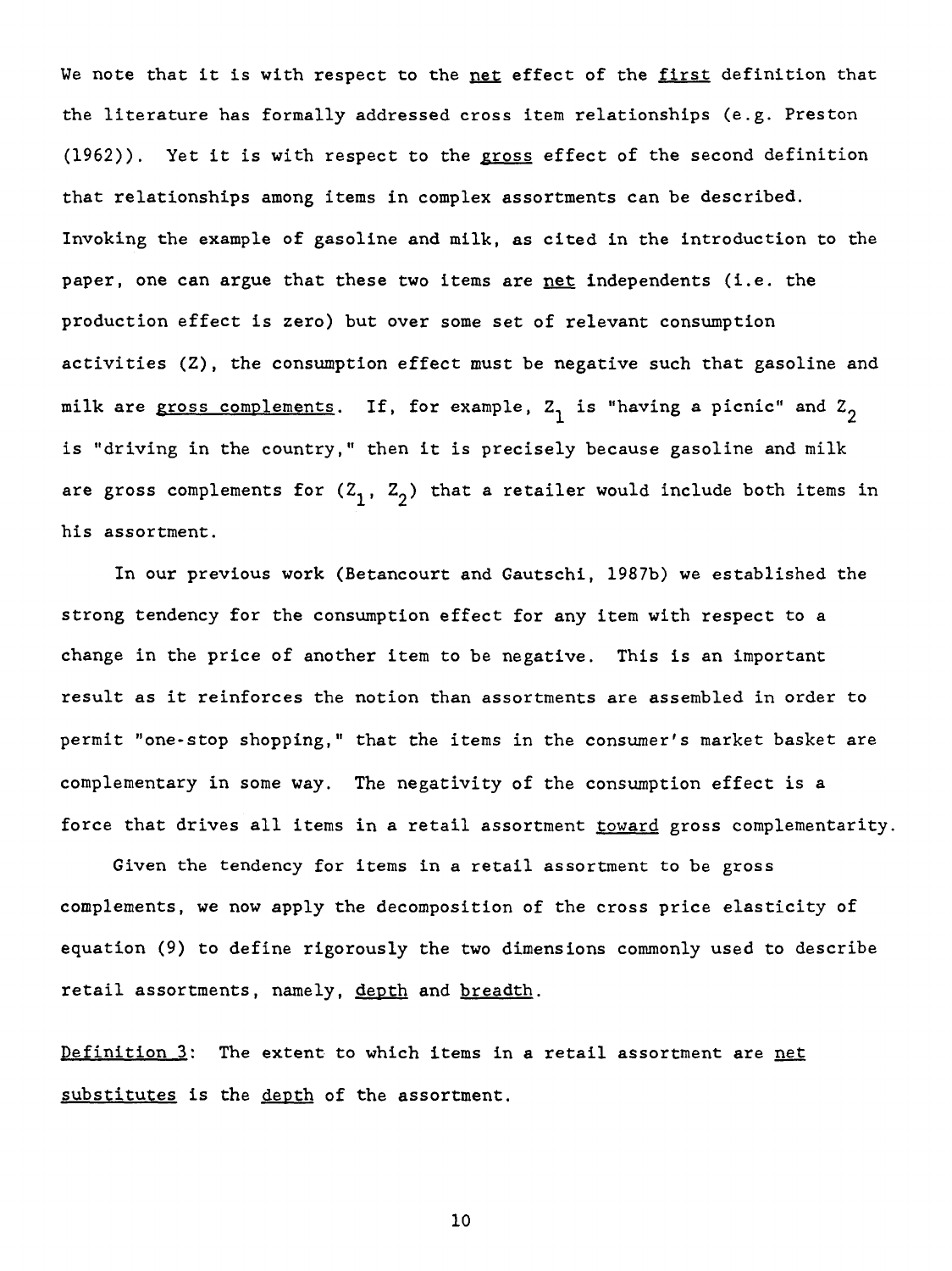Definition  $4$ : The extent to which items in a retail assortment are net independents is the breadth of the assortment.

Applying these definitions to any empirical situation will depend ultimately on how the set of consumption activities (Z) is defined. Before discussing the issues surrounding the application of these definitions, we consider formally another set of forces that binds the items of a retail assortment together as complements, namely, distribution services  $(D_i)$ provided by the retailer.

From the uncompensated demand function in (7), we can obtain the service elasticity of demand for any item in a particular retailer's assortment. Namely

$$
\varepsilon_{kj} = \varepsilon_{kj}^* + \sum_{i} \omega_{ki} \eta_{ij}, \qquad k = 1, ..., K^*
$$
 (10)

 $j = 1, ..., J$ <br>where  $\epsilon_{kj} = (\partial Q_k / \partial D_j (D_j / Q_k)$ ,  $\epsilon_{kj}^* = (\partial Q_k / \partial D_j / Q_k)$ ,  $\omega_{ki} = (\partial Q_k / \partial Z_i) \frac{Z_i}{Q_k}$  and  $n_{ij} = (\partial Z_i / \partial D_j) D_j / Z_i$ .

Equation (10) suggests the following definition.

Definition 5: A distribution service of a retailer and an item in this retailer's assortment that may be purchased by the household are net complements, independent or substitutes as the production effect  $(\epsilon_{k,i}^*)$  is positive, zero or negative, respectively.

This definition is consistent with Definition 1. The reason for the difference in sign is that here the elasticity is defined with respect to a change in a quantity rather than a price. For instance, in a conceptual experiment where the distribution service were offered by a retailer at an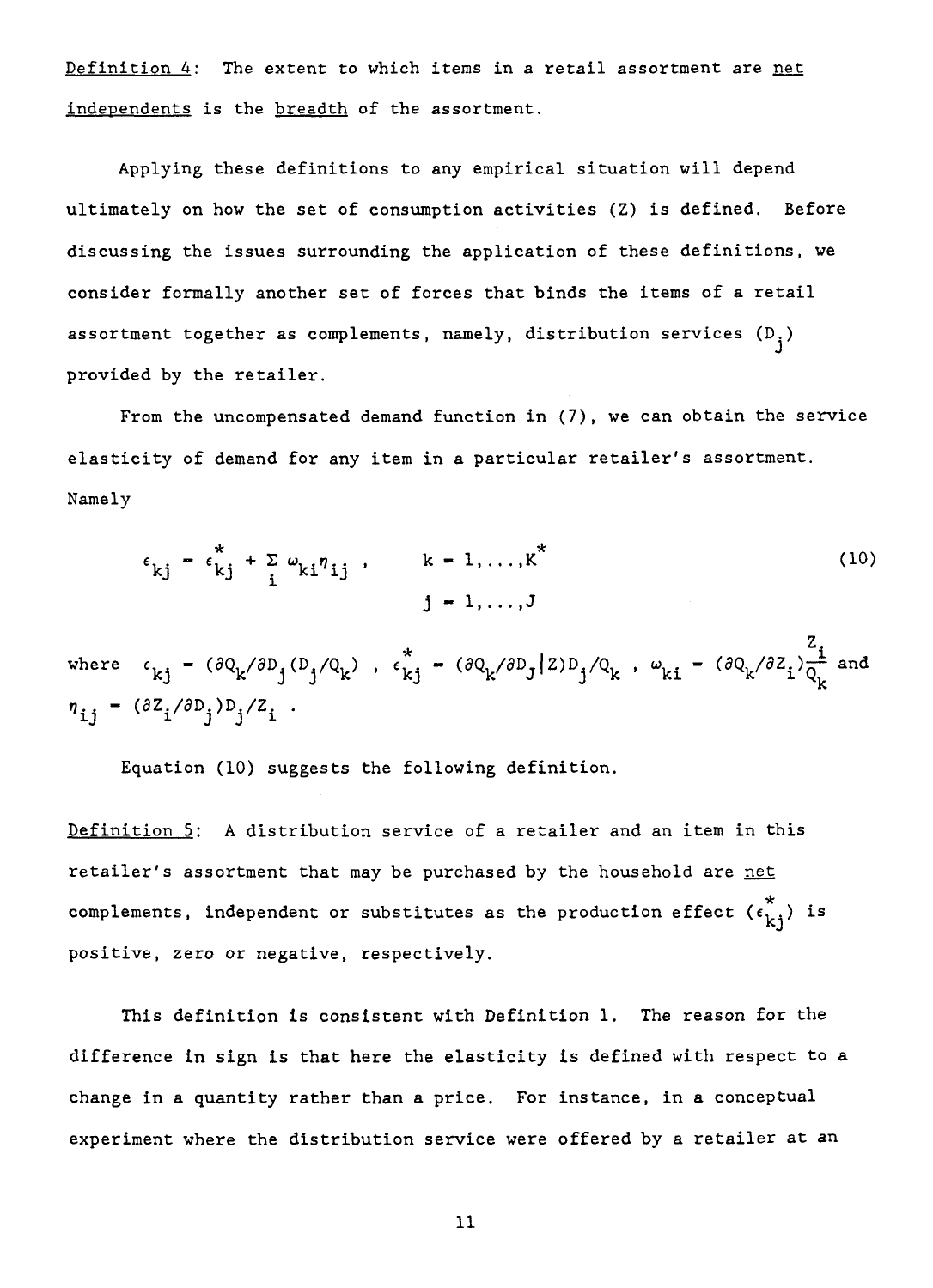explicit price  $(p_i)$ , we would have: an increase in  $p_j$  decreasing  $D_j$  (by the concavity of the cost function), which in turn would imply a decrease in  $Q_k$  if  $Q_k$  and  $D_i$  are complements. Since the behavior of the restricted cost function must be consistent with the behavior of the unrestricted one, Definition 5 is consistent with this conceptual experiment. While one would expect the distribution services of a retailer normally to be net independent or complements with the items in the retailer's assortment that the household may purchase, net substitutability will also arise. Among the several distribution services offered by the retailer is assortment, itself, and the clearest example of net substitutability involving a distribution service is in the case of the depth of the assortment, as defined in Definition 3. If a retailer who sells one kind of meat,  $Q_k$  (hamburger), increases the depth of his assortment  $(D_i)$  by providing another kind of meat (lamb chops), households then have a greater range of choice. The result is that some households, at least, will now choose lamb chops instead of hamburger for given levels of the relevant consumption activities (dinner). That is, with manipulations of the depth of the assortment,  $\epsilon_{\mathbf{k} \mathbf{j}}^{\mathbf{v}}$  will be negative for at least some  $\mathrm{Q}_{\mathbf{k}}^{\mathbf{v}}$ .

Equation (10) also suggests the following definition.

Definition 6: A distribution service of a retailer and any item in this retailer's assortment that may be purchased by the household are gross complements, independent or substitutes as the sum  $(\epsilon_{k,j})$  of the production effect and the consumption effect is positive, zero or negative, respectively.

We have shown elsewhere (c.f. Betancourt and Gautschi, 1987b) that the distribution services provided by a retailer will tend to be gross complements with every item in the retailer's assortment that may be purchased by the household. Even in situations where an item (hamburger) and a distribution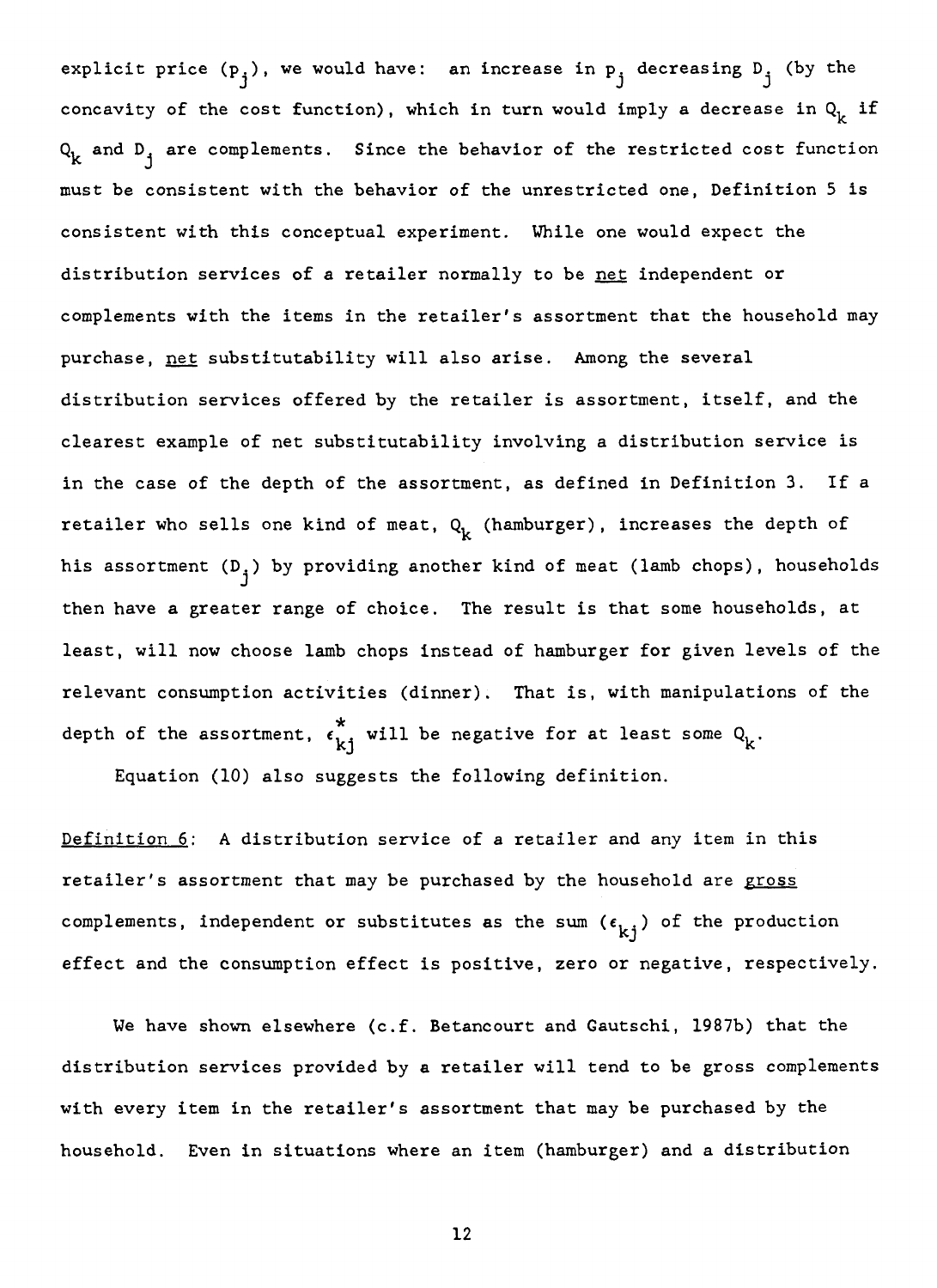service (depth of assortment) may be net substitutes, the consumption effect is likely to dominate the production effect. Thus, for example, increased depth may encourage the household to use a given item in the retailer's assortment as an input into more consumption activities (dinner, lunch, picnics, etc.).

We have established that gross complementarity between distribution services and items in a retail assortment is most likely to prevail when (a) the distribution service is a common (fixed) input in all the household production activities; (b) the percentage reduction in the household's costs as a result of an increase in the distribution service is large; (c) the consumption activities (Z) in which the items in the retail assortment are used have high marginal budget shares or high income elasticities of demand; (d) the items sold by the retailer constitute a small share in the household's budget. More generally, we note that those distribution services which have non-negative production effects with many items in a retail assortment, e.g., common distribution services (such as ambiance or accessibility of location), will be especially powerful sources of gross complementarity in the demand for retail products.

# IV. Managerial Implications of the Household Production Formulation of Retail Demand

To illustrate the application to the retail environnent of the analytical framework of the preceding section, we discuss four central issues that follow immediately from the model, namely, the role of consumption activities, the role of the distribution services, the appearance of gross substitutes in an assortment and the characteristics of traffic building products, and the role of competition and retail aggiomerations.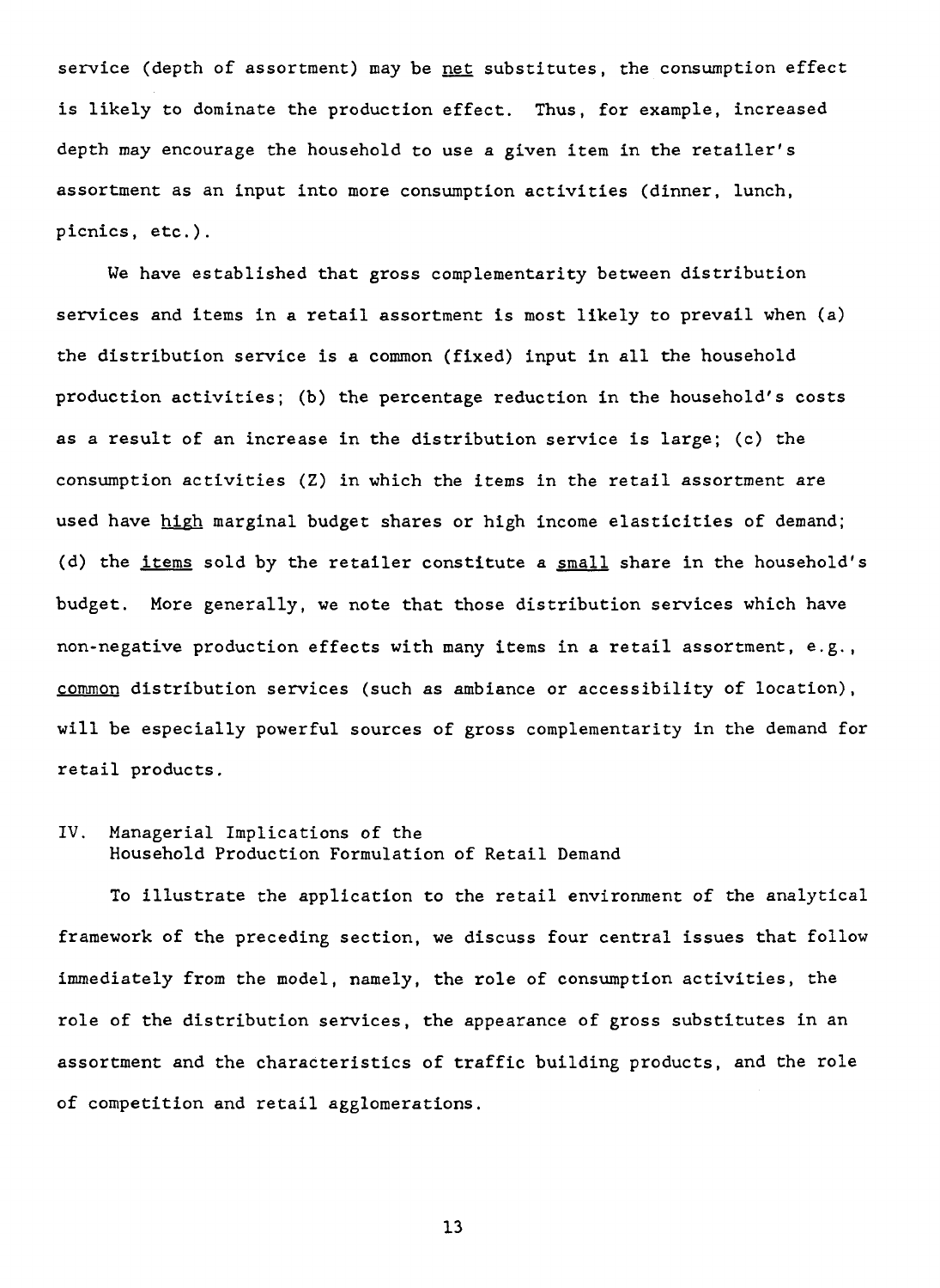#### A. The Role of Consumption Activities (Z)

As the demand for any item in the assortment of a retailer is derived from a more basic demand of the household for a consumption activity, it is the identification of Z that represents the most difficult task in the formulation of managerial strategy. This is not so new. In the tradition of Drucker (1954) and Levitt (1964) we know that it is not simply relevant, but that it is essential for the manager to ask himself occasionally "what market or business am I really in?" What is not so apparent is how the manager should ever begin to answer the question. In the context of the household production framework of the preceding section, it is apparent that the answer to the basic question of market definition for the retail manager should be structured, in large part, in terms of a response to another question, namely, "to which Zs do I cater?" That is, the retailer must identify among the many different possible aims of household production those that he intends to serve.

By determining which set of Zs to serve and for which household's, the retailer expresses his positioning objectives at a fairly general level. This suggests that different retailers selling items in the same general product categories may not be competitors because they each define the Zs that they serve in different ways.

We argue that it is the level of aggregation of the definition of the Zs that is key in establishing the distinctiveness of a retailer's positioning. For example, a supermarket and a delicatessen both sell food items. If the definition of the relevant consumption activity for these two retailers is so aggregated as "nutrition," then each retailer operates a "food store" and neither would be distinct from the other. Clearly, however, the delicatessen is a specialty food store, whereas the supermarket is a general food store.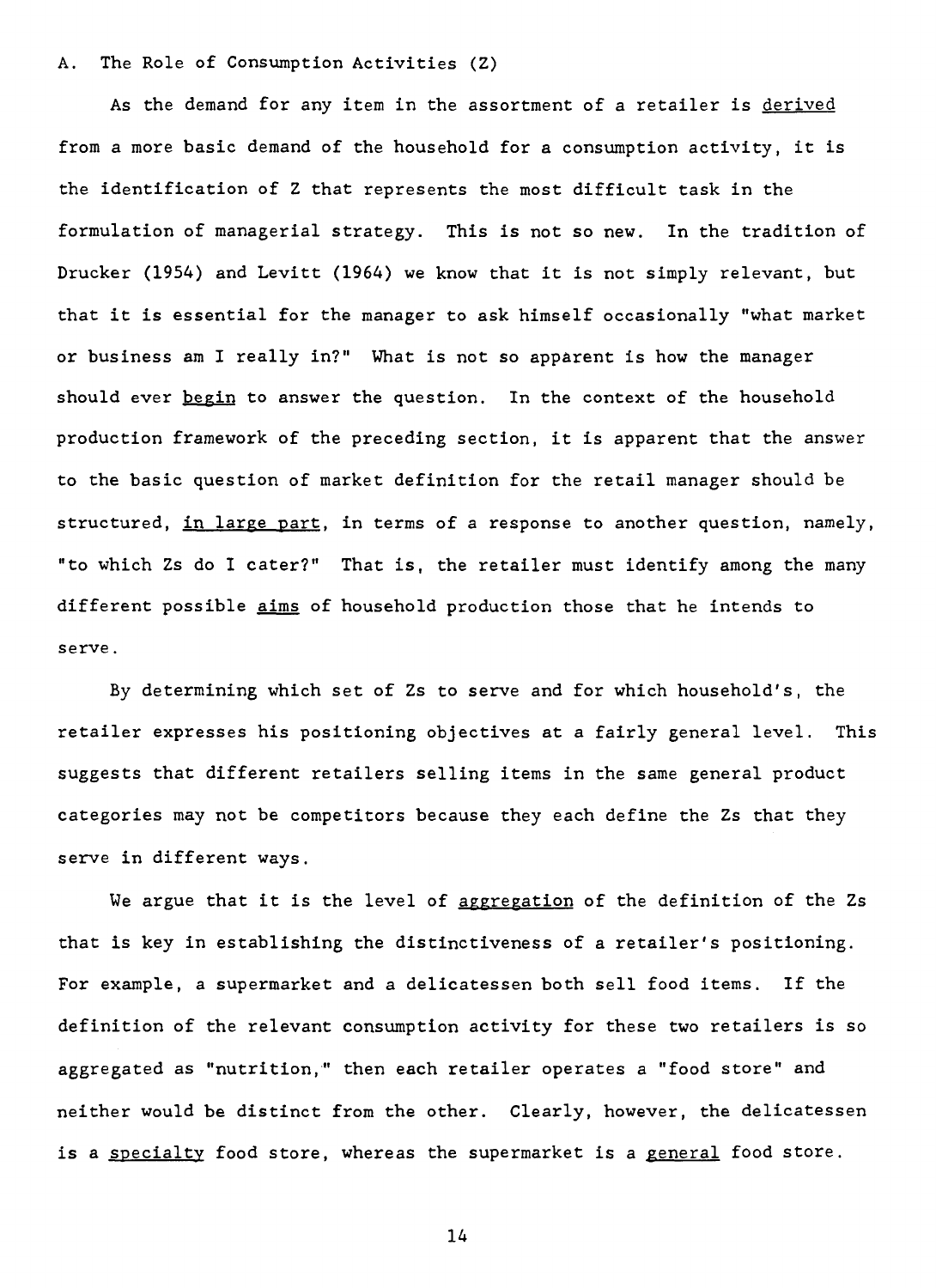The distinction follows from the fact that the assortment of the supermarket serves the needs of Z defined approximately as "nutrition from meals served at home," whereas the assortment of the delicatessen serves the needs of a restricted subset of Z that may include nutrition for specific types of occasions and for specific kinds of meals.

In general we argue that the degree to which a retailer is a specialist depends basically on the extent to which he disaggregates the consumption activities that he intends to serve. Conversely, a retailer is more of a generalist, the more he aggregates the relevant consumption activities he intends to serve.

It is important to recognize that this view of general merchants versus specialists does not require specialists to operate at small scales or generalists at large scales. There can be small-scale specialists, such as Foot Locker, a retailing firm that apparently caters to "foot care and protection for jogging and some other recreational sports"; there can be medium-scale specialists, such as Thom McCann, a retailing firm that apparently caters to "foot care and protection for recreation, social occasions, and work"; and there can be relatively large-scale specialists, such as Herman's World of Sports, a retailing firm that caters to "foot care and protection for jogging and some other recreational sports, care and protection of bones and vital organs for jogging and some other recreational sports, etc."

However, the depth and breadth of any retailer should be assessed only in the context of the set of Zs, at their appropriate levels of aggregation, that define the retailer's business. Both Foot Locker and Thom McCann carry shoes, many shoes. Whether Foot Locker has greater depth than Thom McCann depends on whether Foot Locker carries more net substitutes for each specific Z that it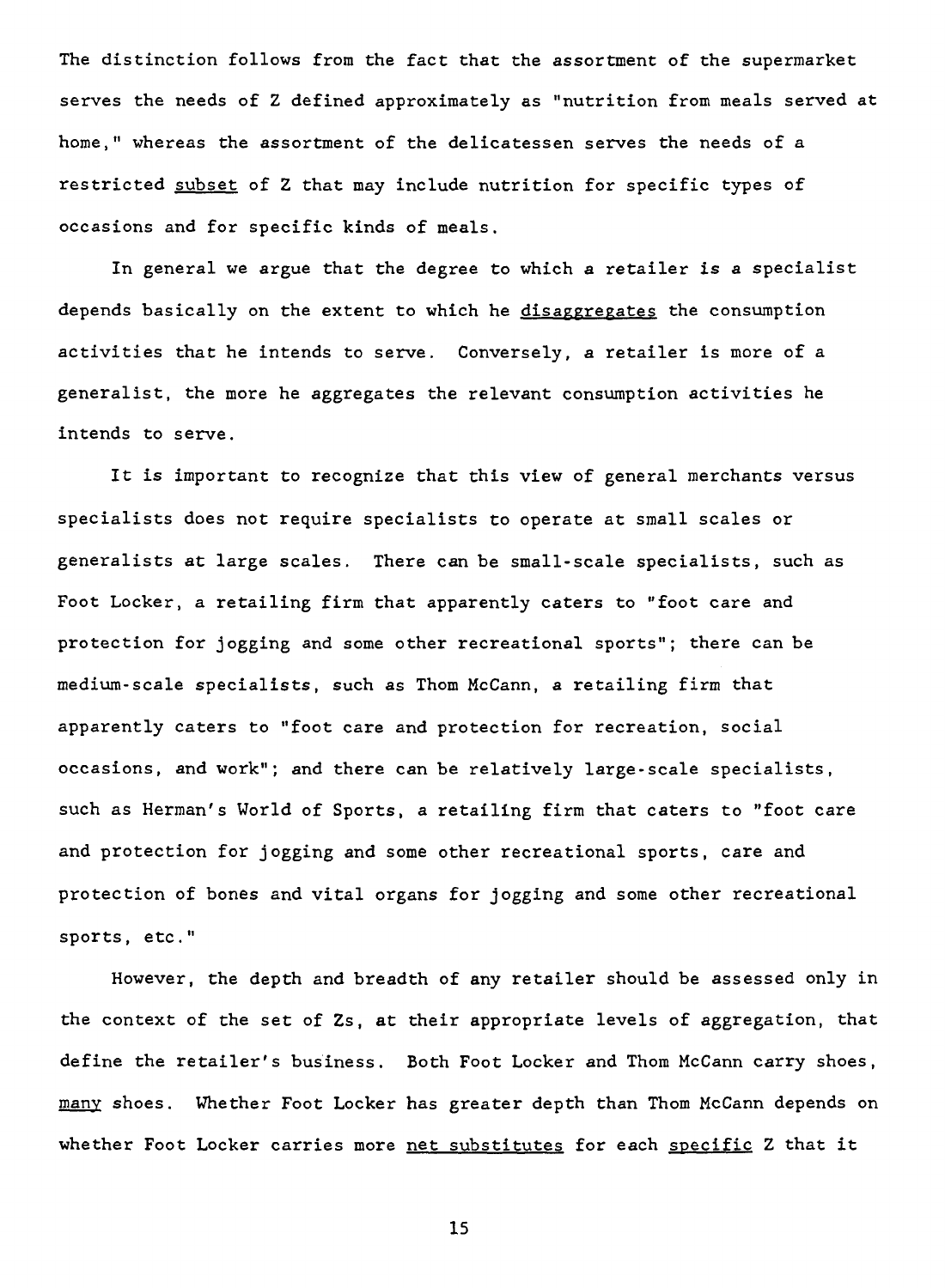serves as compared to the number of net substitutes Thom McCann carries for each specific Z that it serves. Similarly, the relative breadth of Foot Locker vis à vis Thom McCann depends on the number of items that are net independent for the relevant sets of Zs defining the businesses of these two retailers. Football shoes and running shoes are both used for sport, but they are no more net substitutes for the finely defined Zs to which Foot Locker caters than are ladies' pumps and workman's boots in the assortment of Thom McCann.

One could ask if a small-scale specialty retailer were to expand its business definition, what would be the most plausible way to expand? Consider the case of Foot Locker. The set of finely defined Zs which its assortment serves appears to be a subset of the Zs that define the business of Thom McCann and a subset of the Zs that define the business of Herman's. Given its original assortment (hence, given the original set of consumption activities it serves), would Foot Locker more naturally expand its assortment (thus, its set of Zs) to approximate that of Thom McCann's or that of Herman's? Although we cannot respond to the question unequivocally, we can observe that to expand the assortment of Foot Locker (i.e. to reposition Foot Locker) toward that of Thom McCann would result in the addition of items (other shoes) that are net independent with existing items in the Foot Locker assortment at a higher level of aggregation of the consumption activities served. But, to expand the Foot Locker assortment toward that of Herman's would mean adding items that are net complements with existing items at the same (low) level of aggregation of the consumption activities served. Thus, at least in terms of the selling effort required, repositioning Foot Locker toward Herman's would appear to be easier to accomplish than repositioning Foot Locker toward Thom McCann.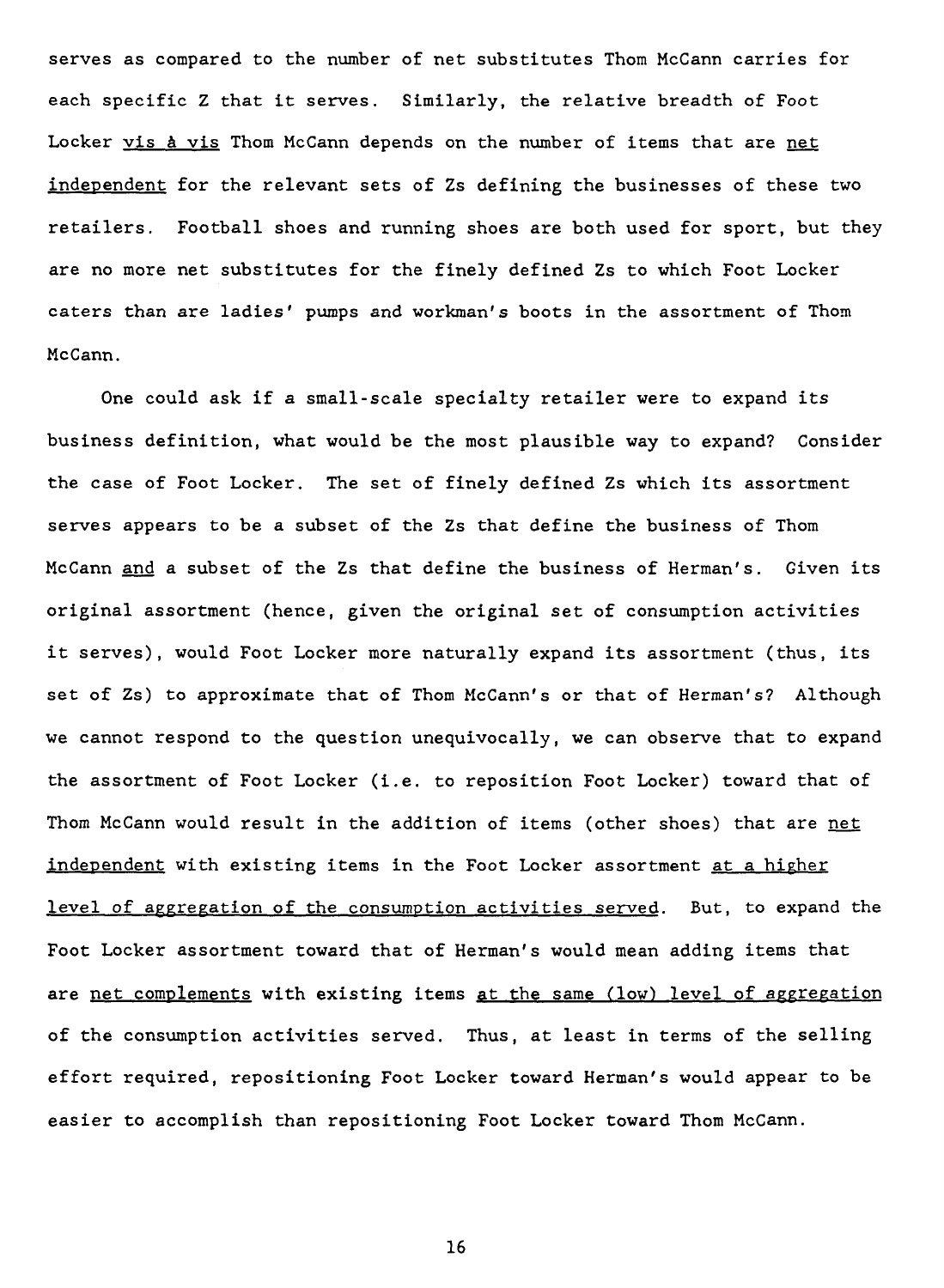B. The Role of the Distribution Services  $(D_i)$ 

If the definition of the relevant set of Zs at an appropriate level of aggregation is the most challenging aspect of retail management, the basic relationship to know on the demand side is the demand for Z. In reference to equation (6), one notes that the demand for any  $Z_i$  is a function of a host of arguments, namely, the prices of the items in the retailer's assortment and of items in the assortments of other retailers (p), the distribution services offered by the retailers (D), and other environmental variables. Thus, fundamentally, the distribution services provided by retailers in conjunction with the items in the retail assortment are the means with which the household achieves its consumption aims (i.e. Z).

The distribution services are means to the ends of household production because they are provided in order to reduce certain costs that the household incurs in interacting with the marketing system. We identify six categories of distribution costs in Table 1. These costs require little explanation except, perhaps, for psychic costs and adjustment costs. Psychic costs stem from what the consumer considers disagreeable in the retail environnent, such as disagreeable social interactions, loud music, unpleasant odors, etc. Adjustment costs could result from a stockout or, generally, whenever the consumer must either substitute a different form for the exact form of the product that he desires, wait until the desired form is available or, possibly, travel to another retailer who has the exact form of the product he desires.

The distribution services that the retailer provides are also listed in Table  $1.\overline{1}$  Every retailer provides <u>some</u> level of each of these services, and any retailer can only produce non-zero levels of any of the services by deploying his resources (i.e. they are not free). A number of aspects of these services, as we have defined them, need to be emphasized. First, there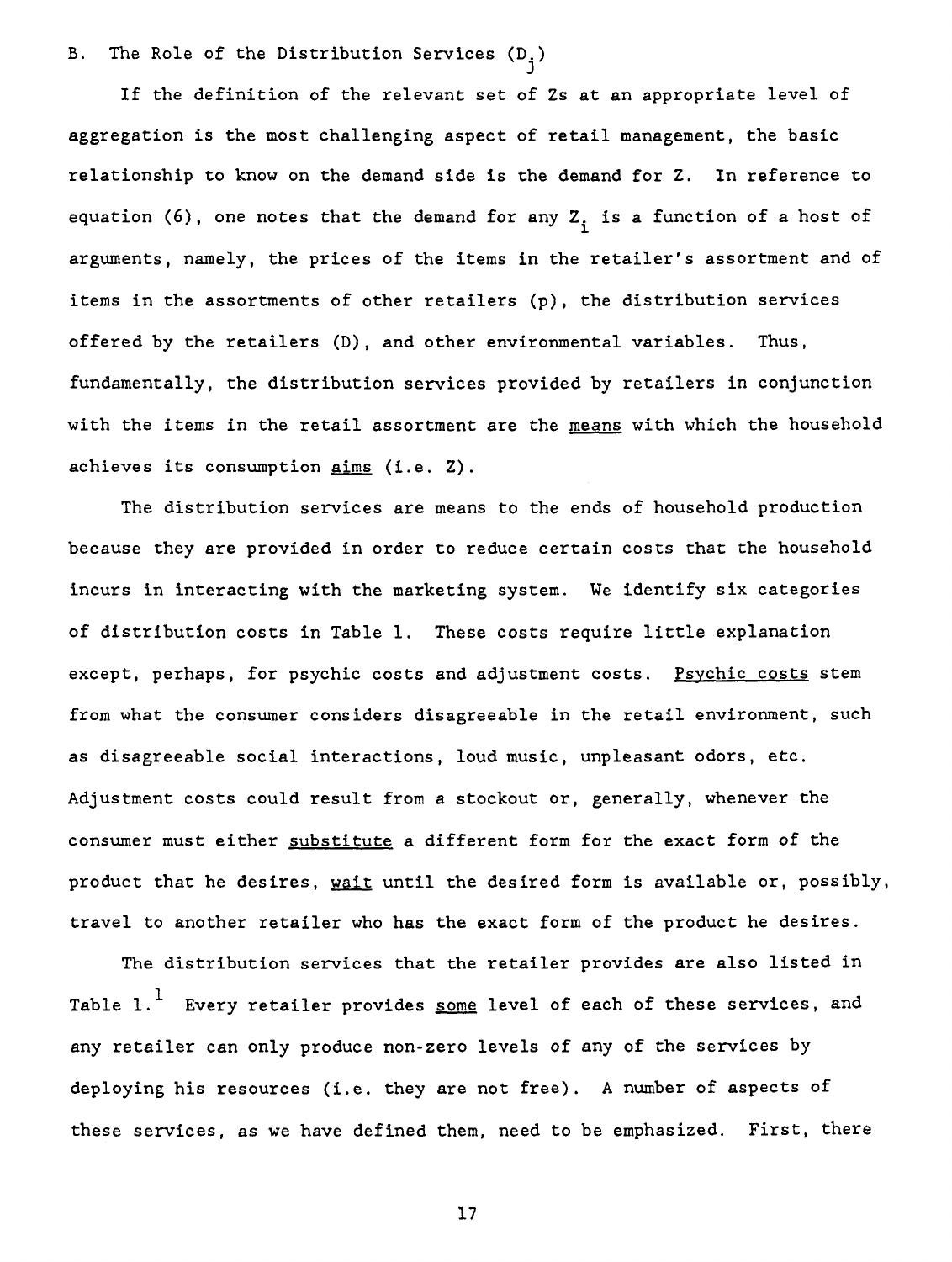is not necessarily a one-to-one mapping from a given distribution service to any given distribution cost. For example, increasing the depth of assortment in a product category by stocking several package sizes of a product could reduce both adjustment and storage costs for the consumer. Secondly, some of the distribution services are produced jointly. For example, increasing the depth of an assortment also increases the assurance of product delivery, and, depending on the nature of the item, could improve the ambiance of the retail establishment. Third, some distribution services are common, meaning that the effect of altering a service, ambiance, for example, is distributed over ail (or almost ail) items in the retail assortment. Other distribution services are specific to certain items in the retail assortment, such as information on the specifications of a particular model of personal computer. Fourth, the five services identified are intended as general categories under which specific services may be classified. For example, liquidity cost is a form of adjustment cost as the retailer may find that in order to have an item purchased he would have to extend credit to his customers, thereby achieving high levels of assurance of product delivery at the desired time. Fifth, it is important to recognize that these categories of distribution services permit a fuller explanation of retail demand that can be rendered by general appeals to uncertainty or to the economics of information (Salop and Stiglitz, 1982). Finally, distribution services are most conveniently viewed as net complements with items in the retail assortment, but by definition most distribution services<sup>2</sup> are net  $substitutes$  for the household's time.

The linkage of consumption activities to the reluctance or willingness of households to incur distribution costs presents incentives for retailers to provide high or low levels of distribution services, respectively. We illustrate the association of the distribution services provided by retailers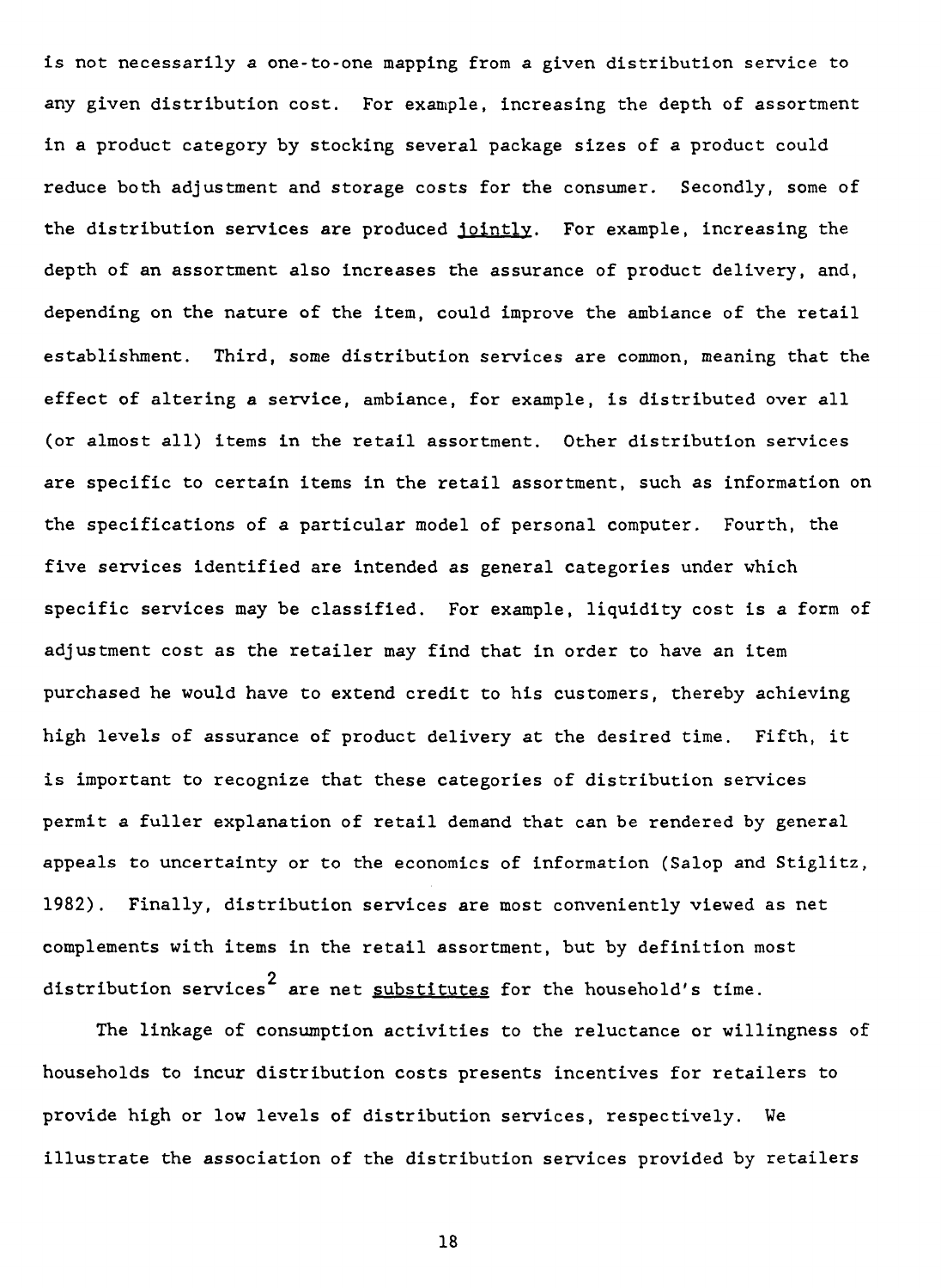to the manner in which consumption activities are defined in terms of Bucklin's (1963) method of retail classification. Briefly, Bucklin classifies retailing activities as specialty, convenience, or shopping stores depending on the nature of consumers' preference orderings for the items in an assortment **before** the act of patronage.

A specialty store is one that carries many net substitutes for a given Z defined at a low level of aggregation. Deviating from Bucklin's argument, we contend that the consumer does not necessarily seek or have **a** clear preference for a specific item in the assortment. The hallmark of the consumer who patronizes a specialty store is that he has clearly defined, highly disaggregated consumption (i.e. household production) objectives and, probably, desires low adjustment costs in purchasing the inputs. So the specialist responds by providing high levels of depth of assortment, i.e. many net substitutes for a given, highly disaggregated Z or set of Zs.

A convenience store is one that has an assortment for consumers who have clearly defined consumption objectives at relatively high levels of aggregation. The consumer who patronizes the convenience store is highly sensitive to adjustment costs associated with delay of product delivery for frequently purchased items. That is, the consumer who patronizes the convenience store demands high levels of assurance of product delivery at the desired time and is less demanding of product form. This consumer would be largely indifferent among net substitutes in the assortment that are suitable inputs for a highly aggregated Z. It is not surprising that convenience stores would be characterized as having little depth (shallow assortments). Convenience stores may also have assortments that are not extremely broad because the set of Zs for which consumers would value assurance of product delivery at the desired time more than the desired form is probably small. Hence, convenience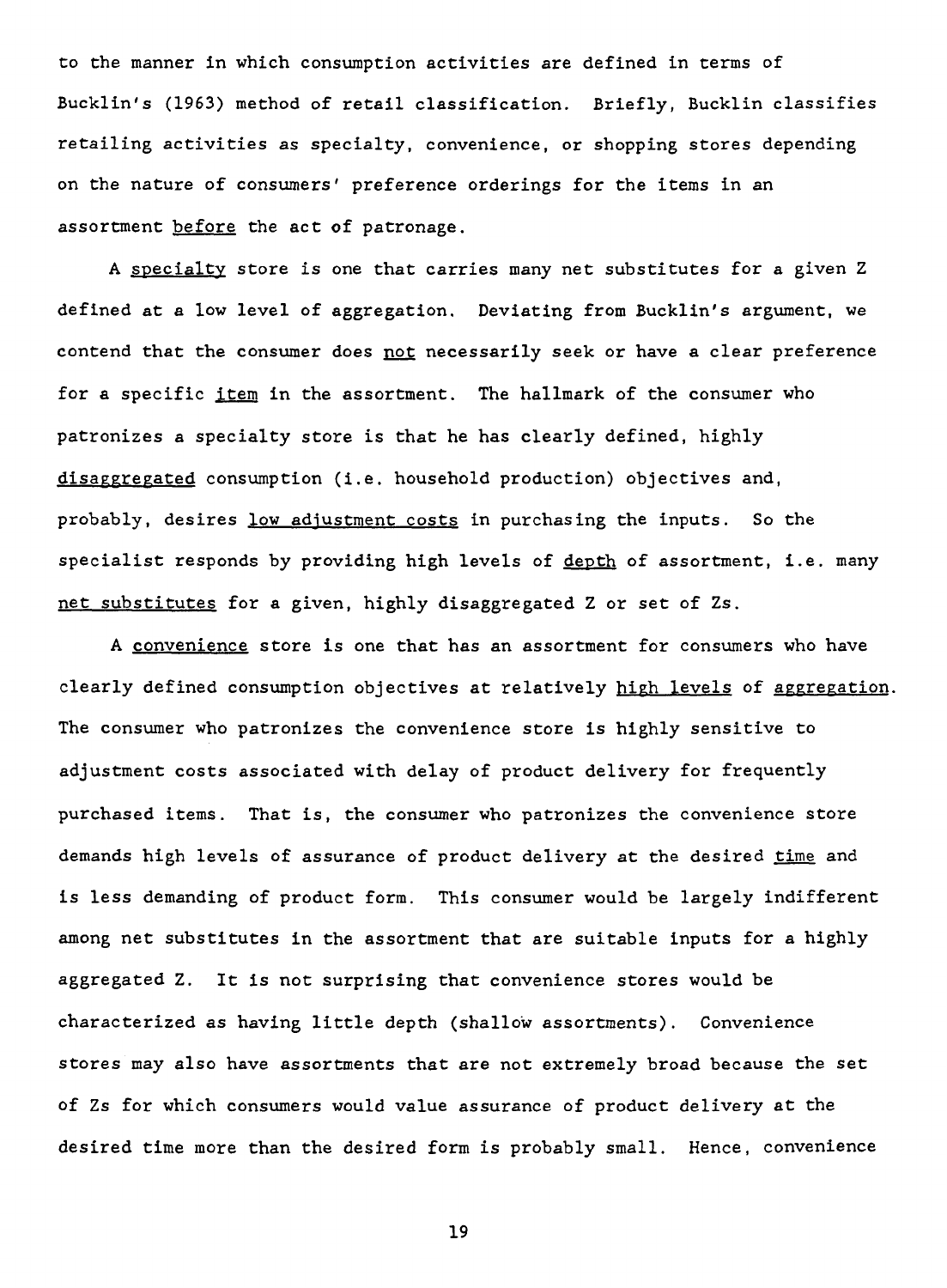stores are likely to be characterized by shallow and moderately broad assortments, and they may tend to be small-scale, general merchants.

A shopping store is one that has an assortment that serves consumers who have vaguely defined consumption aims at high levels of aggregation. But the assortment of the shopping goods store differs from that of the convenience store because the consumer is most sensitive to information acquisition costs and to the adjustment costs of delay for infrequently purchased items. Moreover, as the consumer who patronizes this store is, by definition, unfamiliar with the extent of product choice in the market for a given Z and unfamiliar with prices of net substitutes, he or she is also likely to be sensitive to the adjustment costs of substitution and liquidity. Hence, the shopping good stores would tend to provide relatively high levels of assurance of product delivery in the desired form and at the desired time through high levels of depth of assortment (for highly aggregated Zs) and credit services, respectively. But the distinguishing feature of the shopping goods store is that it provides high levels of information for its generally uninformed clientele, who value the depth and breadth of an assortment that informs them efficiently of characteristics of a large set of market goods. The clientele of the shopping goods store also values other sources of information that the store provides by means of advertising and the distribution of catalogues, for example.

The application of our framework largely preserves Bucklin's earlier argument while elucidating the key roles that the distribution services play in distinguishing among different kinds of retailers. What relevant retailers provide in the way of distribution services depends essentially on how households value time in the pursuit of any given consumption activity. In particular, the trade-offs that households in general make between assurance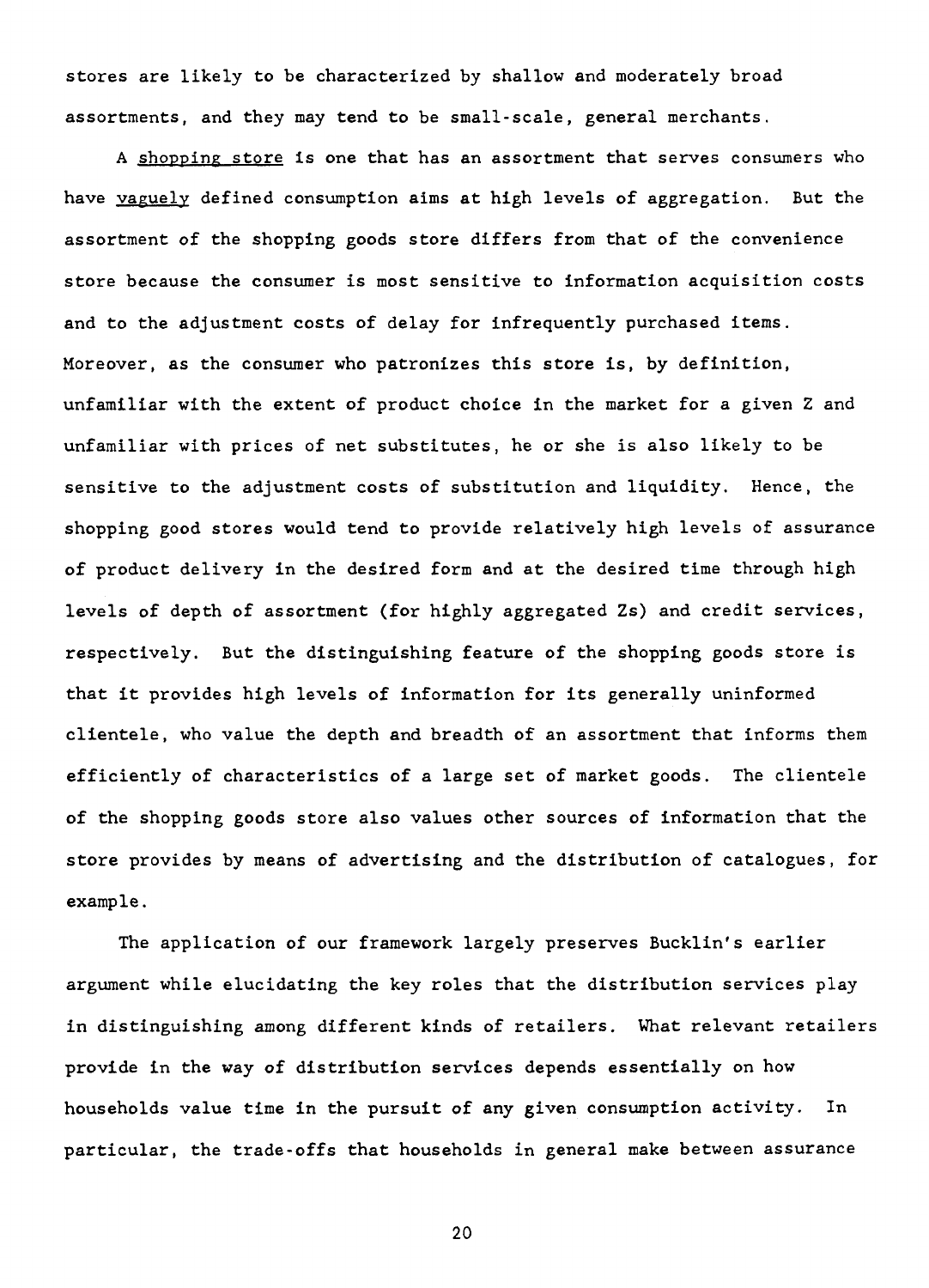**of product delivery in the desired form versus at the desired time have telling implications for the structure and evolution of retail institutions.** 

**A simple example would suffice to illustrate the basic point. Consider the case of two retailers, a boulangerie (bakery) and a hypermarché, both selling bread.** 

Let Q : bread (baguette)

**D1 ' • assurance of product delivery in the desired form** 

**D 2 : assurance of product delivery at the desired time.**  The <u>boulangerie</u> produces high levels of  $Q$  and  $D_1$  for the informed client. That is, the <u>un</u>informed client is more likely to receive low levels of D<sub>1</sub>, and possibly D<sub>2</sub>, because he or she does not know precisely at what times during **the day the boulanger brings his market good from the oven to the shelf. French bread that has been sitting on the shelf for several hours is generally regarded as being of low quality; that is, the form of the product deteriorates rather rapidly if it is not consumed shortly after production. The informed client may make two or three trips in a day to his favorite boulangerie** to achieve high levels of D<sub>1</sub> for very disaggregated Zs (e.g. **different meals in the day).** 

The **boulangerie** does not produce high levels of D<sub>2</sub>. The **hypermarche**, on **the other hand, produces high levels of D 2 and relatively high levels of Q for a** more aggregated definition of Z (e.g. "meals," generally). The level of D<sub>1</sub> **produced by the hypermarché is not likely to be so high as that for the boulangerie. Why? The hypermarché is not likely to produce ail of the special types of bread that the boulangerie produces; and, more importantly, a loaf of bread produced at (or delivered to) the hypermarché is more likely to be older** (even **if by a matter of hours) than the loaf on the shelf at the**  boulangerie. But the hypermarché produces such high quantities of bread that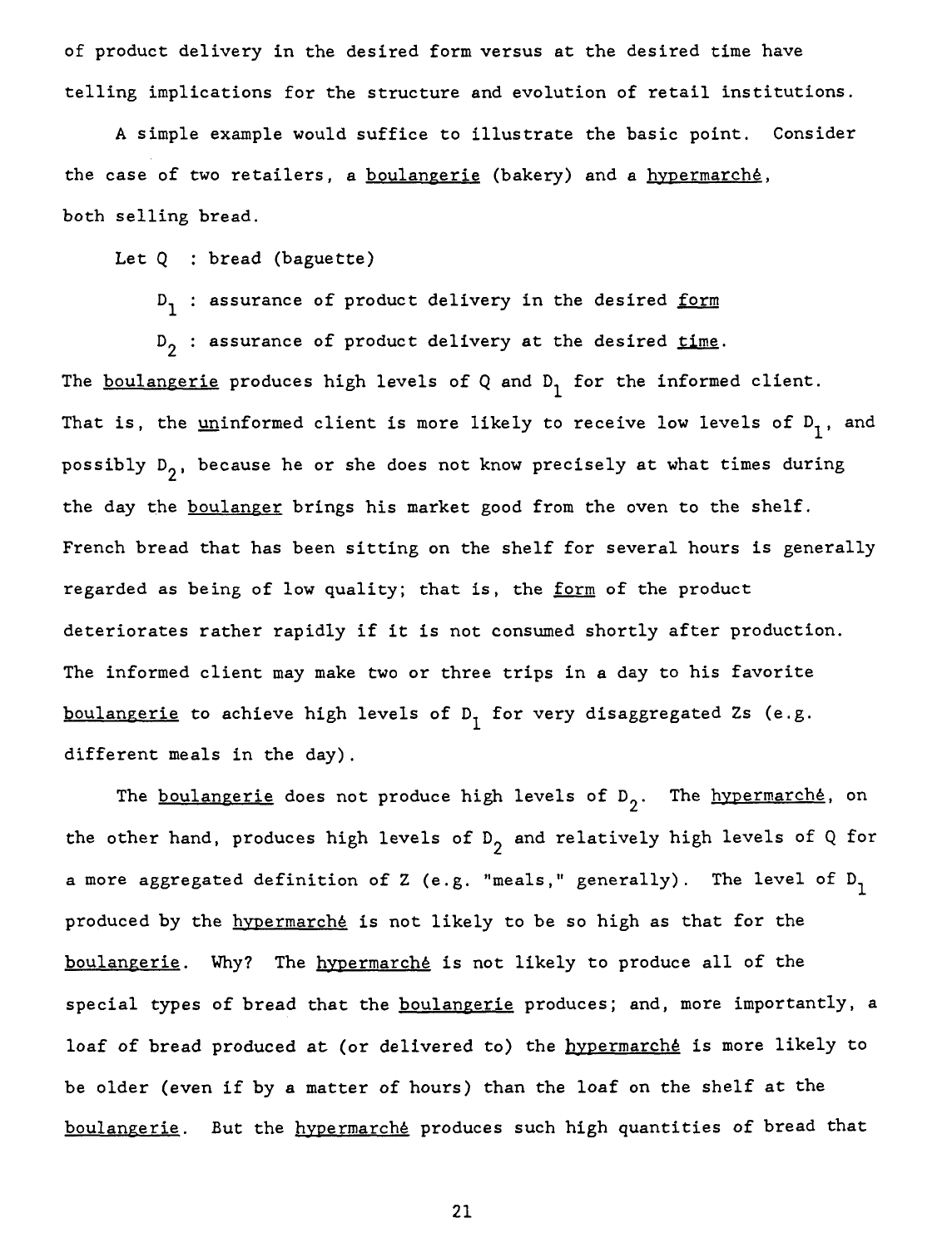the household can almost always find a loaf on the shelf. Thus, the household

has a choice:

# EITHER

patronize the boulangerie and receive high assurance of product delivery in the desired form but possibly low levels of assurance of product delivery at the desired time (the household must adjust its patronage to the time of production at the retailer...failing to do so may mean that there would be no bread available at ail);

OR

patronize the hypermarché and receive high assurance of product delivery at the desired time, but possibly low levels of product delivery in the desired form.

The household that makes the first choice would perhaps rather have a meal without bread than with stale bread...it "lives to eat." To this household the cost of adjusting the input "bread" for the consumption activity "a (specific) meal" may be so high that it would prefer to abstain from using a low quality input and would willingly incur the cost of adjusting the timing of its patronage to the timing of production of the input (i.e. bread from the boulangerie). The household that makes the second choice considers the cost of adjusting the timing of patronage too high and would willingly incur the cost of adjusting to a louver quality input (stale bread) for the consumption activity "meals (generally)"...it, perhaps, "eats to live." Because the household that chooses the first option values the form in which the product is delivered, whereas the second household values the time of the delivery, it is quite possible, ceteris paribus, that the first household would demand more bread (Q) than the second. Hence, the mix of distribution services could not only influence the shopping behavior of the household (i.e. whether the household patronizes a given retailer or not), but its consumption behavior as well (i.e. quantity of the input demanded).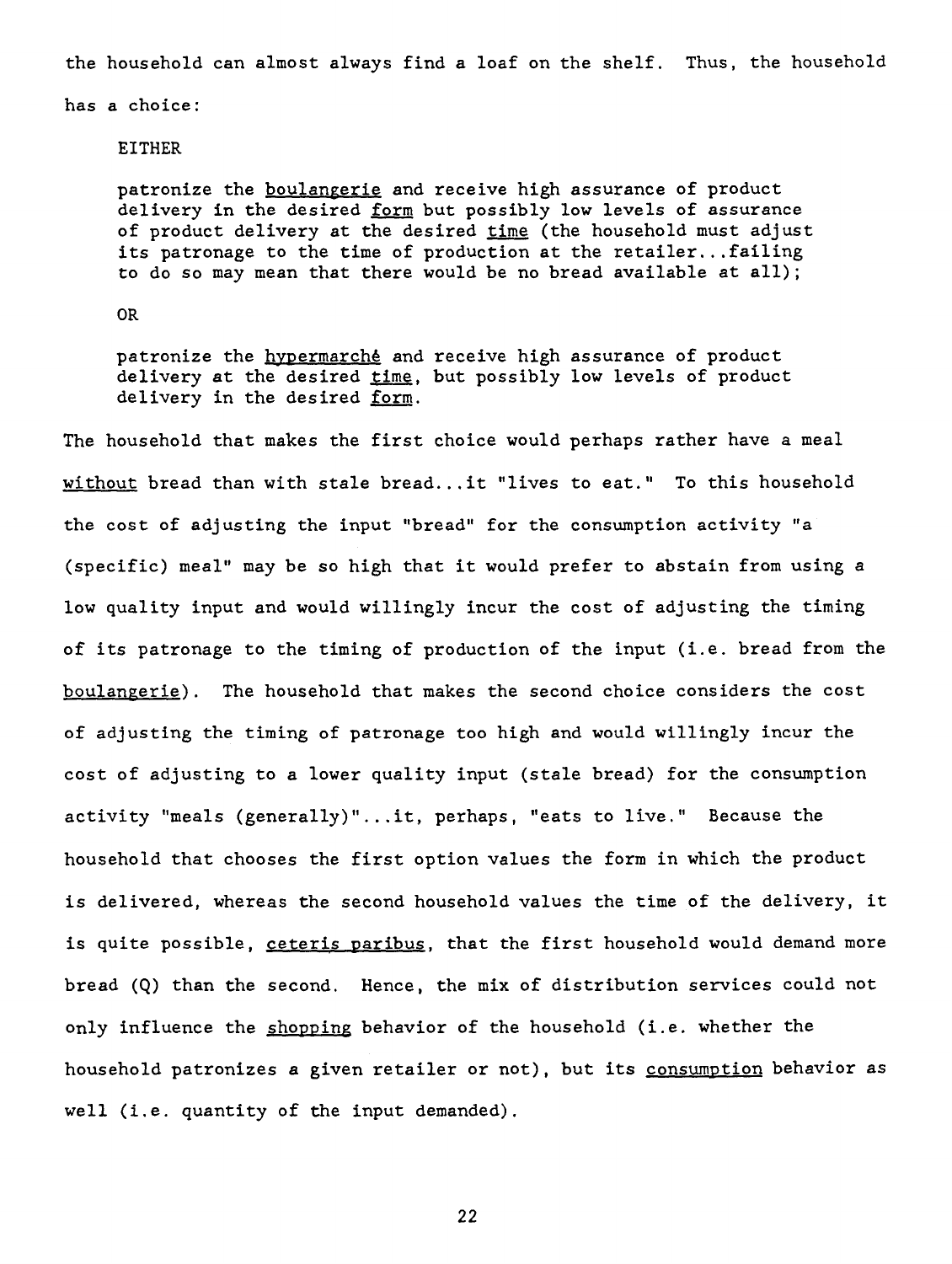This illustration of choice among different kinds of retailers highlights an important aspect of the demand for Zs. That is, the household can decide to provide itself higher or lower levels of different distribution services. Hence, for example, a reason for the rise of large-scale food stores in France (supermarchés and hypermarchés) and the attrition of traditional, small-scale food retailers is that the opportunity cost of time for the French household is rising with its income. This means that more and more French households now willingly incur relatively higher transportation, adjustment, information, and even psychic costs as compared to ten years ago in order to conserve time costs. The large scale retailers permit significant time savings for aggregated consumption activities through extensive assortments, credit, and central locations. Presumably, there are not as many French households now as before that demand traditionally high levels of assurance of product delivery in the desired form so that many small scale specialists have left the market. Because those households that have below average demands for assurance of product delivery in the desired form are more likely to be patrons of the supermarché, those specialist retailers (e.g. boulangeries) that remain cater to a customer base demanding a higher average standard of product form. The resuit is that competition among the small-scale retailers themselves could conceivably be fiercer now as compared to the level of competition when the supermarchés first emerged. This would only foster further structural change.

An additional consideration of the role of distribution services pertains to the relationship between the depth of the retail assortment (number of net substitutes for a given set of Zs) and the purchase interval of the household. If, for a given consumption activity, the purchase interval of the household spans several consumption occasions, then the retailer is encouraged to accumulate in the assortment a large number of net substitutes that may be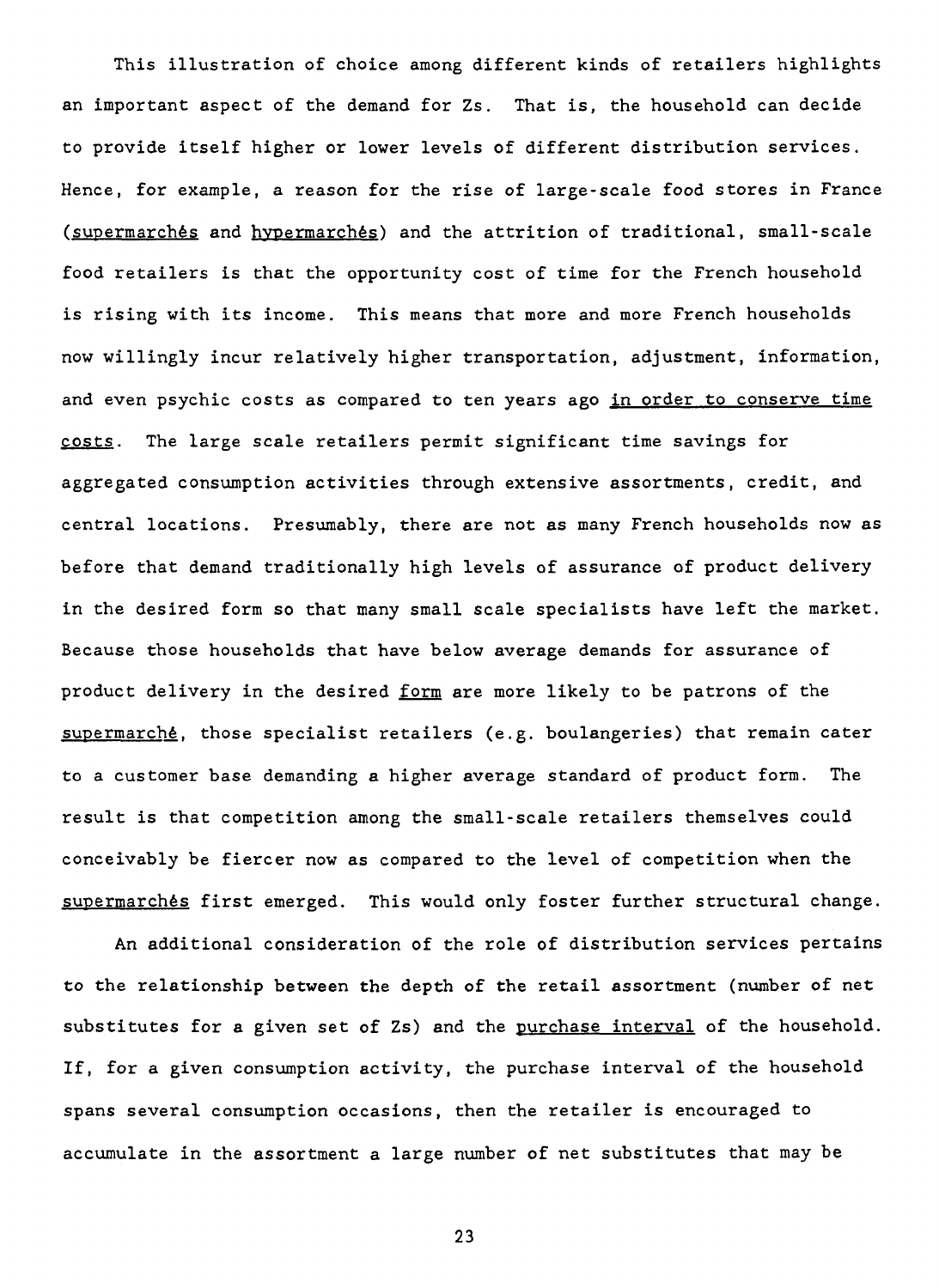purchased as inputs for the consumption activity, generally. This demonstrates an essential aspect of the shifting of distribution costs between the household and the retailer. The household is willing to incur higher storage costs if the retailer provides greater assortment. This means that the household's market basket at any purchase occasion will likely increase with the retail assortment, and the number of purchase occasions will decline.

Finally, the distribution services that a retailer chooses to provide will depend upon the way he defines the consumption activities that he intends to serve. A generalist, such as J.C. Penney, caters to the household that desires "one-stop shopping" for an extensive set of fairly highly aggregated Zs. As such a household is likely to be interested in conserving time during the patronage activity, it may tend to demand less assistance from more personnel to adapt the form of products to its specific needs (i.e. low levels of assurance of product delivery in the desired form) and, generally, less information. Furthermore, to the extent that it demands high levels of assurance of product delivery in the desired form, it may be willing to achieve this by means of a catalogue order that requires waiting for delivery but conserves on time elapsed in the patronage activity. By contrast, a specialist, such as Foot Locker, assembles an assortment to serve the requirements of a restricted set of Zs that are highly disaggregated. The consumer who patronizes such a specialist is primarily interested in achieving high levels of assurance of product delivery in the desired form and information. Not surprisingly, such a specialist employs sales people who are generally knowledgeable of items in the assortment and who are expected to assist customers in making their choices. The possibilities for one-stop shopping are far more limited at the specialist.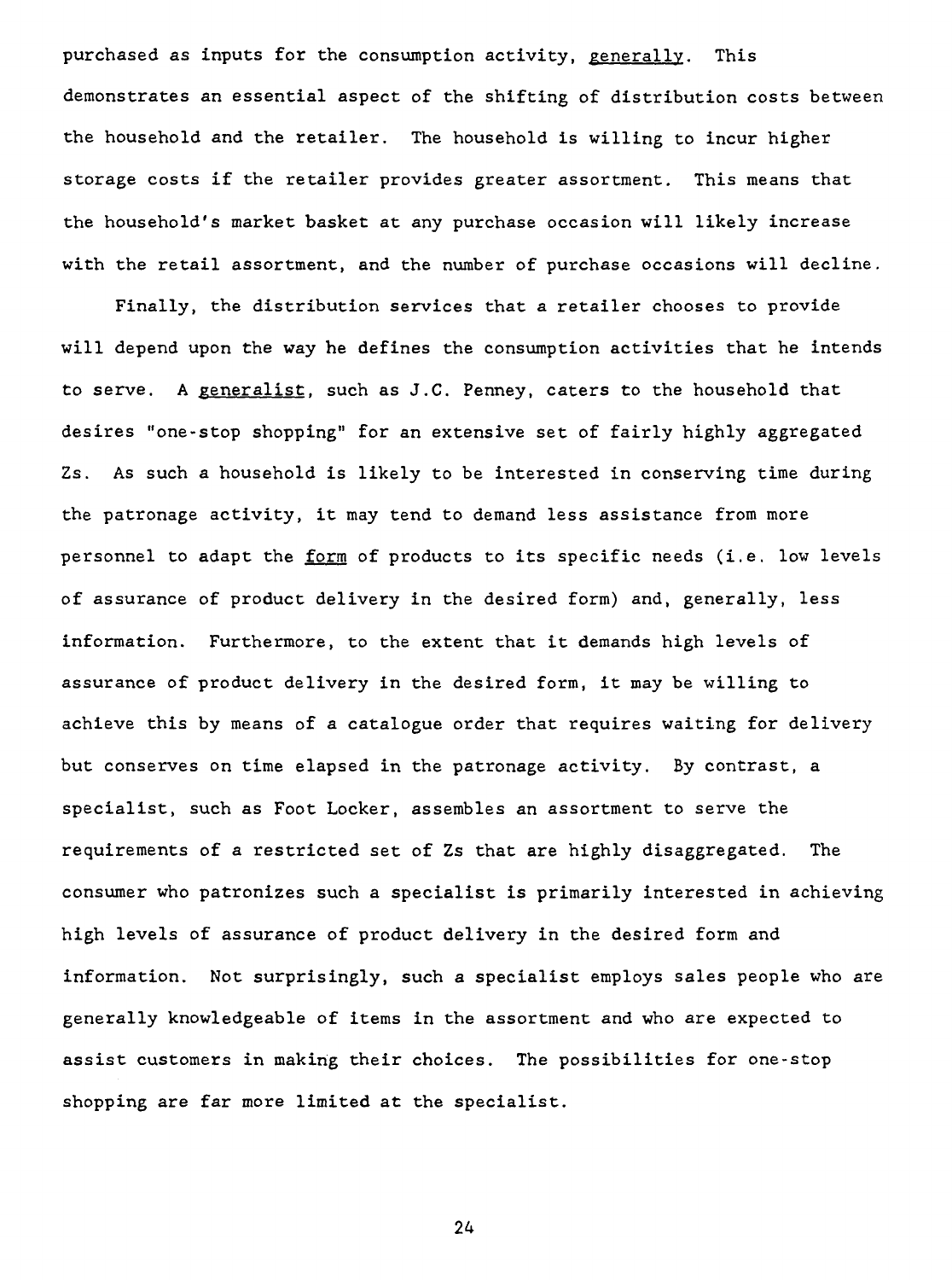## C. Cross Substitutes and Traffic Building Products

In this section of the paper we address the conditions under which items in a given retail assortment can be gross substitutes; and we explore in some detail the case of items that are gross complements with many other items in the assortment, thereby serving as traffic builders.

By Definition 2 an item, k, is a gross substitute with other items in the assortment if  $\epsilon_{k\ell} > 0$ , for  $l=1,\ldots,L$ . Assuming, as usual, that the consumption effect is negative, it follows directly from equation (9) that an item can be a gross substitute for another item only if the net production effect dominates the consumption effect. This is most likely to occur for assortments that are extremely deep and not at all broad. An extreme case is that of a "pure" specialist who **sells** only two items, each used as an input in the same highly disaggregated consumption activity. Consider, for example, the pushcart vendor of apples and pears who appears on some corner of Wall Street during the lunch hour every Monday through Friday. This vendor may be said to cater to  $Z_i$ : light, non-fat, healthful nutrition for the quick midday meai. The typical pushcart customer may be the busy office worker who eats lunch on the run, procuring main dish (e.g. hot dog), drink (e.g. Coke), and dessert from various street vendors. So, for the pushcart vendor the cross price elasticity between the only two items in his assortment can be expressed as from equation (9) or

$$
\epsilon_{k\ell} = \epsilon_{k\ell}^* + \omega_{ki} n_{i\ell}
$$

In this case, for those customers with very inelastic demands for the commodity (Z<sub>i</sub>) the consumption effect is likely to be small and as  $\eta_{i\ell} \rightarrow 0$ gross substitutability will arise.

Other possibilities for the existence of gross substitutes in a given assortment may be analyzed in the context of a simplification of equation (9).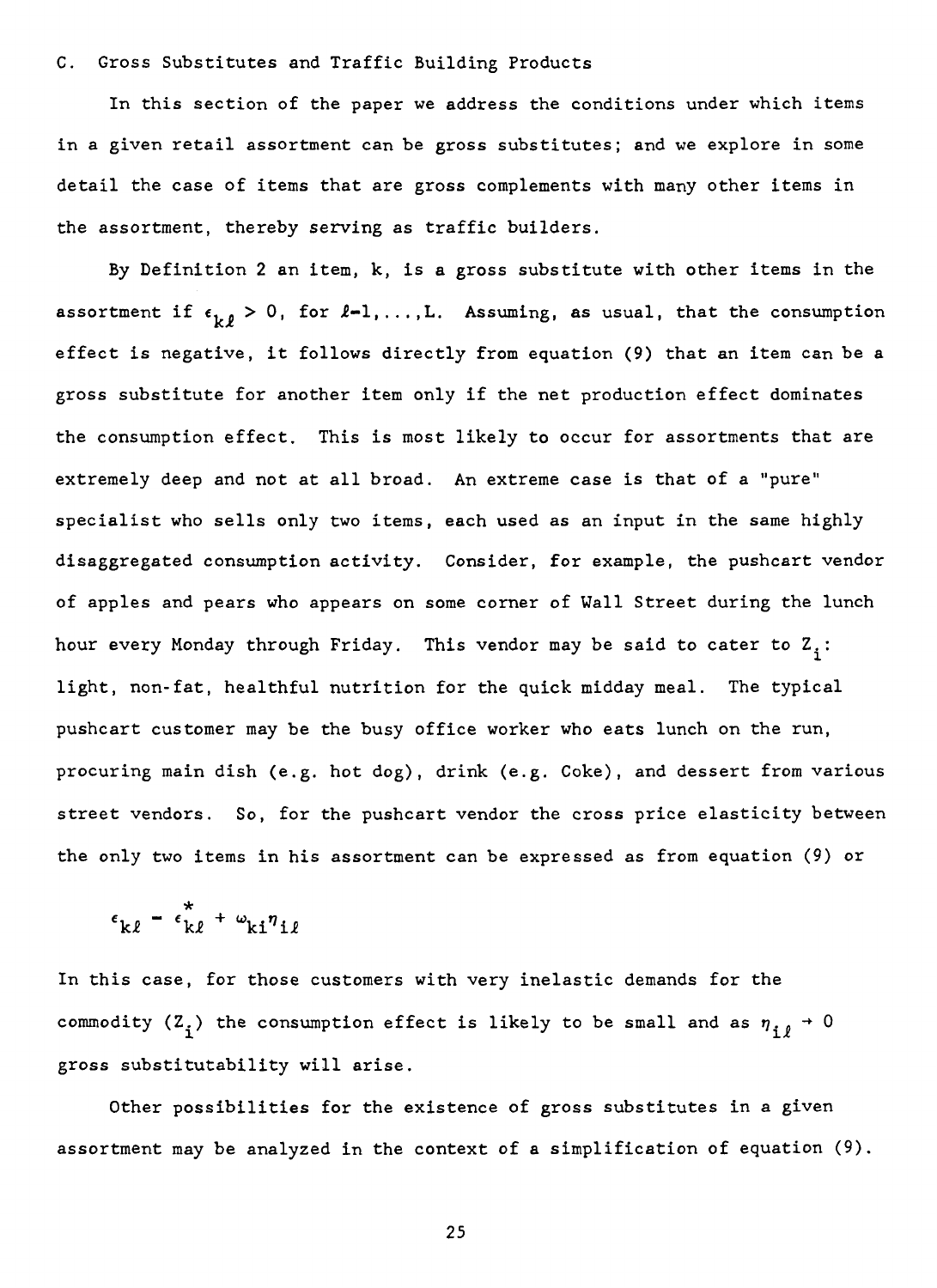For ease of exposition, we assume that two items  $(k, \ell)$  are net independent  $(\epsilon_{k\ell}^* = 0)$ , and we express the consumption effect as (c.f. Betancourt and Gautschi, 1987b)

$$
\sum_{n} \omega_{kn} \eta_{n\ell} = \sum_{n} \frac{\theta_n}{S_k} \left[ \sum_{m} \rho_{nm}^* \pi_{m\ell} - S_{\ell} \eta_n \right]
$$
 (9')

where  $\theta_{\bf n}$  is the marginal share of the household budget allocated to  ${\bf Z_n}$ ,  ${\bf S_k}$  is the share of the household budget spent on item k,  $\rho_{\rm nm}^{\rm m}$  is the compensated cross-price elasticity of demand of  $Z_n$  with respect to a change in the shadow price of  $Z_{m}$ ,  $\pi_{m}$  is the percentage change in the shadow price of commodity m as a result of a percentage change in the price of item  $\ell$ , and  $\eta_n$  is the income elasticity of commodity n. Under the usual assumptions all elements in the expression on the right hand side of (9') are non-negative, except for  $\rho_{nm}^*$ nm which could be of any sign. Hence, when  $\texttt{Z}_\text{n}$  and  $\texttt{Z}_\text{m}$  are <u>substitutes</u>, two <u>items</u> in the retail assortment,  $(k, \ell)$ , are gross substitutes if  $\sum_{m} \rho_{nm}^m \pi_{m\ell} > S_{\ell} \eta_n$  for given n. This condition is most likely to be fulfilled when  $S_{\rho}$  is very small, denoting that item  $l$  is of little importance to the household as it accounts for a negligible share of the household's budget. Finally, when  $\eta_{\ell} < 0$  and  $Z_{\rm n}$ and  $Z_{\rm m}$  are substitutes, items  $k$  and  $\ell$  would be gross substitutes. This case requires that the consumption activities be inferior goods, a phenomenon generally recognized as rare in economic theory.

To summarize, gross substitutes can arise in retail assortments but the necessary conditions for their existence are difficult to satisfy. To be sure gross substitutes are observed in retailing, but it would seem that they would be more characteristic of the combined assortments of different retailers than of the assortment of a single retailer.

It is more intuitive to think of items in a retail assortment as complements in some sense. In this regard, an issue that attends merchandis-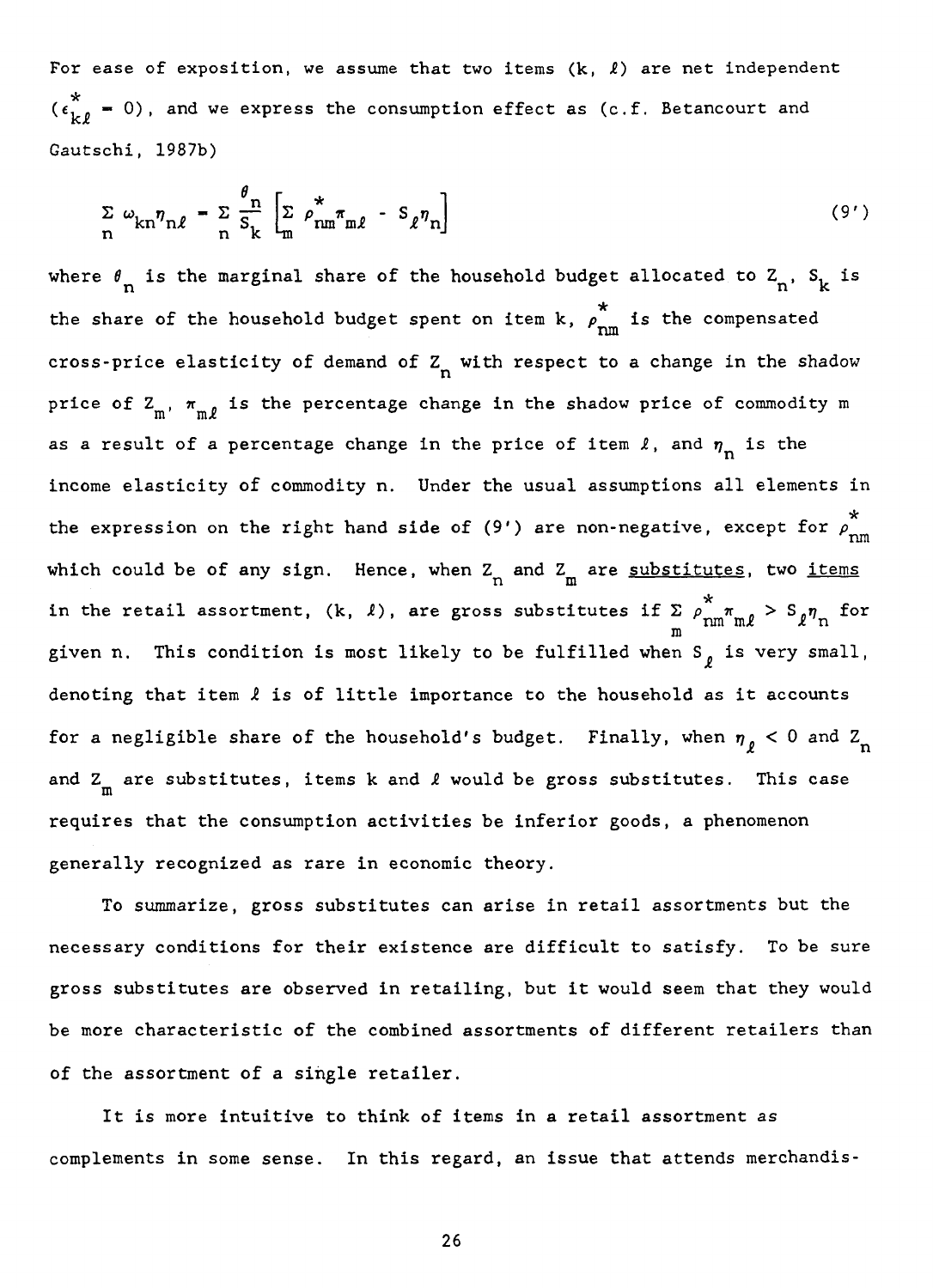ing decisions is which items in an assortment should the retailer promote to generate patronage and, hopefully, encourage the representative consumer to consolidate his diverse (intended) purchases in pursuit of a given set of consumption activities (Z) in a single transaction with the retailer. Such product promotions often take place in the manner of what is commonly--if, perhaps, imprecisely--called "loss leader" pricing. Successful retailers apparently know intuitively which items in their assortments to use as loss leaders. Our purpose in this section is to present a formal analysis (for those with less intuition) that would reveal characteristics of items in an assortment that would be good candidates for loss leading.

In general the retailer will designate as loss leaders those items that are gross complements with many items in the assortment and that have high absolute values of the cross price elasticity ( $\epsilon_{\nu\rho}$  < 0). To establish the conditions for leader items, we consider three cases that span the range of possibilities.

Case 1. Two items used exclusively in the production of the same commodity,  $Z_n$ . In this case, equation (9') can be applied as follows:

$$
\epsilon_{k\ell} = \epsilon_{k\ell}^* + \left(\frac{\theta_n}{s_k}\right) \left(\rho_{nn}^* \pi_{n\ell} - s_{\ell} \eta_n\right)
$$
 (9a')

$$
\epsilon_{\ell k} = \epsilon_{\ell k}^{*} + \left(\frac{\sigma_n}{s_{\ell}}\right) \left(\rho_{nn}^{*} \pi_{nk} - s_{k} \eta_{n}\right)
$$
 (9b')

Here, the item with the largest budget share (S) or that leads to the largest increase in the marginal cost of producing  $Z_n(\pi)$  will have the largest consumption effect. Hence, it is most likely to be gross complements with all other items used in production of  $Z_n$ . Moreover, if the commodity,  $Z_n$ , has the highest income elasticity  $(\eta_n)$ , represents the largest marginal share of the household's budget  $(\theta_n^{\phantom{\dagger}})$ , and has the highest compensated own price elasticity of demand  $(\rho_{\rm nn}^{\rm m})$ , then the item will have the highest possible absolute value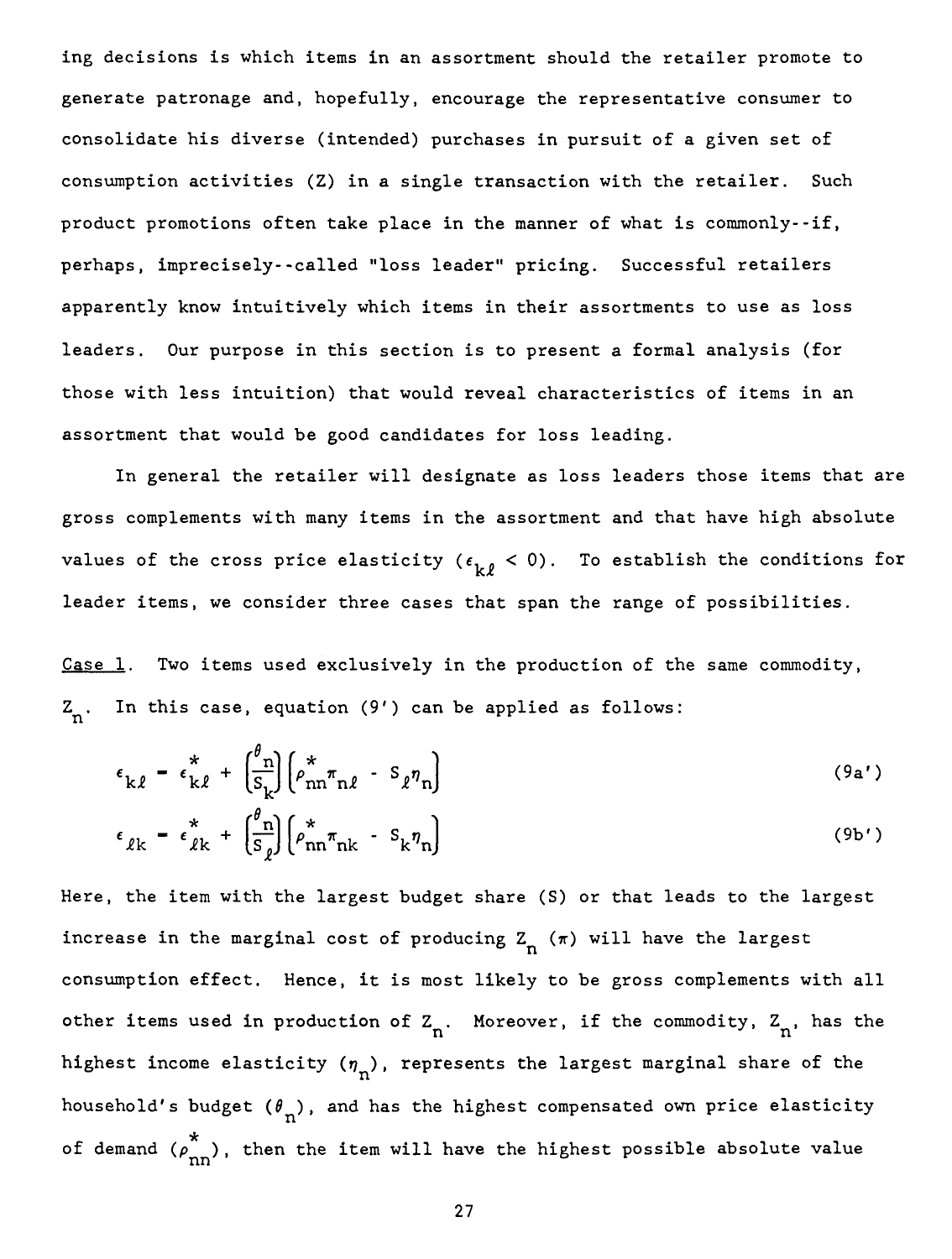of the cross-price elasticity among ail the items that are gross complements and are used exclusively in the production of a single commodity.

Case 2. Two items  $(k, \ell)$  used exclusively in the production of different commodities, respectively (n, m). The cross-price elasticities can be written as

$$
\epsilon_{k\ell} = \epsilon_{k\ell}^* + (\theta_n / S_k) (\rho_{nm}^* \pi_{m\ell} - S_\ell \eta_n)
$$
\n
$$
(\theta c')
$$

$$
\epsilon_{\ell k} = \epsilon_{\ell k}^{*} + (\theta_{m}/S_{\ell})(\rho_{mn}^{*}\tau_{n\ell} - S_{k}\eta_{m})
$$
 (9d')

If we assume that neither item  $(k, \ell)$  is the source of any jointness in S production, then it can be shown that  $\epsilon_{\bf k\ell}^{\bf k} = 0 - \epsilon_{\ell\bf k}^{\bf k}$ \*  $\mathbf{k} \left[ \frac{\mathbf{s}}{\mathbf{s}_1} \right]$ . Using the symmetry of the compensated cross-price effects in consumption,  $\rho_{mn}^{\dagger} = \rho_{nm}^{\dagger}(\theta_n/\theta_m)$  , we have

$$
\epsilon_{k\ell} - (\theta_n \rho_{nm}^* \pi_{m\ell} - S_\ell \theta_n \eta_n) / S_k
$$
  

$$
\epsilon_{\ell k} - (\theta_n \rho_{nm}^* \pi_{n\ell} - S_k \theta_m \eta_m) / S_\ell.
$$

Given that any two items are used in the production of commodities that are net complements in consumption  $\begin{array}{c} \n \nearrow \\ \n \text{nm} \n \end{array}$  < 0), the highest value of the cross-price elasticity of demand will be generated by that item which constitutes the largest percentage of the budget and makes the largest contribution to the marginal costs of the commodity in which it is used. This cross-price elasticity will be largest with respect to those other items that are used in the production of different commodities that constitute a large percentage of the budget and have a high income elasticity of demand.

Case  $3$ . One item  $(l)$  used in the production of every commodity and another item (k) used exclusively in the production of a single commodity (n). The cross-price elasticities can be written as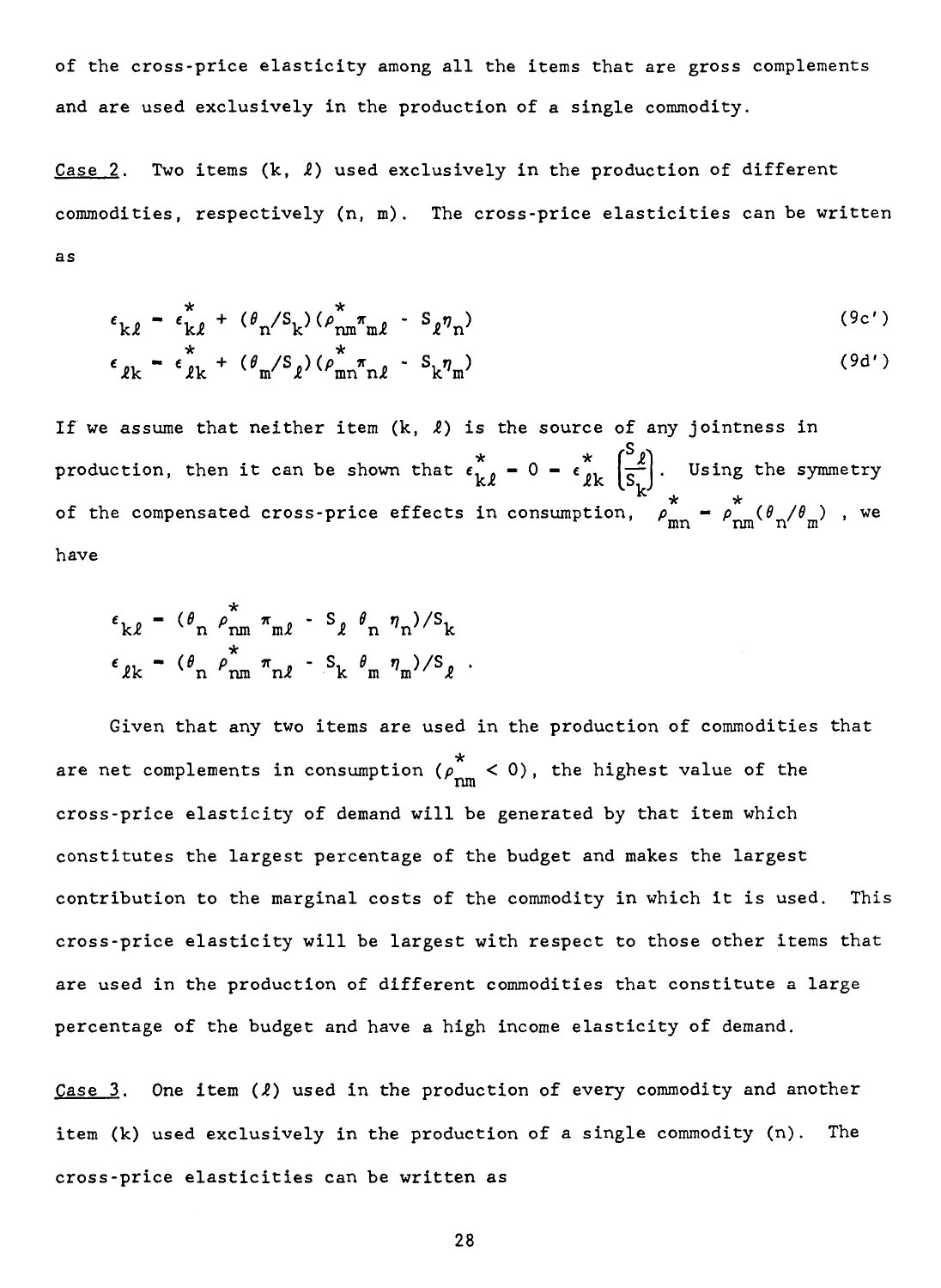$$
\epsilon_{k\ell} - \epsilon_{k\ell}^* + (\theta_n / S_k) \eta_{n\ell} - \epsilon_{k\ell}^* + (\theta_n / S_k) (\sum_{s} \rho_{ns}^* \pi_{ns}^* \pi_{s\ell} - S_\ell \eta_n)
$$
 (9e')

$$
\epsilon_{\ell k} - \epsilon_{\ell k}^* + \sum_{i} (\theta_i / S_{\ell}) \eta_{ik} - \epsilon_{k\ell}^* (S_k / S_{\ell}) - (S_k / S_{\ell})
$$
 (9f')

If the change in the price of the  $\ell^{\text{th}}$  item increases the marginal costs of producing all commodities in the same proportion,  $(\pi_{\leq \rho} - \pi$  for all s), then  $\sum \rho_{\text{ns}} = \pi \sum \rho_{\text{ns}} = 0$  in (9e') because of the homogeneity of degree zero in prices of the compensated demand functions for commodities. With this assumption, the item used in the production of every commodity will have the largest (in absolute value) cross-price elasticity when its share of total costs is largest, assuming that the production effect is dominated by the consumption effect, and with respect to items used exclusively in the production of commodities with large marginal budget shares and high income elasticities of demand. Similarly, the item used exclusively in the production of a single commodity will have large absolute values of its crossprice elasticity, the larger its share in total costs. Interestingly, this will be the case even if the two items are substitutes in production, as long as the compensated cross-price elasticity  $\begin{pmatrix} \epsilon_{k\ell}^* \end{pmatrix}$  is less than unity.

Recently, the literature on retailing has stressed what it calls "one way cross-price elasticity of demand," for example Albion (1983, p. 9). This notion in terms of our model is that the uncompensated cross-price elasticity of demand for an item is not symmetric  $(\epsilon_{k\ell} \neq \epsilon_{\ell k})$  and that some items or products enjoy high values of these elasticities. Albion argues that products with these high elasticities are important because they act as traffic builders and that these high values for the elasticities are due to "product salience: the degree to which consumers notice and care about the terms of sale of a product" (p. 11). Subsequently, the example of meat and meat sauce, where meat has product salience, is mentioned (p. 103) without elaboration.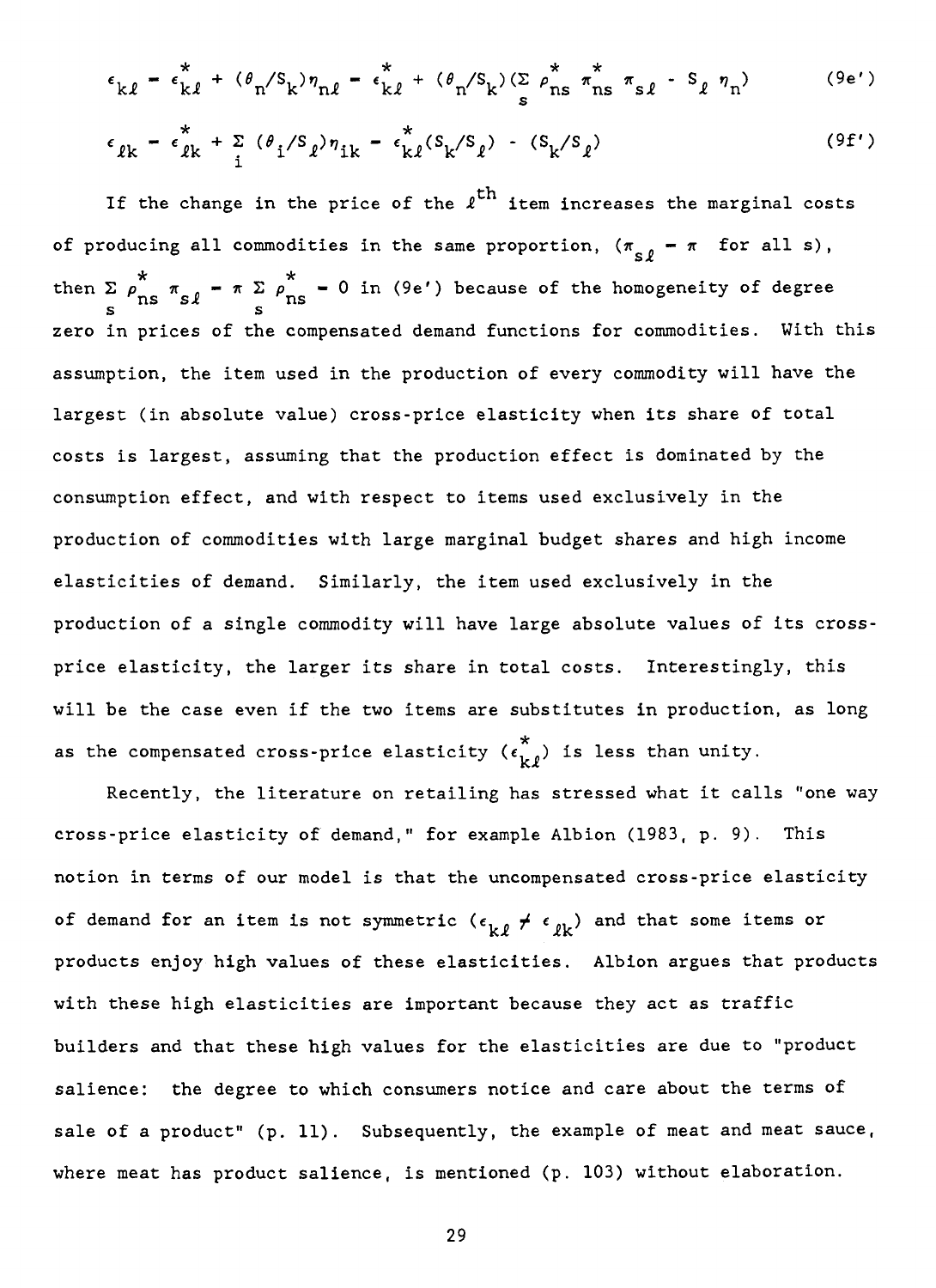Our analysis provides various avenues in which "one-way cross-price elasticities" arise, as well as a way of identifying items or products having this characteristic that is more precise than an appeal to 'product salience'. To illustrate, consider the example of meat and meat sauce provided by Albion. Both of these items can be viewed as inputs used exclusively in the production of a commodity, a tasty (red) meal. Since meat constitutes a much larger share of the budget than meat sauce, and a change in its price increases the marginal costs of producing a tasty (red) meal substantially more than a change in the price of meat sauce, the analysis in Case 1 explains why meat has a much higher "one-way cross-price elasticity of demand" than meat sauce. Moreover, many of the other inputs used in the production of a tasty (red) meal, for example peppers, onions, sait, etc., can be viewed as inputs used in the production of every commodity or activity associated with the broad category nutrition-food. Therefore, the analysis in Case 3 is also applicable and once again meat will have a high one-way cross-price elasticity because it constitutes a large share of the budget for this broad category, whereas any of the other items will have a small share of the budget for this category. Finally, the analysis in Case 2 suggests that meat will also have a high "oneway cross-price elasticity of demand" with items used exclusively in the production of other commodities that are a large share of the food budget or have high income elasticities of demand, for example fresh shrimp or lobster in the production of tasty (white) meals. This is so because meat constitutes a large share of the food budget. In fact, it is this latter characteristic that contributes the most to meat being an excellent traffic builder, or to put it another way: an item's share in the consumer's budget is one of the main determinants of "product salience."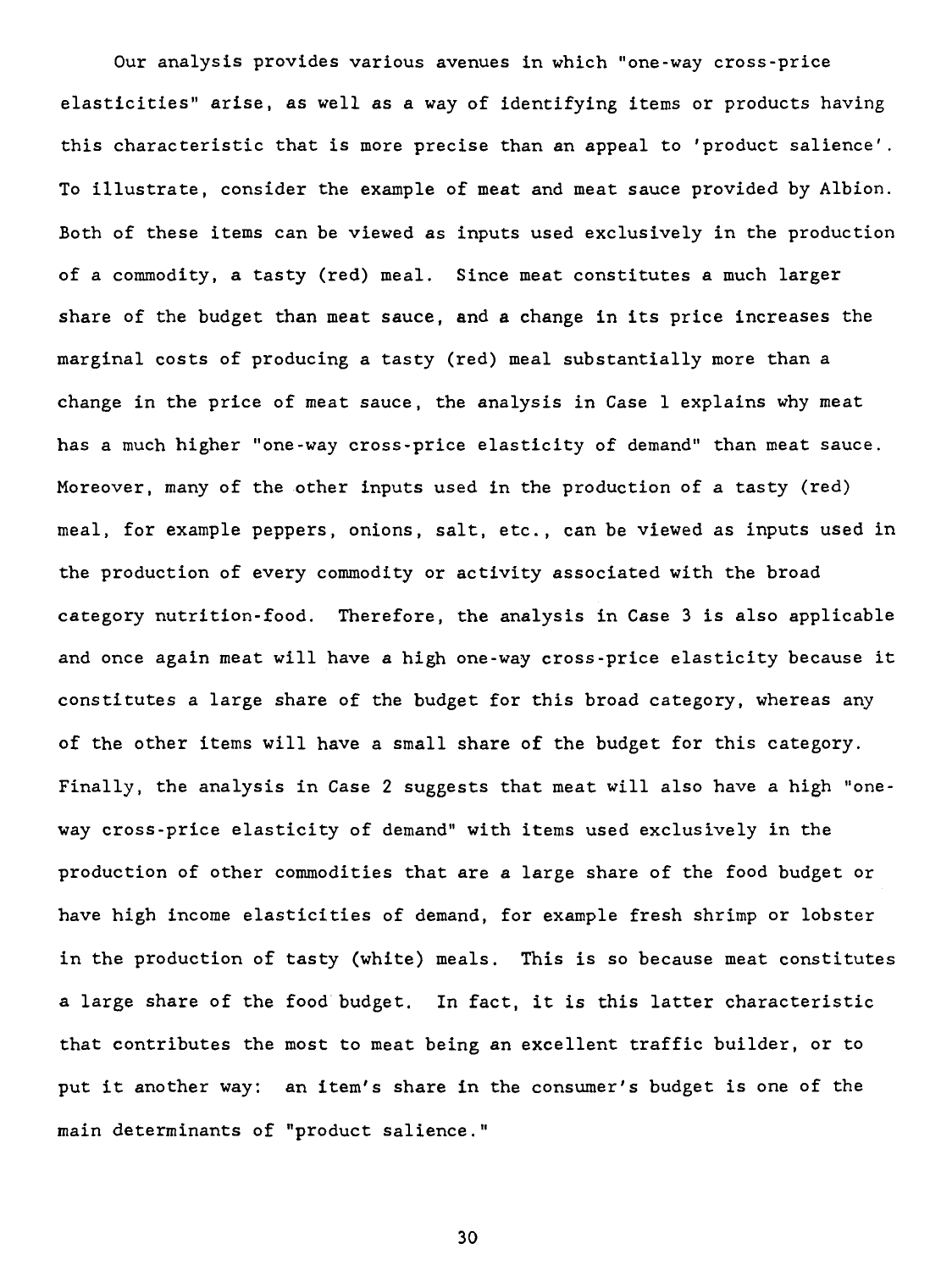## D. Retail Competition and Agglomeration Effects

Consider the situation of two retailers, A and B, where the items in the assortment of A would constitute a subset of the items in the assortment of B. What would be the influence on the demand for any given item in the assortment of A from a price reduction in an item in the assortment of B? Putting it another way: Can B adjust prices of certain items in his assortment so as to induce consumers to switch some or ail of their patronage from A to B?

The most expedient way to investigate the effects of a price change in an item of one retailer on the patronage of another retailer is in terms of a slight modification of equation (9).

$$
\epsilon_{k\ell}(A, B) = \epsilon_{k\ell}^*(A, B) + \sum_{i} \omega_{ki}(A) \eta_{i\ell}(B)
$$
 (9")

If item k is Brand X in retailer A's assortment and item  $\ell$  is Brand X in retailer B's assortment, it is entirely possible that reductions in the price of  $\ell$  will not cause consumers to buy less of k. That is, even if k and  $\ell$  are net substitutes,  $\epsilon_{\nu\rho}$ (A, B) can still be non-positive because of the consumption effect where  $\eta_{i\theta}(B) < 0$ . The reduction of the price of the input  $l$  from B reduces the total cost to the household of pursuing consumption activity  $Z_i$ . The household not only continues to use k from A, it could even increase its usage of  $k$  from A as a result of the decrease in the price of  $l$ from B because as households increase their pursuit of  $Z_i$  the distribution services of retailer A continue to draw households to his store.

Thus, to analyze the nature of competition among retailers it is necessary to consider the influence of distribution services. We accomplish this by modifying slightly equation (10).

$$
\epsilon_{kj}(A, B) = \epsilon_{kj}^{*}(A, B) + \sum_{i} \omega_{ki}(A) \eta_{ij}(B)
$$
 (10')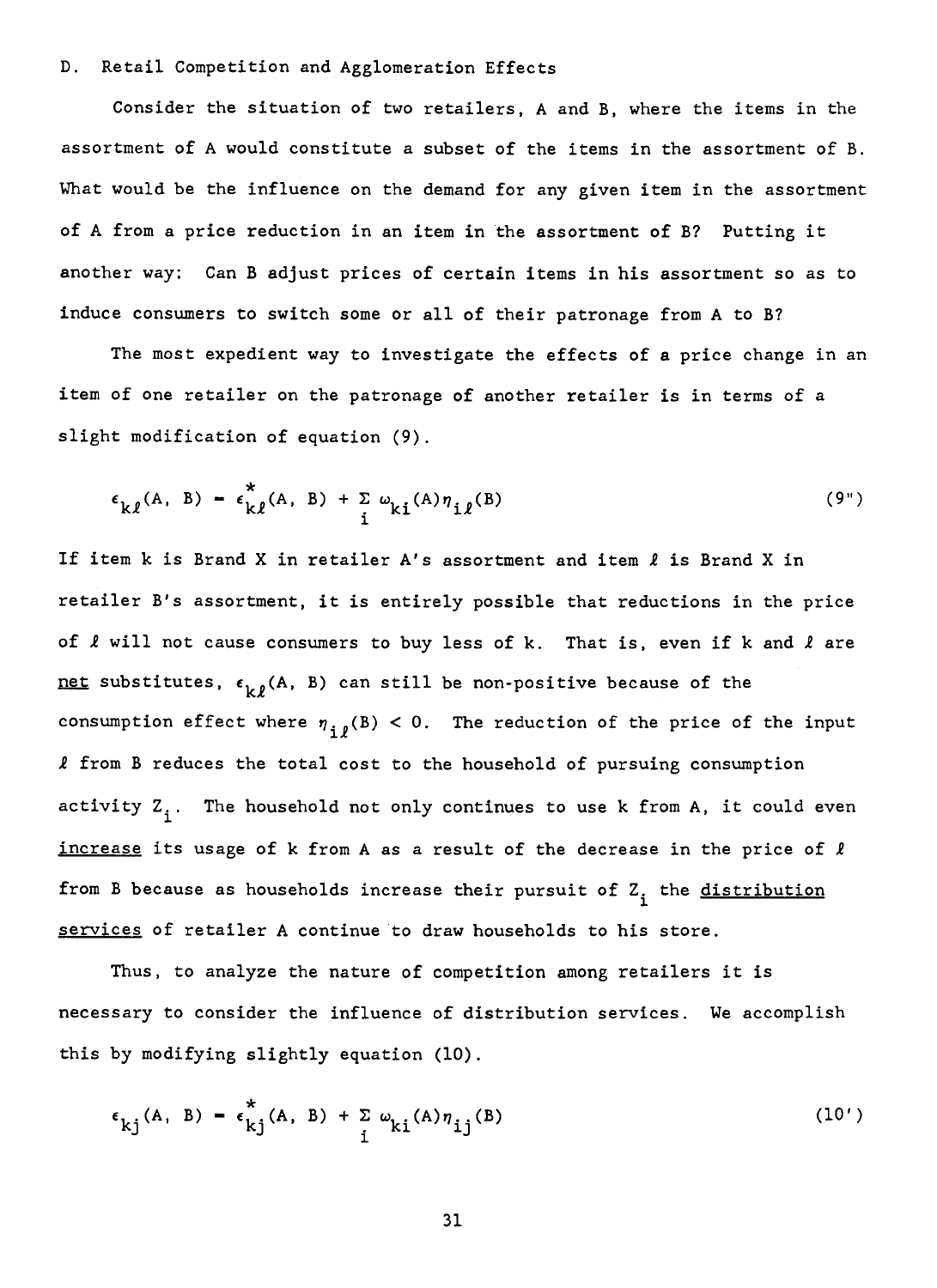If distribution service j from B is a common service, manipulations of its level will influence the demand for all items in the assortment of retailer B. Thus, if retailer B expands his parking facilities, households will be more inclined to buy more of ail items in his store. What does this mean for the demand for items in the assortment of retailer A? The result depends fundamentally on whether items in the assortment of A are net complements, net substitutes, or pet independent in relation to items in the assortment of B. If, for example,  $\epsilon_{k,l}^{*}(A, B) > 0$ , for some k and  $l$ , then  $\epsilon_{k,l}^{*}(A, B) < 0$  when j<sup>B</sup> is a common distribution service. However, whether j from B is a gross complement with any k from A will ultimately depend on the strength of the consumption effect  $(\Sigma \omega_{ki}(A)\eta_{ij}(B))$  which must be positive. If the consumption effect dominates the production effect  $\begin{bmatrix} \epsilon_k^*\\ k_i \end{bmatrix}$  (A, B) when k and  $l$ are net substitutes or if  $k$  and  $l$  are net complements or net independent, then increases in the levels of common distribution services provided by retailer B will increase the demand for items in the assortments of both retailers. That is, when distribution services of one retailer, j from B, are gross complements with items in the assortment of another retailer, k from A, there is a demand side incentive for the retailers to form an agglomeration.

Conversely, if a distribution service of one retailer is a gross substitute with items in the assortment of another retailer, then there is no demand side incentive for the two retailers to coexist in one agglomeration. In this situation the two retailers are clearly competitors. One should note that it is only possible for a common distribution service of one retailer to be a gross substitute with items in the assortment of another retailer if items in the assortments of the two retailers are net substitutes in production. Moreover, if common distribution services of, say, retailer B are gross substitutes with items in the assortment of retailer A, then retailer B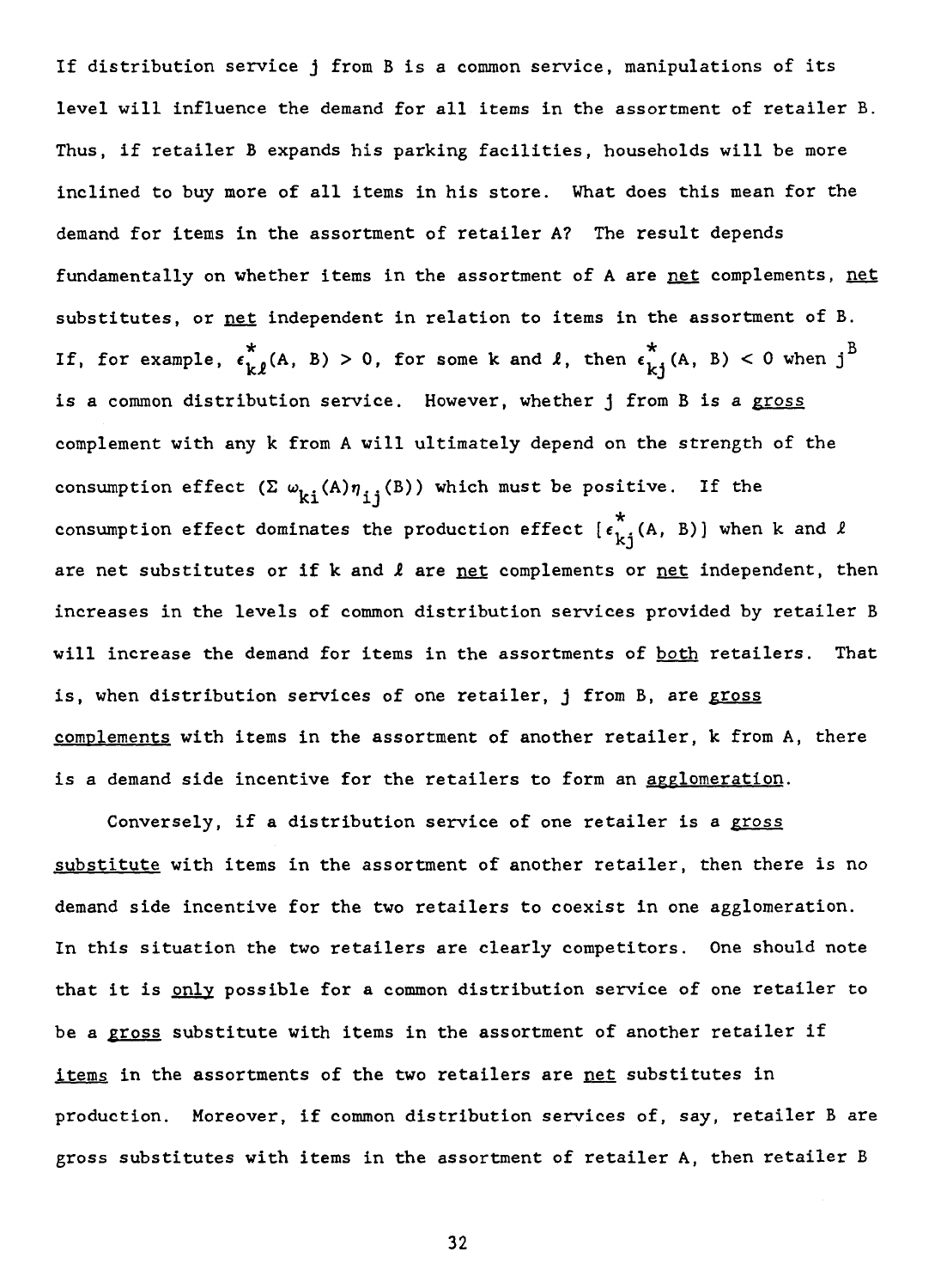may also have a strong incentive to compete on price. That is, if the production effect in equation (9") dominates the consumption effect  $[\Sigma \omega_{\mathbf{k} i}(\mathbf{A})\eta_{ij}(\mathbf{B})]$ , then for repeated reductions in the price of  $\ell$  from B,  $\omega_{k,i}$  (A) becomes smaller and smaller. In the limit  $\omega_{k,i}(A)$  approaches zero so that the consumption effect ceases to temper the forces toward substitution in the production effect  $\begin{bmatrix} \epsilon_{k\ell}^* (\mathbf{A}, \mathbf{B}) \end{bmatrix}$ . Hence, when k in A and  $\ell$  in B are gross substitutes, price leading of  $\ell$  in B could eventually drive item k out of the assortment of retailer A, and this event would be hastened if retailer B simultaneously increased the levels of the common distribution services he or she provides.

The result of manipulating a specific distribution service has a weaker influence on the demand for items in the assortments of other retailers. Retailer B may increase the level of information for item  $\ell$  in B by advertising. Intuitively, one should expect  $\epsilon_{k,j}^{\star}(A, B)$  to be non-positive in this case, as the objective of the advertising is to draw patrons to retailer B to purchase item  $\ell$ . But the consumption effect of (10') must still be nonnegative, as increasing the level of information (j in B) reduces the cost of pursuing those consumption activities that use  $\ell$  from B (or its substitutes) as an input.

An extreme, although not uncommon, case illustrates a free rider problem in the manipulation of a specific distribution service. Consider a situation where  $\epsilon_{k,\theta}$ (A, B)  $\ast$  0. For example, k in A could be a given model of a 35mm camera sold by retailer A, **a** mail order bouse; **1** in B could be the same model of camera sold by a photographic equipment shop. If retailer B provides high levels of information on **1** (via advertising, in-store demonstrations, documentation, etc.) a consumer can reduce his information acquisition costs and certain adjustment costs by, first, consuming the information services that retailer B provides to the market at no explicit price and, secondly,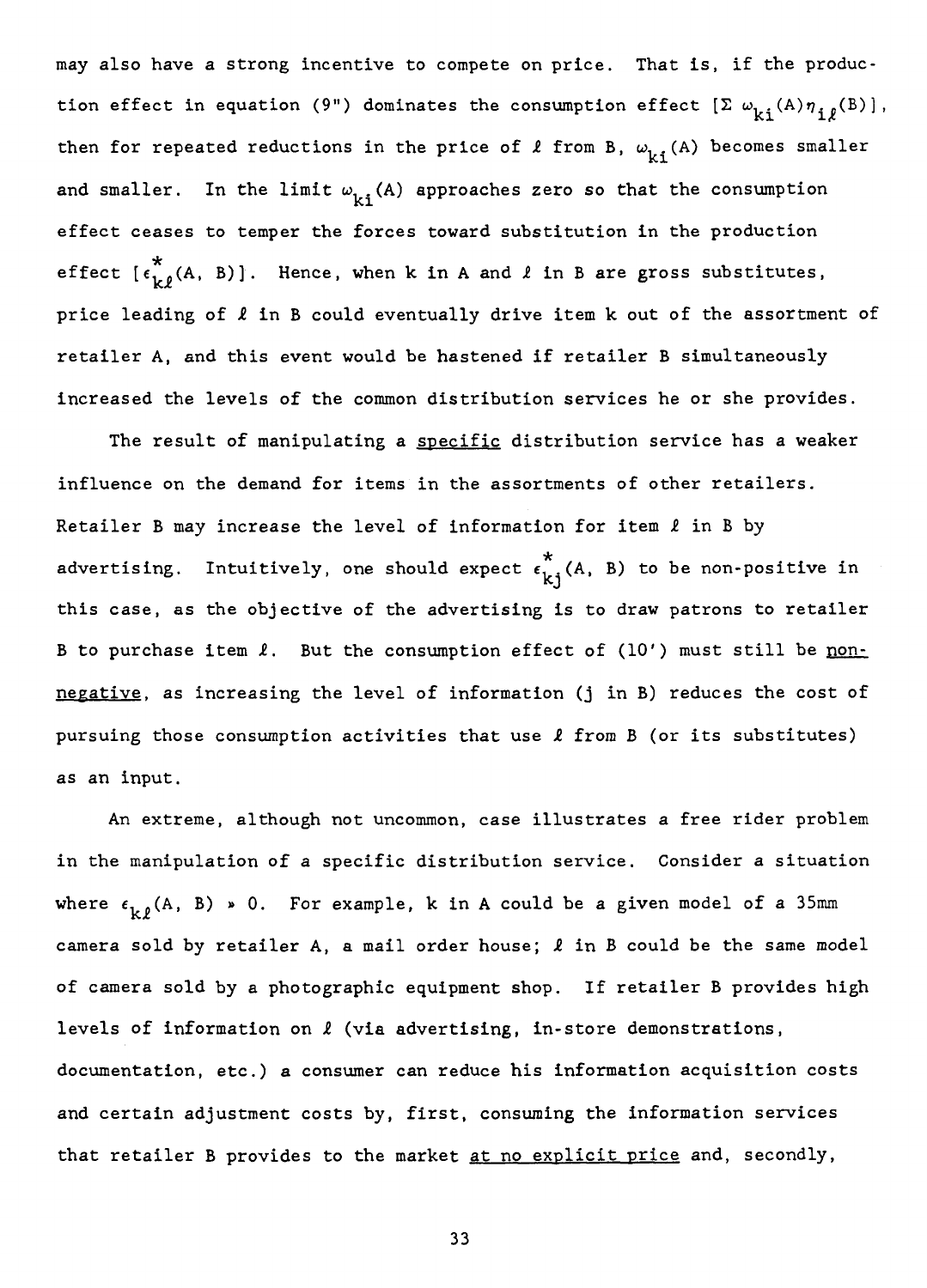purchasing the camera from retailer A who prices k in A significantly below  $\ell$ in B in part because retailer A provides lower levels of most distribution services than does retailer B. Hence, increasing the levels of specific distribution services provided by one retailer can produce positive externalities for consumers who transact with other retailers.

#### V. Concluding Remarks

In this paper we have presented a formal model of retail demand that permits rich analysis of the composition of retail assortments. Using a rather conventional economic argument we have attempted to provide a rigorous representation of the nature of inter-item complementarity in retail assortments, and we have explored several important managerial implications stemming from this representation of inter-item complementarity. As we have demonstrated, the pervasiveness of gross complementarity among items in an assortment can be attributed to the dominance of the consumption effect over the production effect. The dominance of the consumption effect stems fundamentally from how items in the assortment are used by the household in its pursuit of various consumption activities, and it is the identification of relevant consumption activities at appropriate levels of aggregation that provides the clearest way for the retailer to define his market.

The model also incorporates the basic roles of various distribution services that the retailer provides to the household. By definition most distribution services are gross complements with items in the retailer's assortment. What is, perhaps, most interesting about the distribution services is that the manipulation of these services by the retailer does not influence the demand for items in other retailers' assortments in clearcut ways. We note, parenthetically, that the recent game theoretic applications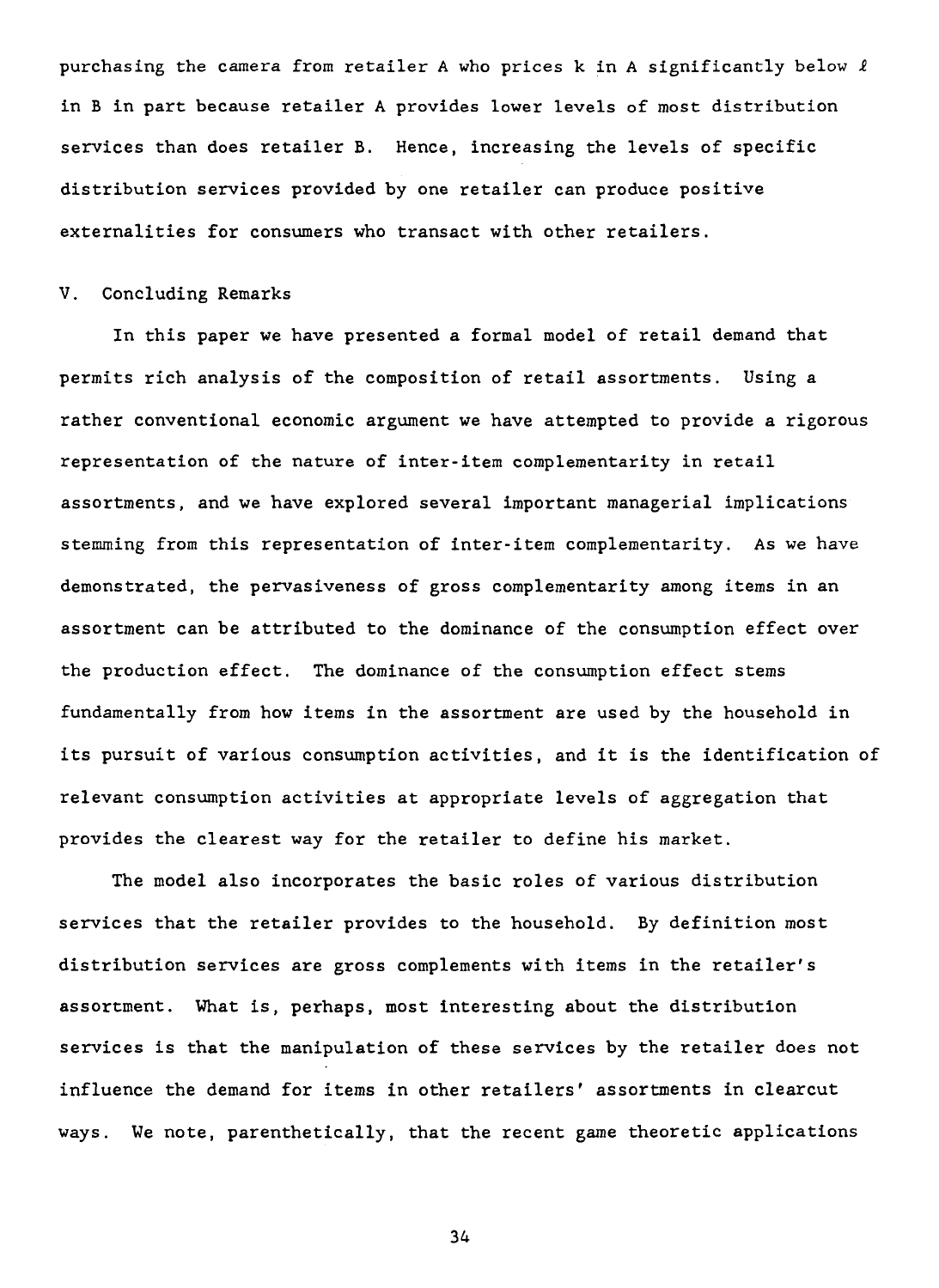to retail competition and to conflict and coordination between retailers and their suppliers omit the fundamental role of distribution services.

The framework that we have presented in this paper suggests a number of potentially fruitful lines of empirical work. To be brief, we suggest three specific areas of empirical inquiry worthy of future investigation. First, the framework could be applied to analyze the productivity of retailing activities. Rather than using gross margins or retail margins, for example, as proxies for retail output, the framework suggests a set of retail outputs in the form of distribution services. Hence, one can explain much more about the actual functioning and performance of retail activities. For example, because a large scale discount store operates at lower retail margins than a small-scale, narrow-line specialist does not necessarily mean that the discounter is less productive than the specialist. Whereas the specialist may produce higher levels of some distribution services (e.g. information, ambiance, assurance of product delivery in desired form), the discounter may provide higher levels of other distribution services (e.g. accessibility of location, assortment, and assurance of product delivery at desired time). The challenge in the conduct of empirical productivity analyses is the development of reliable measures of these distribution services.

A second area of potentially interesting empirical work would be the analysis of cross-national or cross-regional differences among retail institutions. The framework could prove useful in answering questions pertaining to the tendencies toward large scale retailing in developed economies. Undoubtedly, institutional differences are a reflection, in part, of systematically different demands for distribution services emanating from the levels of distribution costs that households in different market environments are willing to incur.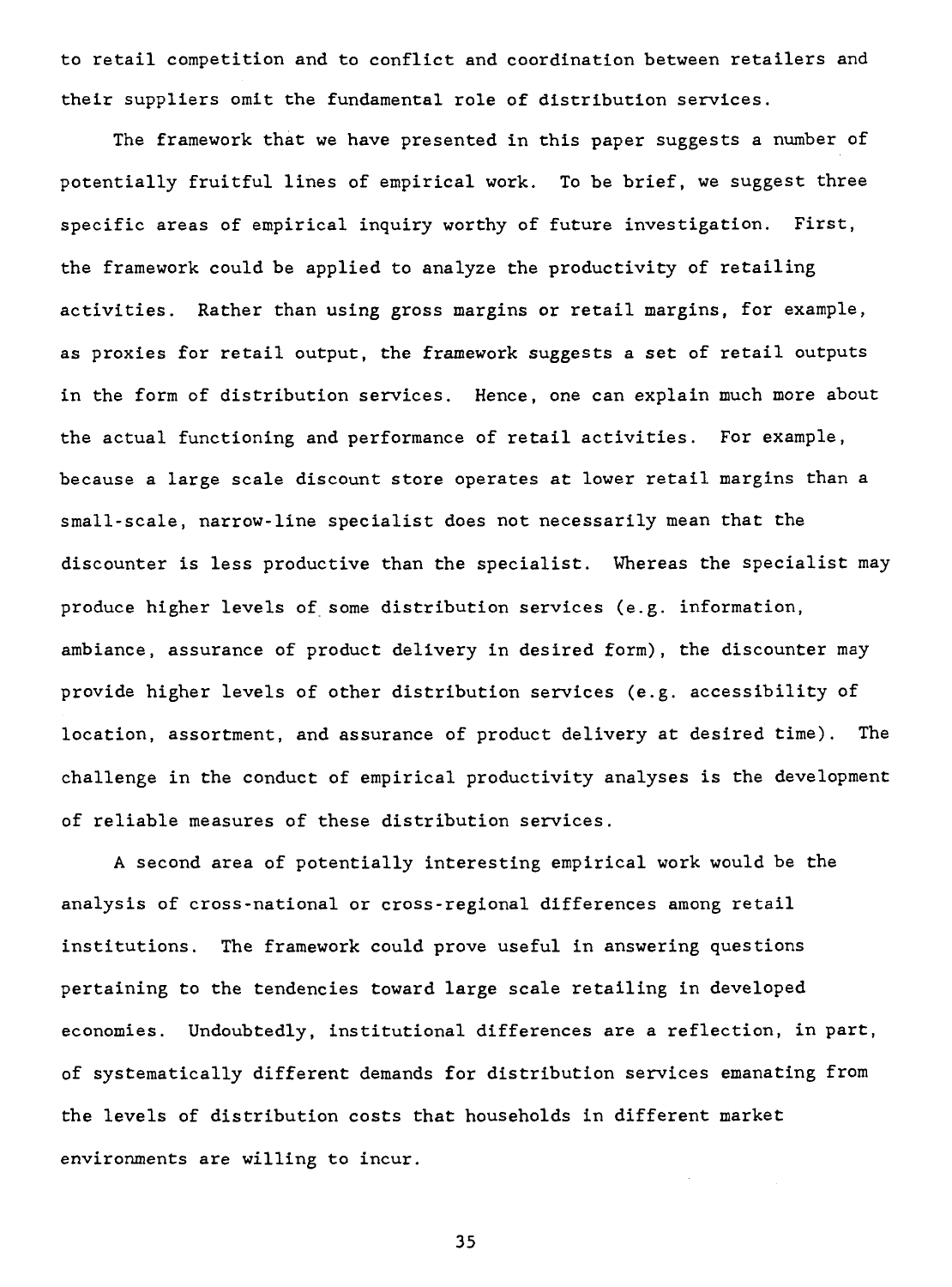A third area of potential empirical work is a temporal analysis of institutional change. We argue that this framework could be used to develop more rigorous explanations of the evolution of retailing in any given environment than those in the extant literature. Clearly, as an economy moves through stages of development, households revise systematically their valuation of time. As the valuation and usage of the household's time is central in determining the levels of most distribution services, the rising valuation of time in growing economies can only mean that households will demand more distribution services that conserve time. This process will be reflected in institutional change.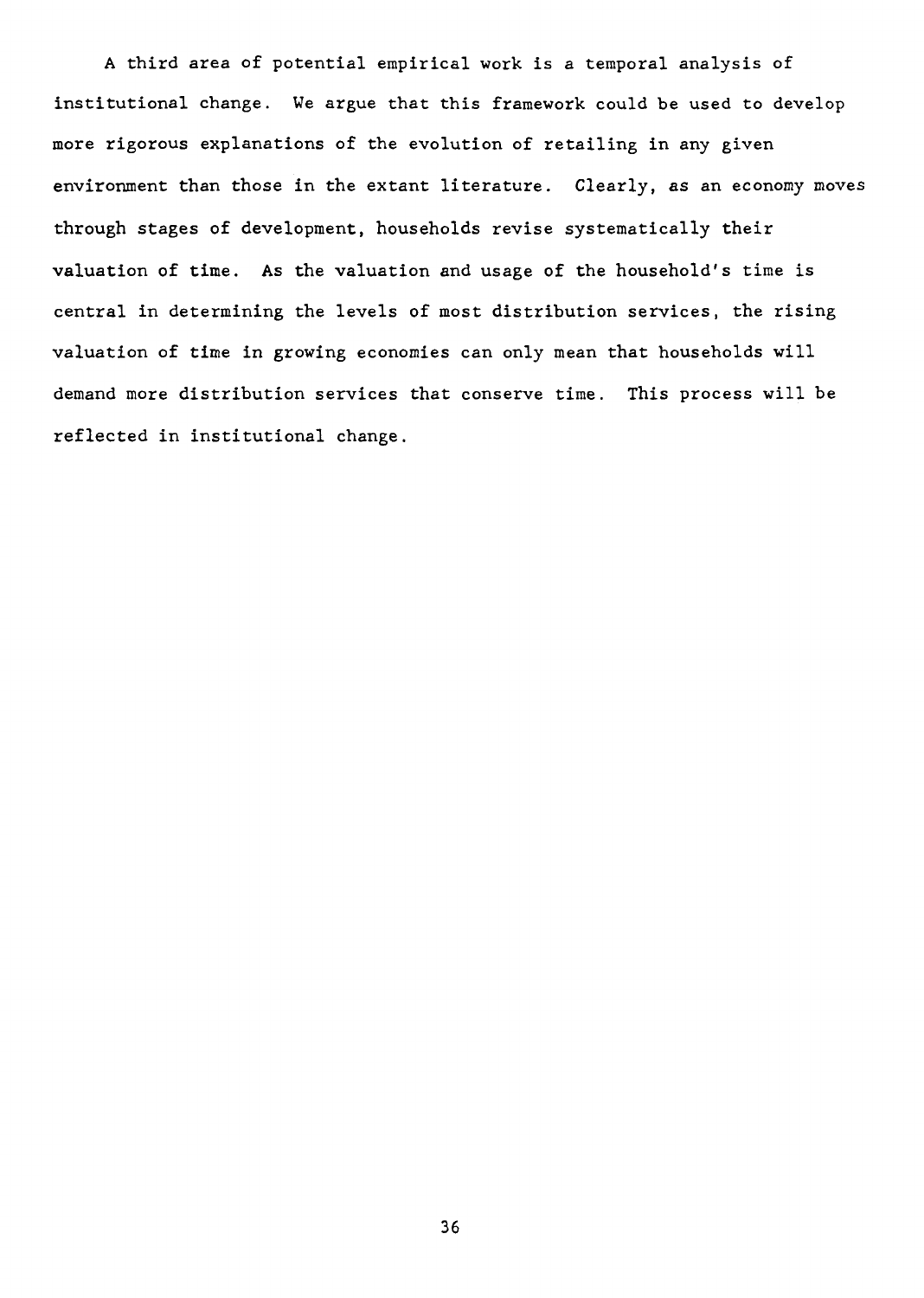TABLE 1

| Distribution-related Costs    | Distribution Services                                            |  |  |
|-------------------------------|------------------------------------------------------------------|--|--|
| Adjustment costs              | Product Assortment                                               |  |  |
|                               | Accessibility of Location                                        |  |  |
| Direct transportation costs   | Ambiance                                                         |  |  |
| Direct time costs             | Assurance of product delivery<br>in desired form at desired time |  |  |
| Storage costs                 | Availability of information                                      |  |  |
| Information acquisition costs |                                                                  |  |  |
| Psychic costs                 |                                                                  |  |  |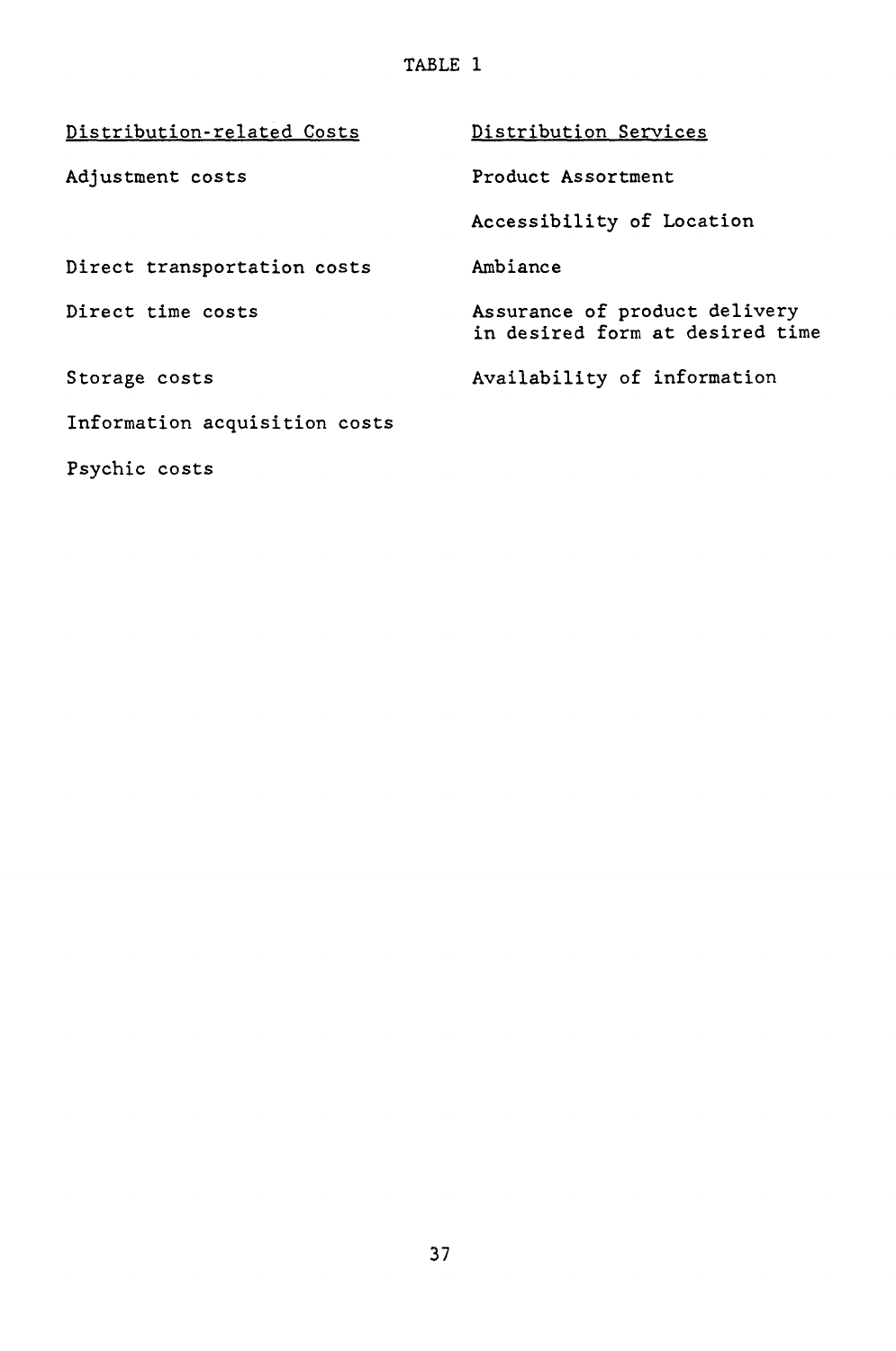## FOOTNOTES

- 1. For illustrations of the distribution costs and services, see Betancourt and Gautschi, 1987c.
- 2. Ambiance, for example, is not necessarily related to time.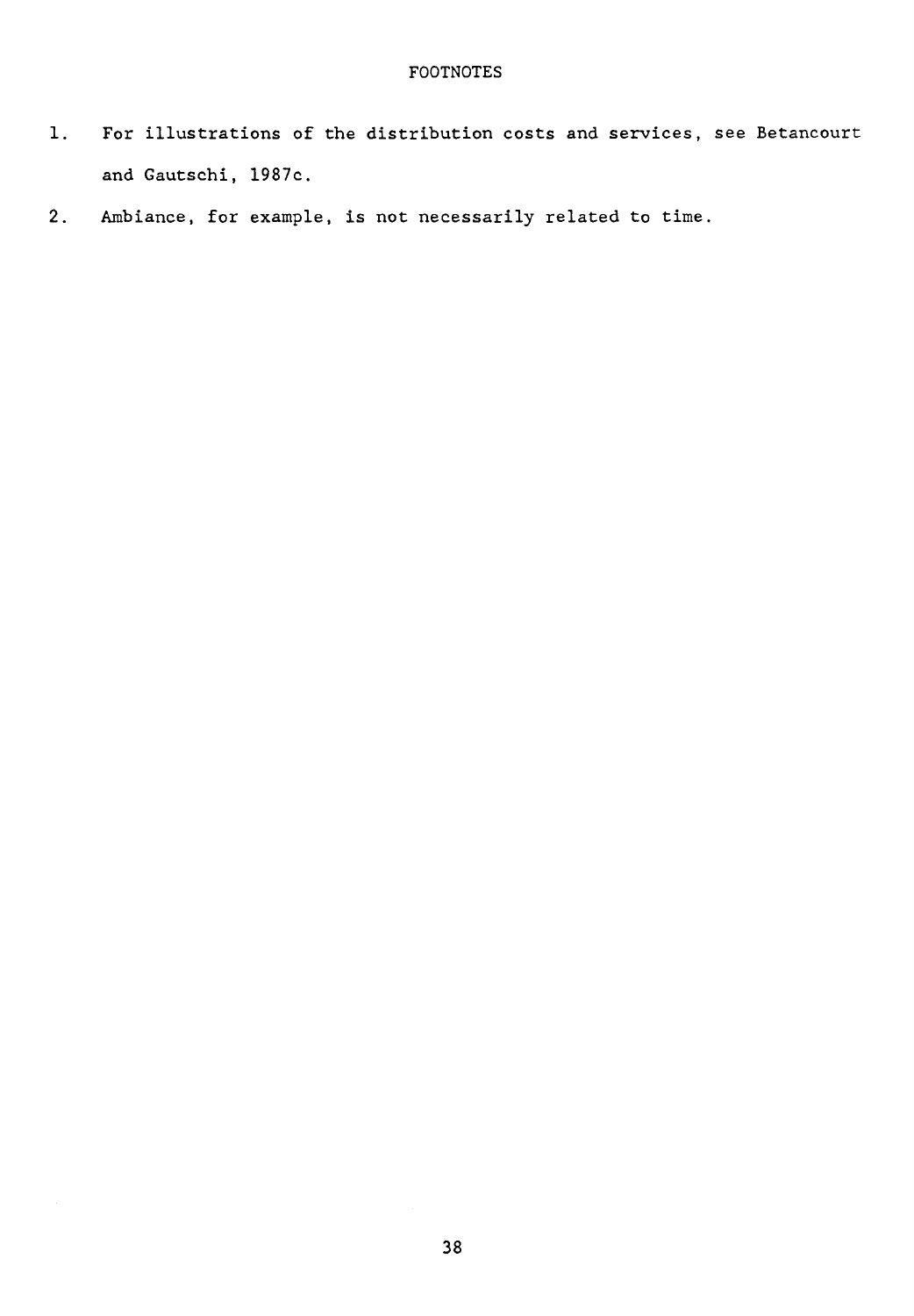- Albion, M. (1983) Advertising Hidden Effects: Manufacturer's Advertising and Retail Pricing, Boston: Auburn House Publishing, Inc.
- Alderson, W. (1950) "Marketing Efficiency and the Principle of Postponement," Cost and Profit Outlook, vol. IV, no. 3 (September).
	- (1957) Marketing Behavior and Executive Action, Homewood, Ill.: R.D. Irwin.
- Aspinwall, L. (1958) "Characteristics of Goods and Parallel Systems Theories," in E. Kelley and W. Lazer (eds.) Managerial Marketing, Homewood, Ill.: R.D. Irwin, pp. 434-450.
- Baumol, W. and W. Ide. (1956) "Variety in Retailing," Management Science, vol. 3, no. 1 (October), pp. 93-101.
- Becker, G.S. (1965) "A Theory of the Allocation of Time," Economic Journal, 75 (September), pp. 493-517.
- Betancourt, R. and D. Gautschi. (1987a) "The Economics of Retail Firms," Managerial and Decision Economics, forthcoming.
	- (1987b) "The Demand for Retail Products and the Household Production Model: New Views on Complementarity and Substitutability," working paper.
- (1987c) "The Evolution of Retailing: A Suggested Economic Interpretation," International Journal of Research in Marketing, 3 (April), pp. 217-232.
- Bucklin, L.P. (1963) "Retail Strategy and the Classification of Consumer Goods," Journal of Marketing, 27, no. 1, pp. 50-58.
	- (1965) "Postponement, Speculation, and the Structure of Distribution Channels," Journal of Marketing Research, 2, pp. 26-31.
		- (1966) A Theory of Distribution Channel Structure, Berkeley: Institute of Business and Economic Research, University of California.
- Deaton, A. and J. Muellbauer. (1980) Economics and Consumer Behavior, Cambridge: Cambridge University Press.
- Drucker, P. (1954) The Practice of Management, New York: Harper and Brothers, Inc.
- Ingene, C. (1984) "Productivity and Functional Shifting in Spatial Retailing: Private and Social Perspectives," Journal of Retailing, 60 (Fall), pp. 15-36.
- Katz, M. (1984) "Firm Specific Differentiation and Competition Among Multiproduct Firms," Journal of Business, 57, no. 1, part 2, S149-S160.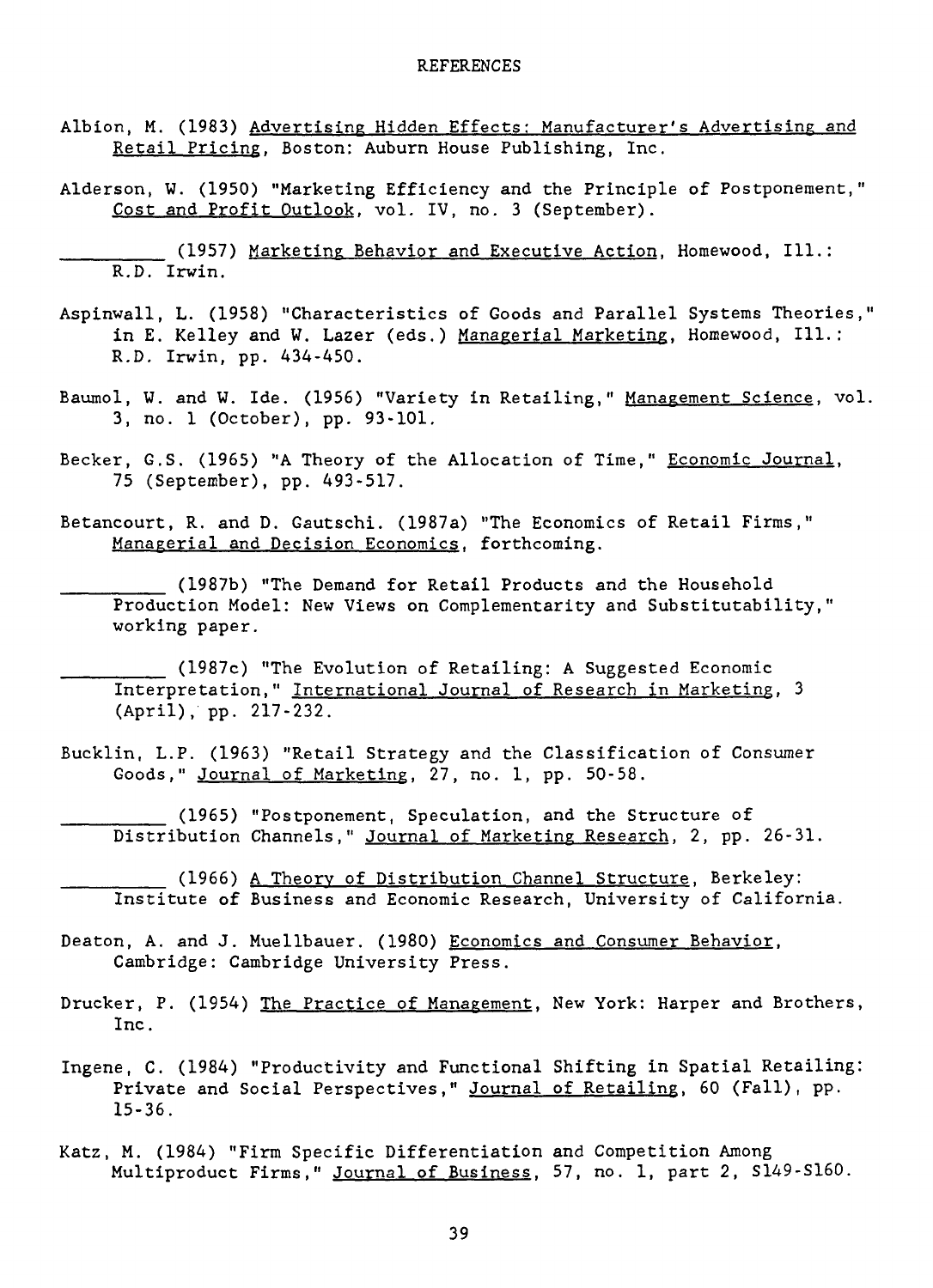- Lancaster, K. (1966) "A New Approach to Consumer Theory," Journal of Political Economy, 74 (April), pp. 132-57.
- Levitt, T. (1964) "Marketing Myopia" in Modern Marketing Strategy, E. Bursk and J. Chapman (eds.), Cambridge, Mass.: Harvard University Press.
- Moorthy, S. (1984) "Market Segmentation, Self-Selection, and Product Line Design," Market Science, vol. 3, no. 4 (Fall), pp. 288-307.
- Muth, R. (1966) "Household Production and Consumer Demand Functions," Econometrica, 34 (July), pp. 699-708.
- Oren, S., S. Smith, and R. Wilson. (1984) "Pricing a Product Line," Journal of Business, 57, no. 1, part 2, S73-S100.
- Preston, L. (1962) "Markups, Leaders, and Discrimination in Retail Pricing," Journal of Farm Economics, 44 (May), pp. 291-302.
- Salop, S. and J. Stiglitz. (1982) "A Theory of Sales: A Simple Model of Equilibrium Price Dispersion with Identical Agents," American Economic Review, LXXII, pp. 1121-1130.
- Telser, L. (1979) "A Theory of Monopoly of Complementary Goods," Journal of Business, 52, no. 2, pp. 211-230.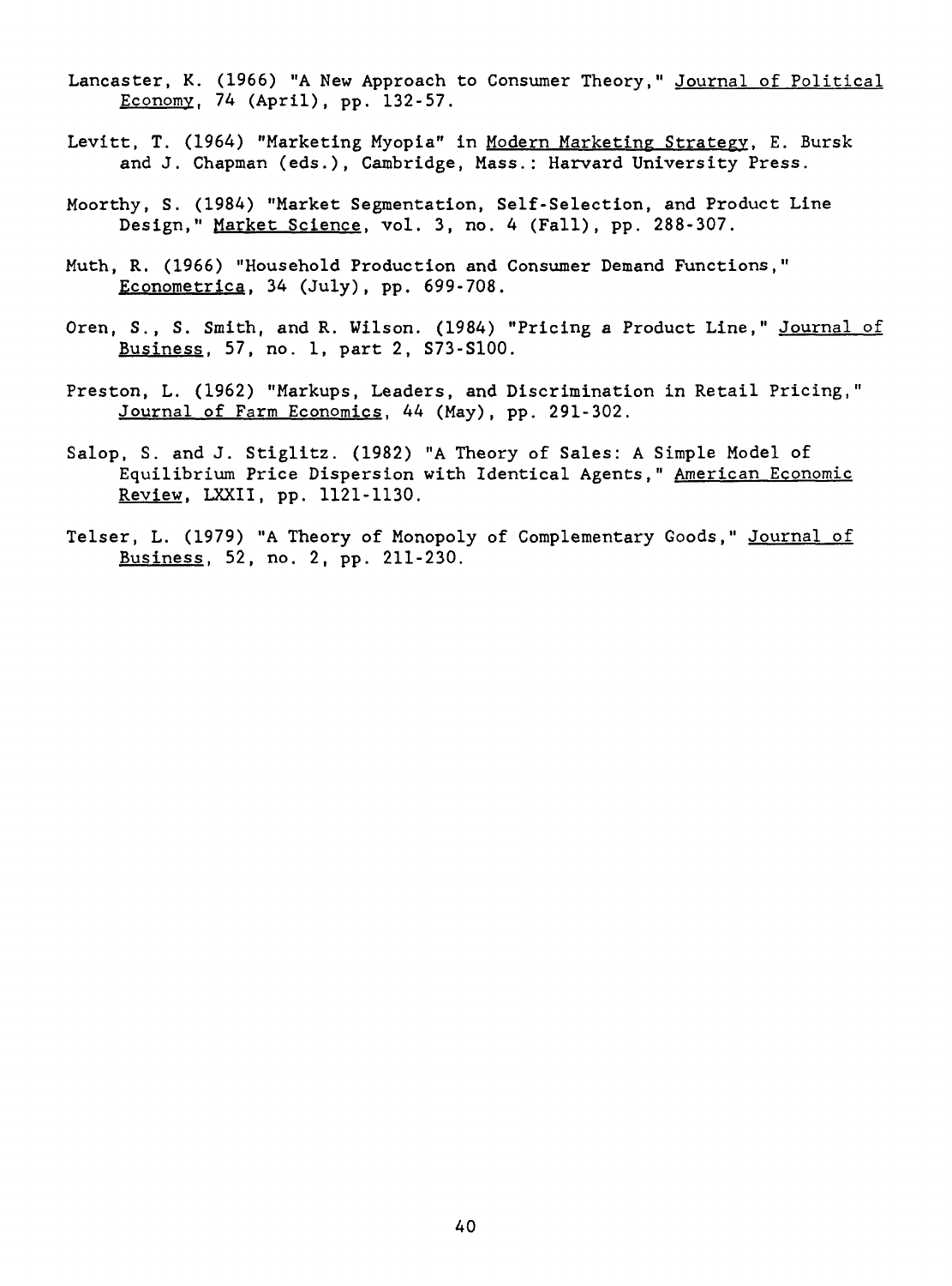|       | INSEAD VORKING PAPERS SERIES                                                      |                                                                                                                                               |       | 85/17<br>Manfred F.R. KETS DE<br>"Personality, culture and organiza |                                                                                                                                 |  |  |
|-------|-----------------------------------------------------------------------------------|-----------------------------------------------------------------------------------------------------------------------------------------------|-------|---------------------------------------------------------------------|---------------------------------------------------------------------------------------------------------------------------------|--|--|
| 1985  |                                                                                   |                                                                                                                                               |       | VRIES and Danny MILLER                                              |                                                                                                                                 |  |  |
| 85/01 | Jean DERMINE                                                                      | "The measurement of interest rate risk by<br>financial intermediaries", December 1983,                                                        | 85/18 | Manfred F.R. KETS<br>DE VRIES                                       | <b>"The darker side of entrepreneurs!</b>                                                                                       |  |  |
|       |                                                                                   | Revised December 1984.                                                                                                                        | 85/19 | Manfred F.R. KETS DE<br>VRIES and Dany MILLER                       | "Narcissism and leadership: an oby<br>relations perspective".                                                                   |  |  |
| 85/02 | Philippe A. NAERT<br>and Els GIJSBRECHTS                                          | "Diffusion model for new product introduction<br>in existing markets".                                                                        | 85/20 | Manfred F.R. KETS DE<br>VRIES and Dany MILLER                       | "Interpreting organizational text:                                                                                              |  |  |
| 85/03 | Philippe A. NAERT<br>and Els GIJSBRECHTS                                          | "Towards a decision support system for<br>hierarchically allocating marketing resources                                                       | 85/21 | Herwig M. LANGOHR                                                   | "Nationalization, compensation an                                                                                               |  |  |
| 85/04 | Philippe A. NAERT<br>and Marcel WEVERBERGH                                        | across and within product groups".<br>"Market share specification, estimation and<br>validation: towards reconciling seemingly                |       | and Claude J. VIALLET                                               | transfers: France 1981-1982" 1, F.<br>July 1985.                                                                                |  |  |
|       |                                                                                   | divergent views".                                                                                                                             | 85/22 | Herwig M. LANGOHR and<br>B. Espen ECKBO                             | "Takeover premiums, disclosure reg<br>and the market for corporate conti                                                        |  |  |
| 85/05 | Ahmet AYKAC,<br>Marcel CORSTJENS,<br>David GAUTSCHI<br>and Ira HOROWITZ           | "Estimation uncertainty and optimal<br>advertising decisions",<br>Second draft, April 1985.                                                   |       |                                                                     | comparative analysis of public ter<br>controlling-block trades and minor<br>France", July 1985.                                 |  |  |
| 85/06 | Kasra FERDOWS                                                                     | "The shifting paradigms of manufacturing:<br>inventory, quality and now versatility", March                                                   | 85/23 | Manfred F.R. KETS DE<br>VRIES and Dany MILLER                       | "Barriers to adaptation: personal,<br>and organizational perspectives".                                                         |  |  |
|       |                                                                                   | 1985.                                                                                                                                         | 85/24 | Spyros MAKRIDAKIS                                                   | "The art and science of forecastin<br>assessment and future directions".                                                        |  |  |
| 85/07 | Kasra FERDOWS,<br>Jeffrey G. MILLER,<br>Jinchiro NAKANE and<br>Thomas E.VOLLMANN. | "Evolving manufacturing strategies in Europe,<br>Japan and North-America"                                                                     | 85/25 | Gabriel HAWAWINI                                                    | "Financial innovation and recent o<br>in the French capital markets", Oc                                                        |  |  |
| 85/08 | Spyros MAKRIDAKIS<br>and Robert CARBONE                                           | "Porecasting when pattern changes occur<br>beyond the historical data", April 1985.                                                           | 85/26 | Karel 0. COOL and<br>Dan E. SCHENDEL                                | "Patterns of competition, strategi<br>formation and the performance case<br>pharmaceutical industry, 1963-1982<br>October 1985. |  |  |
| 85/09 | Spyros MAKRIDAKIS<br>and Robert CARBONE                                           | "Sampling distribution of post-sample<br>forecasting errors", February 1985.                                                                  | 85/27 | Arnoud DE MEYER                                                     | "European manufacturing: a compara                                                                                              |  |  |
| 85/10 | Jean DERMINE                                                                      | "Portfolio optimization by financial<br>intermediaries in an asset pricing model".                                                            |       |                                                                     | $(1985)^n$ .                                                                                                                    |  |  |
| 85/11 | Antonio M. BORGES and                                                             | "Energy demand in Portuguese manufacturing: a                                                                                                 | 1986  |                                                                     |                                                                                                                                 |  |  |
|       | Alfredo M. PEREIRA                                                                | two-stage model".                                                                                                                             | 86/01 | Arnoud DE MEYER                                                     | "The R & D/Production interface".                                                                                               |  |  |
| 85/12 | Arnoud DE MEYER                                                                   | "Defining a manufacturing strategy - a survey<br>of European manufacturers".                                                                  | 86/02 | Philippe A. NAERT<br>Marcel WEVERBERGH<br>and Guido VERSWIJVEL      | "Subjective estimation in integrat<br>communication budget and allocatio<br>decisions: a case study", January                   |  |  |
| 85/13 | Arnoud DE MEYER                                                                   | "Large European manufacturers and the<br>management of R & D".                                                                                | 86/03 | Michael BRIMM                                                       | "Sponsorship and the diffusion of                                                                                               |  |  |
| 85/14 | Ahmet AYKAC,<br>Marcel CORSTJENS,<br>David GAUTSCHI and<br>Douglas L. MacLACHLAN  | "The advertising-sales relationship in the<br>U.S. cigarette industry: a comparison of<br>correlational and causality testing<br>approaches". | 86/04 | Spyros MAKRIDAKIS<br>and Michèle HIBON                              | organizational innovation: a preli<br>"Confidence intervals: an empirica<br>investigation for the series in th<br>Competition". |  |  |
| 85/15 | Arnoud DE MEYER and<br>Roland VAN DIERDONCK                                       | "Organizing a technology jump or overcoming<br>the technological hurdle".                                                                     | 86/05 | Charles A. WYPLOSZ                                                  | "A note on the reduction of the wo<br>July 1985.                                                                                |  |  |
| 85/16 | Herwig M. LANGOHR and                                                             | "Commercial bank refinancing and economic                                                                                                     |       |                                                                     |                                                                                                                                 |  |  |

**stability: an analysis of European features".** 

**Antony M. SANTOMERO** 

|            | INSEAD VORKING PAPERS SERIES                                                                                                                                                                                              | 85/17 | Manfred F.R. KETS DE<br>VRIES and Danny MILLER                 | "Personality, culture and organization".                                                                                                                                                                          |
|------------|---------------------------------------------------------------------------------------------------------------------------------------------------------------------------------------------------------------------------|-------|----------------------------------------------------------------|-------------------------------------------------------------------------------------------------------------------------------------------------------------------------------------------------------------------|
|            | "The measurement of interest rate risk by<br>financial intermediaries", December 1983,                                                                                                                                    | 85/18 | Manfred F.R. KETS<br>DE VRIES                                  | "The darker side of entrepreneurship".                                                                                                                                                                            |
|            | Revised December 1984.                                                                                                                                                                                                    | 85/19 | Manfred F.R. KETS DE<br>VRIES and Dany MILLER                  | "Narcissism and leadership: an object<br>relations perspective".                                                                                                                                                  |
| rs.        | "Diffusion model for new product introduction<br>in existing markets".                                                                                                                                                    | 85/20 | Manfred F.R. KETS DE<br>VRIES and Dany MILLER                  | "Interpreting organizational texts".                                                                                                                                                                              |
| ΓS<br>ERGH | "Towards a decision support system for<br>hierarchically allocating marketing resources<br>across and within product groups".<br>"Market share specification, estimation and<br>validation: towards reconciling seemingly | 85/21 | Herwig M. LANGOHR<br>and Claude J. VIALLET                     | "Nationalization, compensation and wealth<br>transfers: France 1981-1982" 1, Final version<br>July 1985.                                                                                                          |
|            | divergent views".<br>"Estimation uncertainty and optimal<br>advertising decisions",<br>Second draft, April 1985.                                                                                                          | 85/22 | Herwig M. LANGOHR and<br>B. Espen ECKBO                        | "Takeover premiums, disclosure regulations,<br>and the market for corporate control. A<br>comparative analysis of public tender offers,<br>controlling-block trades and minority buyout in<br>France", July 1985. |
|            | "The shifting paradigms of manufacturing:<br>inventory, quality and now versatility", March                                                                                                                               | 85/23 | Manfred F.R. KETS DE<br>VRIES and Dany MILLER                  | "Barriers to adaptation: personal, cultural<br>and organizational perspectives".                                                                                                                                  |
|            | 1985.                                                                                                                                                                                                                     | 85/24 | Spyros MAKRIDAKIS                                              | "The art and science of forecasting: an<br>assessment and future directions".                                                                                                                                     |
| d          | "Evolving manufacturing strategies in Europe,<br>Japan and North-America"                                                                                                                                                 | 85/25 | Gabriel HAWAWINI                                               | "Financial innovation and recent developments<br>in the French capital markets", October 1985.                                                                                                                    |
|            | "Forecasting when pattern changes occur<br>beyond the historical data", April 1985.                                                                                                                                       | 85/26 | Karel 0. COOL and<br>Dan E. SCHENDEL                           | "Patterns of competition, strategic group<br>formation and the performance case of the US<br>pharmaceutical industry, 1963-1982",<br>October 1985.                                                                |
|            | "Sampling distribution of post-sample<br>forecasting errors", February 1985.                                                                                                                                              | 85/27 | Arnoud DE MEYER                                                | "European manufacturing: a comparative study<br>$(1985)^n$ .                                                                                                                                                      |
|            | "Portfolio optimization by financial<br>intermediaries in an asset pricing model".                                                                                                                                        |       |                                                                |                                                                                                                                                                                                                   |
| and        | "Energy demand in Portuguese manufacturing: a                                                                                                                                                                             | 1986  |                                                                |                                                                                                                                                                                                                   |
|            | two-stage model".                                                                                                                                                                                                         | 86/01 | Arnoud DE MEYER                                                | "The R & D/Production interface".                                                                                                                                                                                 |
|            | "Defining a manufacturing strategy - a survey<br>of European manufacturers".                                                                                                                                              | 86/02 | Philippe A. NAERT<br>Marcel WEVERBERGH<br>and Guido VERSWIJVEL | "Subjective estimation in integrating<br>communication budget and allocation<br>decisions: a case study", January 1986.                                                                                           |
|            | "Large European manufacturers and the<br>management of R & D".                                                                                                                                                            | 86/03 | Michael BRIMM                                                  | "Sponsorship and the diffusion of<br>organizational innovation: a preliminary view".                                                                                                                              |
| ilan       | "The advertising-sales relationship in the<br>U.S. cigarette industry: a comparison of<br>correlational and causality testing<br>approaches".                                                                             | 86/04 | Spyros MAKRIDAKIS<br>and Michèle HIBON                         | "Confidence intervals: an empirical<br>investigation for the series in the M-<br>Competition".                                                                                                                    |
| ıd<br>VCK  | "Organizing a technology jump or overcoming<br>the technological hurdle".                                                                                                                                                 | 86/05 | Charles A. WYPLOSZ                                             | "A note on the reduction of the workweek",<br>July 1985.                                                                                                                                                          |
|            |                                                                                                                                                                                                                           |       |                                                                |                                                                                                                                                                                                                   |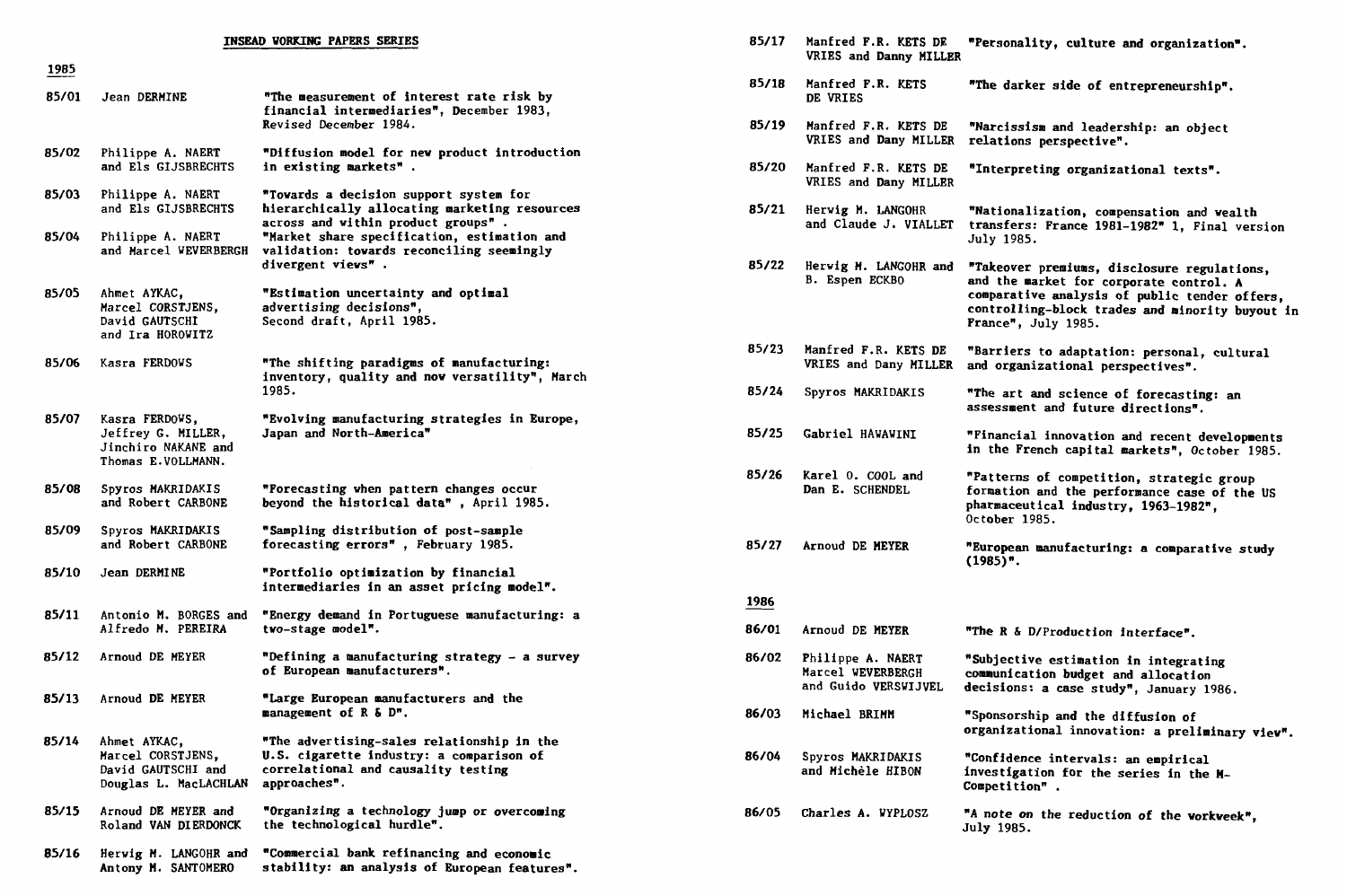| 86/06 | Francesco GIAVAZZI,<br>Jeff R. SHEEN and<br>Charles A. WYPLOSZ         | "The real exchange rate and the fiscal<br>aspects of a natural resource discovery",<br>Revised version: February 1986.                                            |
|-------|------------------------------------------------------------------------|-------------------------------------------------------------------------------------------------------------------------------------------------------------------|
| 86/07 | Douglas L. MacLACHLAN<br>and Spyros MAKRIDAKIS                         | "Judgmental biases in sales forecasting",<br>February 1986.                                                                                                       |
| 86/08 | José de la TORRE and<br>David H. NECKAR                                | "Forecasting political risks for<br>international operations", Second Draft:<br>March 3, 1986.                                                                    |
| 86/09 |                                                                        | Philippe C. HASPESLAGH "Conceptualizing the strategic process in<br>diversified firms: the role and nature of the<br>corporate influence process", February 1986. |
| 86/10 | R. MOENART,<br>Arnoud DE MEYER,<br>J. BARBE and<br>D. DESCHOOLMEESTER. | "Analysing the issues concerning<br>technological de-maturity".                                                                                                   |
| 86/11 | Philippe A. NAERT<br>and Alain BULTEZ                                  | "From "Lydiametry" to "Pinkhamization":<br>misspecifying advertising dynamics rarely<br>affects profitability".                                                   |
| 86/12 | Roger BETANCOURT<br>and David GAUTSCHI                                 | <b>"The economics of retail firms", Revised</b><br>April 1986.                                                                                                    |
| 86/13 | S.P. ANDERSON<br>and Damien J. NEVEN                                   | "Spatial competition à la Cournot".                                                                                                                               |
| 86/14 | Charles WALDMAN                                                        | "Comparaison internationale des marges brutes<br>du commerce", June 1985.                                                                                         |
| 86/15 | Mihkel TOMBAK and<br>Arnoud DE MEYER                                   | "How the managerial attitudes of firms with<br>PMS differ from other manufacturing firms:<br>survey results", June 1986.                                          |
| 86/16 | B. Espen ECKBO and<br>Herwig M. LANGOHR                                | "Les primes des offres publiques, la note<br>d'information et le marché des transferts de<br>contrôle des sociétés".                                              |
| 86/17 | David B. JEMISON                                                       | "Strategic capability transfer in acquisition<br>integration", May 1986.                                                                                          |
| 86/18 | James TEBOUL<br>and V. MALLERET                                        | "Towards an operational definition of<br>services", 1986.                                                                                                         |
| 86/19 | Rob R. VEITZ                                                           | "Nostradamus: a knowledge-based forecasting<br>advisor".                                                                                                          |
| 86/20 | Albert CORHAY,<br><b>Gabriel HAWAWINI</b><br>and Pierre A. MICHEL      | "The pricing of equity on the London stock<br>exchange: seasonality and size premium",<br>June 1986.                                                              |
| 86/21 | Albert CORHAY,<br>Gabriel A. HAWAWINI<br>and Pierre A. MICHEL          | "Risk-premia seasonality in U.S. and European<br>equity markets", February 1986.                                                                                  |

| 86/22 | Albert CORHAY,<br>Gabriel A. HAWAWINI<br>and Pierre A. MICHEL                   | "Seasonality in the risk-return relationships<br>some international evidence", July 1986.                                                           |
|-------|---------------------------------------------------------------------------------|-----------------------------------------------------------------------------------------------------------------------------------------------------|
| 86/23 | Arnoud DE MEYER                                                                 | "An exploratory study on the integration of<br>information systems in manufacturing",<br>July 1986.                                                 |
| 86/24 | David GAUTSCHI<br>and Vithala R. RAO                                            | "A methodology for specification and<br>aggregation in product concept testing",<br>July 1986.                                                      |
| 86/25 | H. Peter GRAY<br>and Ingo WALTER                                                | "Protection", August 1986.                                                                                                                          |
| 86/26 | Barry EICHENGREEN<br>and Charles WYPLOSZ                                        | "The economic consequences of the Franc<br>Poincare", September 1986.                                                                               |
| 86/27 | Karel COOL<br>and Ingemar DIERICKX                                              | "Negative risk-return relationships in<br>business strategy: paradox or truism?",<br>October 1986.                                                  |
| 86/28 | Manfred KETS DE<br>VRIES and Danny MILLER                                       | "Interpreting organizational texts.                                                                                                                 |
| 86/29 | Manfred KETS DE VRIES                                                           | "Why follow the leader?".                                                                                                                           |
| 86/30 | Manfred KETS DE VRIES                                                           | "The succession game: the real story.                                                                                                               |
| 86/31 | Arnoud DE MEYER                                                                 | "Flexibility: the next competitive battle",<br>October 1986.                                                                                        |
| 86/31 | Arnoud DE MEYER,<br>Jinichiro NAKANE,<br>Jeffrey G. MILLER<br>and Kasra FERDOWS | "Flexibility: the next competitive battle",<br><b>Revised Version: March 1987</b>                                                                   |
| 86/32 | Karel COOL<br>and Dan SCHENDEL                                                  | Performance differences among strategic group<br>members", October 1986.                                                                            |
| 86/33 | Ernst BALTENSPERGER<br>and Jean DERMINE                                         | "The role of public policy in insuring<br>financial stability: a cross-country,<br>comparative perspective", August 1986, Revised<br>November 1986. |
| 86/34 | Philippe HASPESLAGH<br>and David JEMISON                                        | "Acquisitions: myths and reality",<br>July 1986.                                                                                                    |
| 86/35 | Jean DERMINE                                                                    | "Measuring the market value of a bank, a<br>primer", November 1986.                                                                                 |
| 86/36 | Albert CORHAY and<br><b>Gabriel HAVAVINI</b>                                    | "Seasonality in the risk-return relationship:<br>some international evidence", July 1986.                                                           |
| 86/37 | David GAUTSCHI and<br>Roger BETANCOURT                                          | "The evolution of retailing: a suggested<br>economic interpretation".                                                                               |
| 86/38 | Gabriel HAWAWINI                                                                | "Financial innovation and recent developments<br>in the French capital markets", Updated:<br>September 1986.                                        |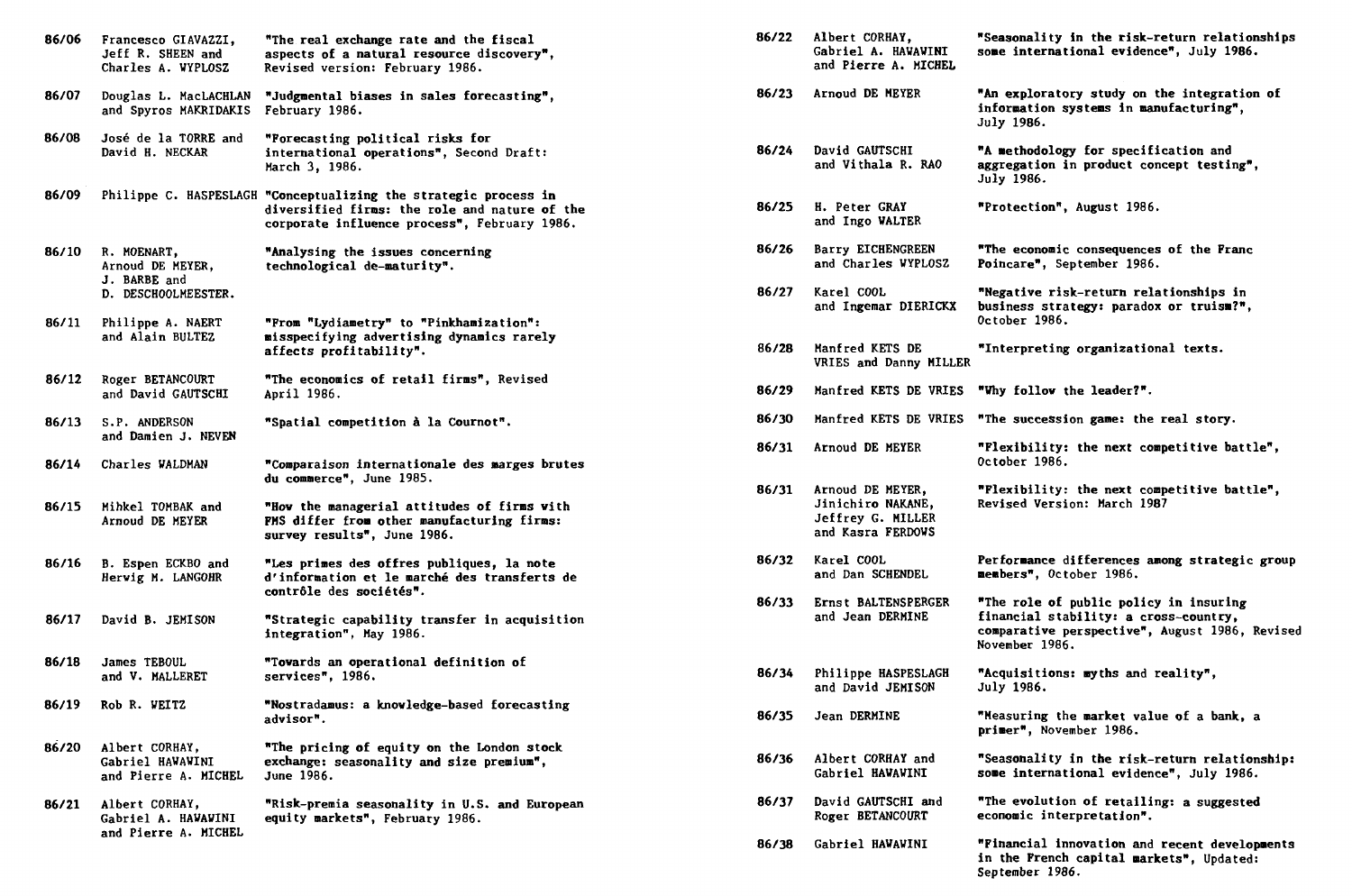| 86/39 | Gabriel HAVAVINI<br>Pierre MICHEL<br>and Albert CORHAY      | "The pricing of common stocks on the Brussels<br>stock exchange: a re-examination of the<br>evidence", November 1986. | 87/13 | Sumantra GHOSHAL<br>and Nitin NOHRIA         | <b>"Multinati</b><br>networks",                         |
|-------|-------------------------------------------------------------|-----------------------------------------------------------------------------------------------------------------------|-------|----------------------------------------------|---------------------------------------------------------|
| 86/40 | Charles WYPLOSZ                                             | "Capital flows liberalization and the EMS, a                                                                          | 87/14 | Landis GABEL                                 | "Product S<br>Analysis of                               |
| 86/41 | Kasra FERDOWS<br>and Wickham SKINNER                        | French perspective", December 1986.<br>"Manufacturing in a new perspective",<br>July 1986.                            | 87/15 | Spyros MAKRIDAKIS                            | "METAFOREC.<br>Forecasting<br>May 1987.                 |
| 86/42 | Kasra FERDOVS<br>and Per LINDBERG                           | "FMS as indicator of manufacturing strategy",<br>December 1986.                                                       | 87/16 | Susan SCHNEIDER<br>and Roger DUNBAR          | "Takeover a<br>us?, June :                              |
| 86/43 | Damien NEVEN                                                | "On the existence of equilibrium in hotelling's<br><b>model",</b> Novemb <b>er</b> 1986.                              | 87/17 | André LAURENT and<br>Fernando BARTOLOME      | "Managers'<br>downward re                               |
| 86/44 | Ingemar DIERICKX<br>Carmen MATUTES<br>and Damien NEVEN      | "Value added tax and competition",<br><b>December 1986.</b>                                                           | 87/18 | Reinhard ANGELMAR and<br>Christoph LIEBSCHER | "Patents a<br>study of la<br>June 1987.                 |
| 1987  |                                                             |                                                                                                                       | 87/19 | David BEGG and<br>Charles WYPLOSZ            | "Vhy the El<br>policy regi                              |
| 87/01 | Manfred KETS DE VRIES                                       | "Prisoners of leadership".                                                                                            | 87/20 | Spyros MAKRIDAKIS                            | "A new appr                                             |
| 87/02 | Claude VIALLET                                              | "An empirical investigation of international<br>asset pricing", November 1986.                                        | 87/21 | Susan SCHNEIDER                              | June 1987.<br>"Strategy i                               |
| 87/03 | David GAUTSCHI<br>and Vithala RAO                           | "A methodology for specification and<br>aggregation in product concept testing",<br>Revised Version: January 1987.    | 87/22 | Susan SCHNEIDER                              | culture", I<br><b>"Conflictir</b><br>motivationa        |
| 87/04 | Sumantra GHOSHAL and<br>Christopher BARTLETT                | "Organizing for innovations: case of the<br>multinational corporation", February 1987.                                | 87/23 | Roger BETANCOURT<br>David GAUTSCHI           | <b>"The demand</b><br>household p                       |
| 87/05 | Arnoud DE MEYER<br>and Kasra FERDOVS                        | "Managerial focal points in manufacturing<br>strategy", February 1987.                                                | 87/24 | C.B. DERR and<br>André LAURENT               | complementa<br>"The intern<br>theoretical               |
| 87/06 | Arun K. JAIN,<br>Christian PINSON and<br>Naresh K. MALHOTRA | "Customer loyalty as a construct in the<br>marketing of banking services", July 1986.                                 | 87/25 | A. K. JAIN,                                  | Spring 1987<br>"The robust<br>face of inc<br>July 1987. |
| 87/07 | Rolf BANZ and<br>Gabriel HAVAVINI                           | "Equity pricing and stock market anomalies".<br>February 1987.                                                        |       | N. K. MALHOTRA and<br>Christian PINSON       |                                                         |
| 87/08 | Manfred KETS DE VRIES                                       | "Leaders who can't manage", February 1987.                                                                            |       |                                              |                                                         |
| 87/09 | Lister VICKERY,<br>Mark PILKINGTON<br>and Paul READ         | "Entrepreneurial activities of European MBAs",<br>March 1987.                                                         |       |                                              |                                                         |
| 87/10 | André LAURENT                                               | "A cultural view of organizational change",<br>March 1987                                                             |       |                                              |                                                         |
| 87/11 | Robert FILDES and                                           | "Forecasting and loss functions", March 1987.                                                                         |       |                                              |                                                         |

**"The Janus Head: learning from the superior and subordinate faces of the manager's job",** 

**April 1987.** 

Spyros MAKRIDAKIS

**87/12 Fernando BARTOLOME and André LAURENT** 

**87/19 David BEGG and Charles WYPLOSZ 1987 policy regime, May 1987.**  87/20 Spyros MAKRIDAKIS **"A new approach to statistical forecasting"**, June 1987. 87/21 Susan SCHNEIDER "Strategy formulation: the impact of national **culture", Revised: July 1987.**  87/22 Susan SCHNEIDER "Conflicting ideologies: structural and **"The demand for retail products and the household production model: new views on complementarity and substitutability". 87/20** Spyros **MAKRIDAKIS**  Susan SCHNEIDER Susan SCHNEIDER 87/23 Roger BETANCOURT David GAUTSCHI **87/24 C.B.** DERR and André LAURENT **"The internai and external careers: a theoretical and cross-cultural perspective", Spring 1987. 87/25 A. K. JAIN, N. K. MALHOTRA and**  Christian PINSON **"The robustness of MDS configurations in the face of incomplete data",** March 1987, Revised:

**"Why the EMS? Dynamic gazes and the equilibrium** 

**"Managers' cognitive maps for upvard and downvard relationships",** June 1987.

- 
- 

**"Multinational corporations as differentiated** 

**"Product Standards and Competitive Strategy: An** 

**"Takeover attempts: vhat does the language tell** 

study of large European pharmaceutical firms",

**Analysis of the Principles", May 1987. "METAFORECASTING: Ways of improving Forecasting. Accuracy and Usefulness",** 

**netvorks", April 1987.** 

**us?,** June 1987.

**87/18** Reinhard ANGELMAR and **"Patents and the European biotechnology lag: a** 

**motivational consequences",** August 1987.